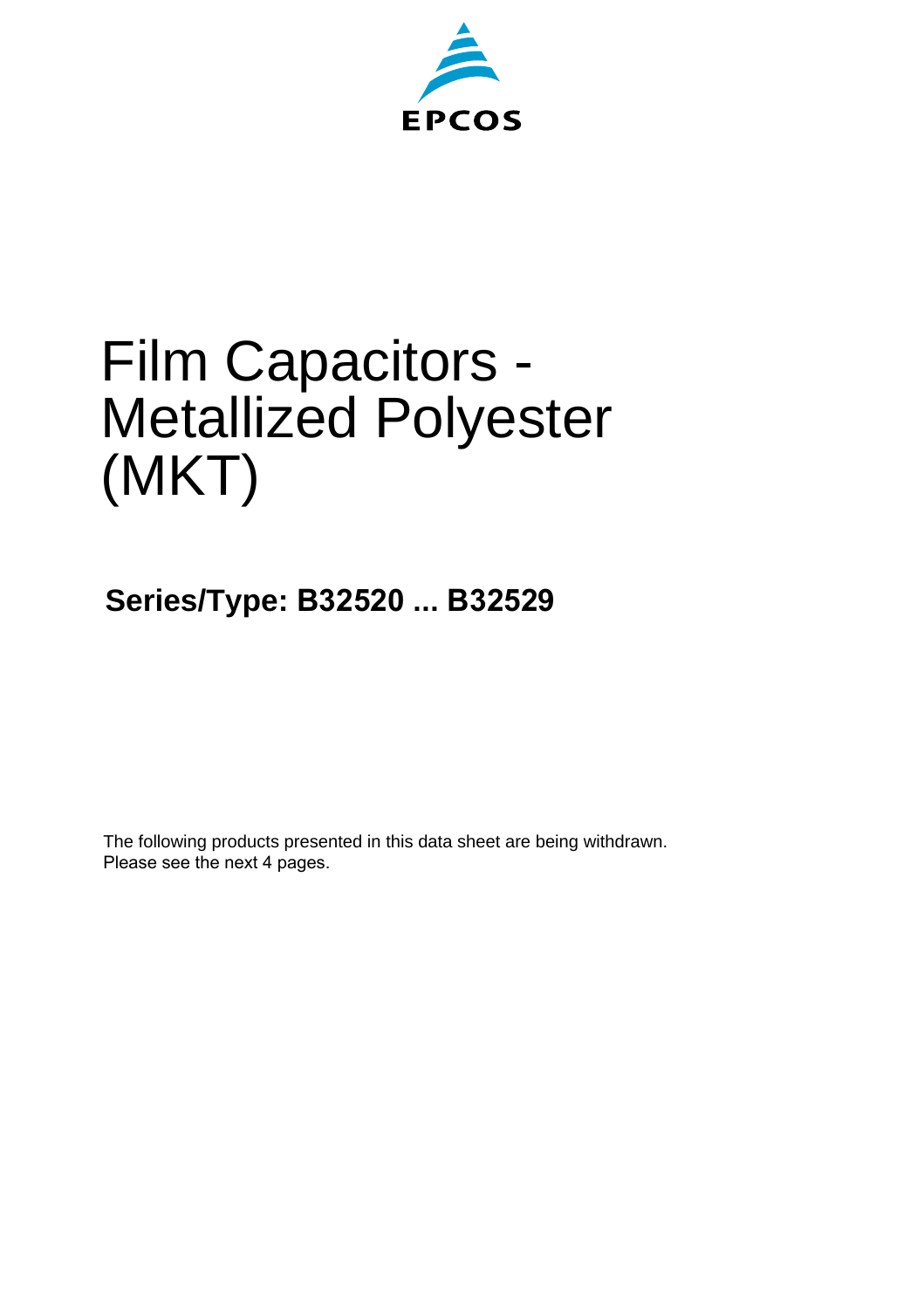| Ordering Code   | Substitute Product | Date of Withdrawal | <b>Deadline Last Orders</b> | <b>Last Shipments</b> |
|-----------------|--------------------|--------------------|-----------------------------|-----------------------|
| B32529D0475M289 | B32529D5475M289    | 04.04.2014         | 15.07.2014                  | 15.10.2014            |
| B32529D0475M189 | B32529D5475M189    | 04.04.2014         | 15.07.2014                  | 15.10.2014            |
| B32529D0475M000 | B32529D5475M000    | 04.04.2014         | 15.07.2014                  | 15.10.2014            |
| B32529D0335M289 | B32529D5335M289    | 04.04.2014         | 15.07.2014                  | 15.10.2014            |
| B32529D0335M189 | B32529D5335M189    | 04.04.2014         | 15.07.2014                  | 15.10.2014            |
| B32529D0335M000 | B32529D5335M000    | 04.04.2014         | 15.07.2014                  | 15.10.2014            |
| B32529D0335K289 | B32529D5335K289    | 04.04.2014         | 15.07.2014                  | 15.10.2014            |
| B32529D0335K189 | B32529D5335K189    | 04.04.2014         | 15.07.2014                  | 15.10.2014            |
| B32529D0335K000 | B32529D5335K000    | 04.04.2014         | 15.07.2014                  | 15.10.2014            |
| B32529D0335J289 | B32529D5335J289    | 04.04.2014         | 15.07.2014                  | 15.10.2014            |
| B32529D0335J189 | B32529D5335J189    | 04.04.2014         | 15.07.2014                  | 15.10.2014            |
| B32529D0335J000 | B32529D5335J000    | 04.04.2014         | 15.07.2014                  | 15.10.2014            |
| B32520C6682M289 | B32529C6682M289    | 30.05.2014         | 31.08.2014                  | 30.11.2014            |
| B32520C6682M189 | B32529C6682M189    | 30.05.2014         | 31.08.2014                  | 30.11.2014            |
| B32520C6682M000 | B32529C6682M000    | 30.05.2014         | 31.08.2014                  | 30.11.2014            |
| B32520C6682K289 | B32529C6682K289    | 30.05.2014         | 31.08.2014                  | 30.11.2014            |
| B32520C6682K189 | B32529C6682K189    | 30.05.2014         | 31.08.2014                  | 30.11.2014            |
| B32520C6682K000 | B32529C6682K000    | 30.05.2014         | 31.08.2014                  | 30.11.2014            |
| B32520C6682J289 | B32529C6682J289    | 30.05.2014         | 31.08.2014                  | 30.11.2014            |
| B32520C6682J189 | B32529C6682J189    | 30.05.2014         | 31.08.2014                  | 30.11.2014            |
| B32520C6682J000 | B32529C6682J000    | 30.05.2014         | 31.08.2014                  | 30.11.2014            |
| B32520C6472M289 | B32529C6472M289    | 30.05.2014         | 31.08.2014                  | 30.11.2014            |
| B32520C6472M189 | B32529C6472M189    | 30.05.2014         | 31.08.2014                  | 30.11.2014            |
| B32520C6472M000 | B32529C6472M000    | 30.05.2014         | 31.08.2014                  | 30.11.2014            |
| B32520C6472K289 | B32529C6472K289    | 30.05.2014         | 31.08.2014                  | 30.11.2014            |
| B32520C6472K189 | B32529C6472K189    | 30.05.2014         | 31.08.2014                  | 30.11.2014            |
| B32520C6472K000 | B32529C6472K000    | 30.05.2014         | 31.08.2014                  | 30.11.2014            |
| B32520C6472J289 | B32529C6472J289    | 30.05.2014         | 31.08.2014                  | 30.11.2014            |
| B32520C6472J189 | B32529C6472J189    | 30.05.2014         | 31.08.2014                  | 30.11.2014            |
| B32520C6472J000 | B32529C6472J000    | 30.05.2014         | 31.08.2014                  | 30.11.2014            |
| B32520C6332M289 | B32529C6332M289    | 30.05.2014         | 31.08.2014                  | 30.11.2014            |
| B32520C6332M189 | B32529C6332M189    | 30.05.2014         | 31.08.2014                  | 30.11.2014            |
| B32520C6332M000 | B32529C6332M000    | 30.05.2014         | 31.08.2014                  | 30.11.2014            |
| B32520C6332K289 | B32529C6332K289    | 30.05.2014         | 31.08.2014                  | 30.11.2014            |
| B32520C6332K189 | B32529C6332K189    | 30.05.2014         | 31.08.2014                  | 30.11.2014            |
| B32520C6332K000 | B32529C6332K000    | 30.05.2014         | 31.08.2014                  | 30.11.2014            |
| B32520C6332J289 | B32529C6332J289    | 30.05.2014         | 31.08.2014                  | 30.11.2014            |
| B32520C6332J189 | B32529C6332J189    | 30.05.2014         | 31.08.2014                  | 30.11.2014            |
| B32520C6332J000 | B32529C6332J000    | 30.05.2014         | 31.08.2014                  | 30.11.2014            |
| B32520C6222M289 | B32529C6222M289    | 30.05.2014         | 31.08.2014                  | 30.11.2014            |
| B32520C6222M189 | B32529C6222M189    | 30.05.2014         | 31.08.2014                  | 30.11.2014            |
| B32520C6222M000 | B32529C6222M000    | 30.05.2014         | 31.08.2014                  | 30.11.2014            |
| B32520C6222K289 | B32529C6222K289    | 30.05.2014         | 31.08.2014                  | 30.11.2014            |
| B32520C6222K189 | B32529C6222K189    | 30.05.2014         | 31.08.2014                  | 30.11.2014            |
| B32520C6222K000 | B32529C6222K000    | 30.05.2014         | 31.08.2014                  | 30.11.2014            |
| B32520C6222J289 | B32529C6222J289    | 30.05.2014         | 31.08.2014                  | 30.11.2014            |
| B32520C6222J189 | B32529C6222J189    | 30.05.2014         | 31.08.2014                  | 30.11.2014            |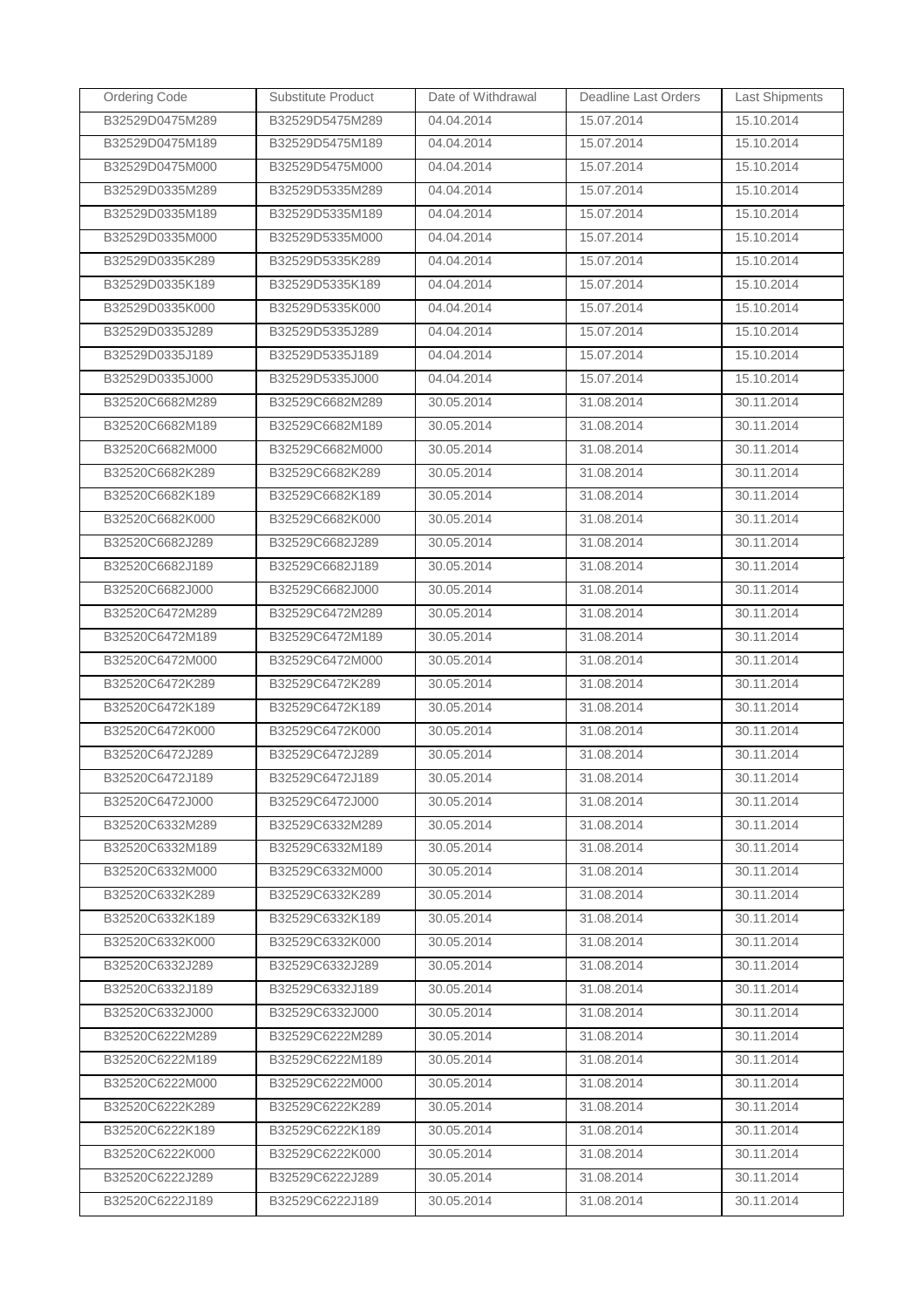| <b>Ordering Code</b> | Substitute Product | Date of Withdrawal | Deadline Last Orders | <b>Last Shipments</b> |
|----------------------|--------------------|--------------------|----------------------|-----------------------|
| B32520C6222J000      | B32529C6222J000    | 30.05.2014         | 31.08.2014           | 30.11.2014            |
| B32520C6152M289      | B32529C6152M289    | 30.05.2014         | 31.08.2014           | 30.11.2014            |
| B32520C6152M189      | B32529C6152M189    | 30.05.2014         | 31.08.2014           | 30.11.2014            |
| B32520C6152M000      | B32529C6152M000    | 30.05.2014         | 31.08.2014           | 30.11.2014            |
| B32520C6152K289      | B32529C6152K289    | 30.05.2014         | 31.08.2014           | 30.11.2014            |
| B32520C6152K189      | B32529C6152K189    | 30.05.2014         | 31.08.2014           | 30.11.2014            |
| B32520C6152K000      | B32529C6152K000    | 30.05.2014         | 31.08.2014           | 30.11.2014            |
| B32520C6152J289      | B32529C6152J289    | 30.05.2014         | 31.08.2014           | 30.11.2014            |
| B32520C6152J189      | B32529C6152J189    | 30.05.2014         | 31.08.2014           | 30.11.2014            |
| B32520C6152J000      | B32529C6152J000    | 30.05.2014         | 31.08.2014           | 30.11.2014            |
| B32520C6103M289      | B32529C6103M289    | 30.05.2014         | 31.08.2014           | 30.11.2014            |
| B32520C6103M189      | B32529C6103M189    | 30.05.2014         | 31.08.2014           | 30.11.2014            |
| B32520C6103M000      | B32529C6103M000    | 30.05.2014         | 31.08.2014           | 30.11.2014            |
| B32520C6103K289      | B32529C6103K289    | 30.05.2014         | 31.08.2014           | 30.11.2014            |
| B32520C6103K189      | B32529C6103K189    | 30.05.2014         | 31.08.2014           | 30.11.2014            |
| B32520C6103K000      | B32529C6103K000    | 30.05.2014         | 31.08.2014           | 30.11.2014            |
| B32520C6103J289      | B32529C6103J289    | 30.05.2014         | 31.08.2014           | 30.11.2014            |
| B32520C6103J189      | B32529C6103J189    | 30.05.2014         | 31.08.2014           | 30.11.2014            |
| B32520C6103J000      | B32529C6103J000    | 30.05.2014         | 31.08.2014           | 30.11.2014            |
| B32520C6102M289      | B32529C6102M289    | 30.05.2014         | 31.08.2014           | 30.11.2014            |
| B32520C6102M189      | B32529C6102M189    | 30.05.2014         | 31.08.2014           | 30.11.2014            |
| B32520C6102M000      | B32529C6102M000    | 30.05.2014         | 31.08.2014           | 30.11.2014            |
| B32520C6102K289      | B32529C6102K289    | 30.05.2014         | 31.08.2014           | 30.11.2014            |
| B32520C6102K189      | B32529C6102K189    | 30.05.2014         | 31.08.2014           | 30.11.2014            |
| B32520C6102K000      | B32529C6102K000    | 30.05.2014         | 31.08.2014           | 30.11.2014            |
| B32520C6102J289      | B32529C6102J289    | 30.05.2014         | 31.08.2014           | 30.11.2014            |
| B32520C6102J189      | B32529C6102J189    | 30.05.2014         | 31.08.2014           | 30.11.2014            |
| B32520C6102J000      | B32529C6102J000    | 30.05.2014         | 31.08.2014           | 30.11.2014            |
| B32520C3473M289      | B32529C3473M289    | 30.05.2014         | 31.08.2014           | 30.11.2014            |
| B32520C3473M189      | B32529C3473M189    | 30.05.2014         | 31.08.2014           | 30.11.2014            |
| B32520C3473M000      | B32529C3473M000    | 30.05.2014         | 31.08.2014           | 30.11.2014            |
| B32520C3473K289      | B32529C3473K289    | 30.05.2014         | 31.08.2014           | 30.11.2014            |
| B32520C3473K189      | B32529C3473K189    | 30.05.2014         | 31.08.2014           | 30.11.2014            |
| B32520C3473K000      | B32529C3473K000    | 30.05.2014         | 31.08.2014           | 30.11.2014            |
| B32520C3473J289      | B32529C3473J289    | 30.05.2014         | 31.08.2014           | 30.11.2014            |
| B32520C3473J189      | B32529C3473J189    | 30.05.2014         | 31.08.2014           | 30.11.2014            |
| B32520C3473J000      | B32529C3473J000    | 30.05.2014         | 31.08.2014           | 30.11.2014            |
| B32520C3333M289      | B32529C3333M289    | 30.05.2014         | 31.08.2014           | 30.11.2014            |
| B32520C3333M189      | B32529C3333M189    | 30.05.2014         | 31.08.2014           | 30.11.2014            |
| B32520C3333M000      | B32529C3333M000    | 30.05.2014         | 31.08.2014           | 30.11.2014            |
| B32520C3333K289      | B32529C3333K289    | 30.05.2014         | 31.08.2014           | 30.11.2014            |
| B32520C3333K189      | B32529C3333K189    | 30.05.2014         | 31.08.2014           | 30.11.2014            |
| B32520C3333K000      | B32529C3333K000    | 30.05.2014         | 31.08.2014           | 30.11.2014            |
| B32520C3333J289      | B32529C3333J289    | 30.05.2014         | 31.08.2014           | 30.11.2014            |
| B32520C3333J189      | B32529C3333J189    | 30.05.2014         | 31.08.2014           | 30.11.2014            |
| B32520C3333J000      | B32529C3333J000    | 30.05.2014         | 31.08.2014           | 30.11.2014            |
| B32520C3223M289      | B32529C3223M289    | 30.05.2014         | 31.08.2014           | 30.11.2014            |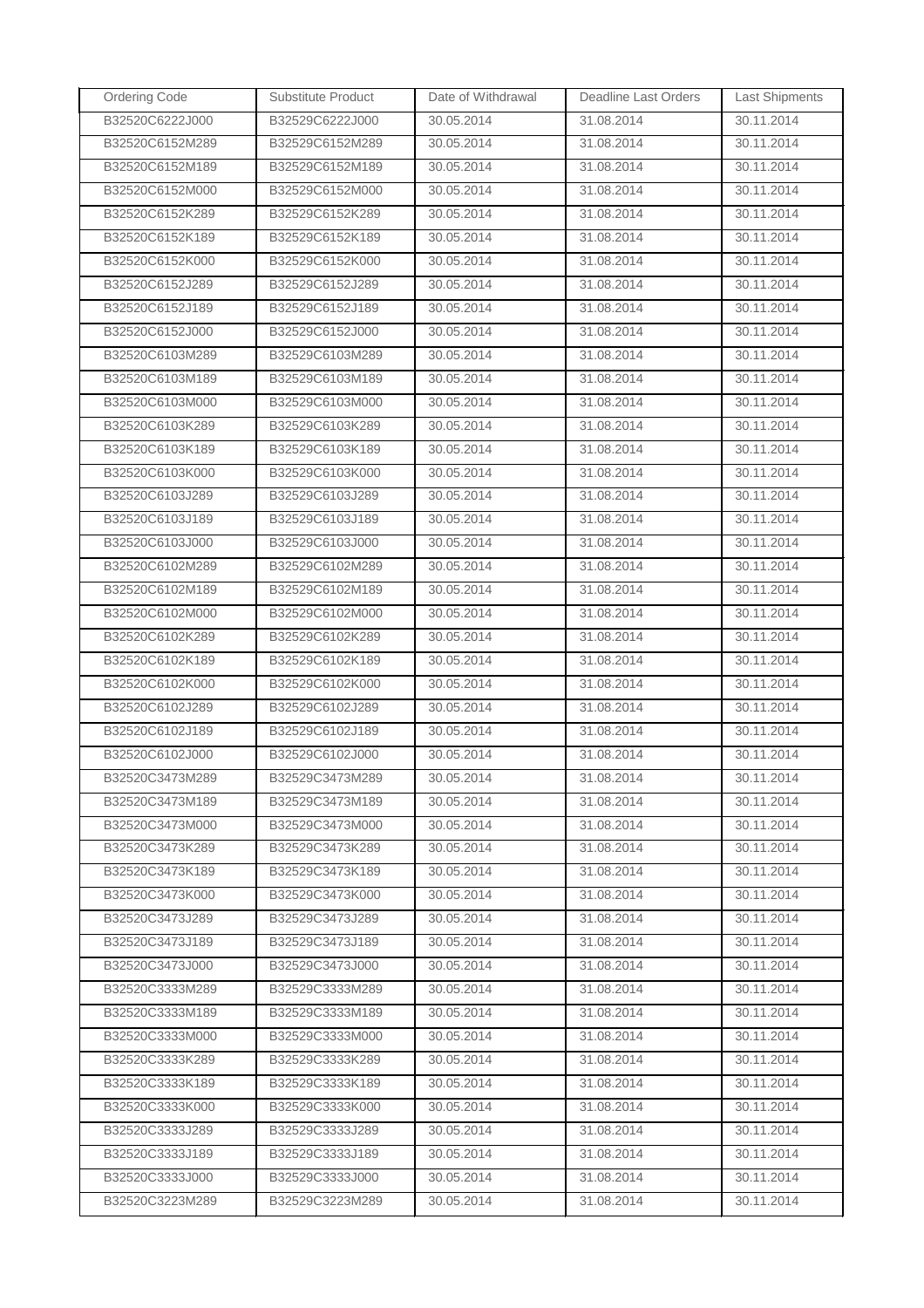| <b>Ordering Code</b> | Substitute Product | Date of Withdrawal | Deadline Last Orders | <b>Last Shipments</b> |
|----------------------|--------------------|--------------------|----------------------|-----------------------|
| B32520C3223M189      | B32529C3223M189    | 30.05.2014         | 31.08.2014           | 30.11.2014            |
| B32520C3223M000      | B32529C3223M000    | 30.05.2014         | 31.08.2014           | 30.11.2014            |
| B32520C3223K289      | B32529C3223K289    | 30.05.2014         | 31.08.2014           | 30.11.2014            |
| B32520C3223K189      | B32529C3223K189    | 30.05.2014         | 31.08.2014           | 30.11.2014            |
| B32520C3223K000      | B32529C3223K000    | 30.05.2014         | 31.08.2014           | 30.11.2014            |
| B32520C3223J289      | B32529C3223J289    | 30.05.2014         | 31.08.2014           | 30.11.2014            |
| B32520C3223J189      | B32529C3223J189    | 30.05.2014         | 31.08.2014           | 30.11.2014            |
| B32520C3223J000      | B32529C3223J000    | 30.05.2014         | 31.08.2014           | 30.11.2014            |
| B32520C3153M289      | B32529C3153M289    | 30.05.2014         | 31.08.2014           | 30.11.2014            |
| B32520C3153M189      | B32529C3153M189    | 30.05.2014         | 31.08.2014           | 30.11.2014            |
| B32520C3153M000      | B32529C3153M000    | 30.05.2014         | 31.08.2014           | 30.11.2014            |
| B32520C3153K289      | B32529C3153K289    | 30.05.2014         | 31.08.2014           | 30.11.2014            |
| B32520C3153K189      | B32529C3153K189    | 30.05.2014         | 31.08.2014           | 30.11.2014            |
| B32520C3153K000      | B32529C3153K000    | 30.05.2014         | 31.08.2014           | 30.11.2014            |
| B32520C3153J289      | B32529C3153J289    | 30.05.2014         | 31.08.2014           | 30.11.2014            |
| B32520C3153J189      | B32529C3153J189    | 30.05.2014         | 31.08.2014           | 30.11.2014            |
| B32520C3153J000      | B32529C3153J000    | 30.05.2014         | 31.08.2014           | 30.11.2014            |
| B32520C1683M289      | B32529C1683M289    | 30.05.2014         | 31.08.2014           | 30.11.2014            |
| B32520C1683M189      | B32529C1683M189    | 30.05.2014         | 31.08.2014           | 30.11.2014            |
| B32520C1683M000      | B32529C1683M000    | 30.05.2014         | 31.08.2014           | 30.11.2014            |
| B32520C1683K289      | B32529C1683K289    | 30.05.2014         | 31.08.2014           | 30.11.2014            |
| B32520C1683K189      | B32529C1683K189    | 30.05.2014         | 31.08.2014           | 30.11.2014            |
| B32520C1683K000      | B32529C1683K000    | 30.05.2014         | 31.08.2014           | 30.11.2014            |
| B32520C1683J289      | B32529C1683J289    | 30.05.2014         | 31.08.2014           | 30.11.2014            |
| B32520C1683J189      | B32529C1683J189    | 30.05.2014         | 31.08.2014           | 30.11.2014            |
| B32520C1683J000      | B32529C1683J000    | 30.05.2014         | 31.08.2014           | 30.11.2014            |
| B32520C1473M289      | B32529C1473M289    | 30.05.2014         | 31.08.2014           | 30.11.2014            |
| B32520C1473M189      | B32529C1473M189    | 30.05.2014         | 31.08.2014           | 30.11.2014            |
| B32520C1473M000      | B32529C1473M000    | 30.05.2014         | 31.08.2014           | 30.11.2014            |
| B32520C1473K289      | B32529C1473K289    | 30.05.2014         | 31.08.2014           | 30.11.2014            |
| B32520C1473K189      | B32529C1473K189    | 30.05.2014         | 31.08.2014           | 30.11.2014            |
| B32520C1473K000      | B32529C1473K000    | 30.05.2014         | 31.08.2014           | 30.11.2014            |
| B32520C1473J289      | B32529C1473J289    | 30.05.2014         | 31.08.2014           | 30.11.2014            |
| B32520C1473J189      | B32529C1473J189    | 30.05.2014         | 31.08.2014           | 30.11.2014            |
| B32520C1473J000      | B32529C1473J000    | 30.05.2014         | 31.08.2014           | 30.11.2014            |
| B32520C1104M289      | B32529C1104M289    | 30.05.2014         | 31.08.2014           | 30.11.2014            |
| B32520C1104M189      | B32529C1104M189    | 30.05.2014         | 31.08.2014           | 30.11.2014            |
| B32520C1104M000      | B32529C1104M000    | 30.05.2014         | 31.08.2014           | 30.11.2014            |
| B32520C1104K289      | B32529C1104K289    | 30.05.2014         | 31.08.2014           | 30.11.2014            |
| B32520C1104K189      | B32529C1104K189    | 30.05.2014         | 31.08.2014           | 30.11.2014            |
| B32520C1104K000      | B32529C1104K000    | 30.05.2014         | 31.08.2014           | 30.11.2014            |
| B32520C1104J289      | B32529C1104J289    | 30.05.2014         | 31.08.2014           | 30.11.2014            |
| B32520C1104J189      | B32529C1104J189    | 30.05.2014         | 31.08.2014           | 30.11.2014            |
| B32520C1104J000      | B32529C1104J000    | 30.05.2014         | 31.08.2014           | 30.11.2014            |
| B32520C0683M289      | B32529C0683M289    | 30.05.2014         | 31.08.2014           | 30.11.2014            |
| B32520C0683M189      | B32529C0683M189    | 30.05.2014         | 31.08.2014           | 30.11.2014            |
| B32520C0683M000      | B32529C0683M000    | 30.05.2014         | 31.08.2014           | 30.11.2014            |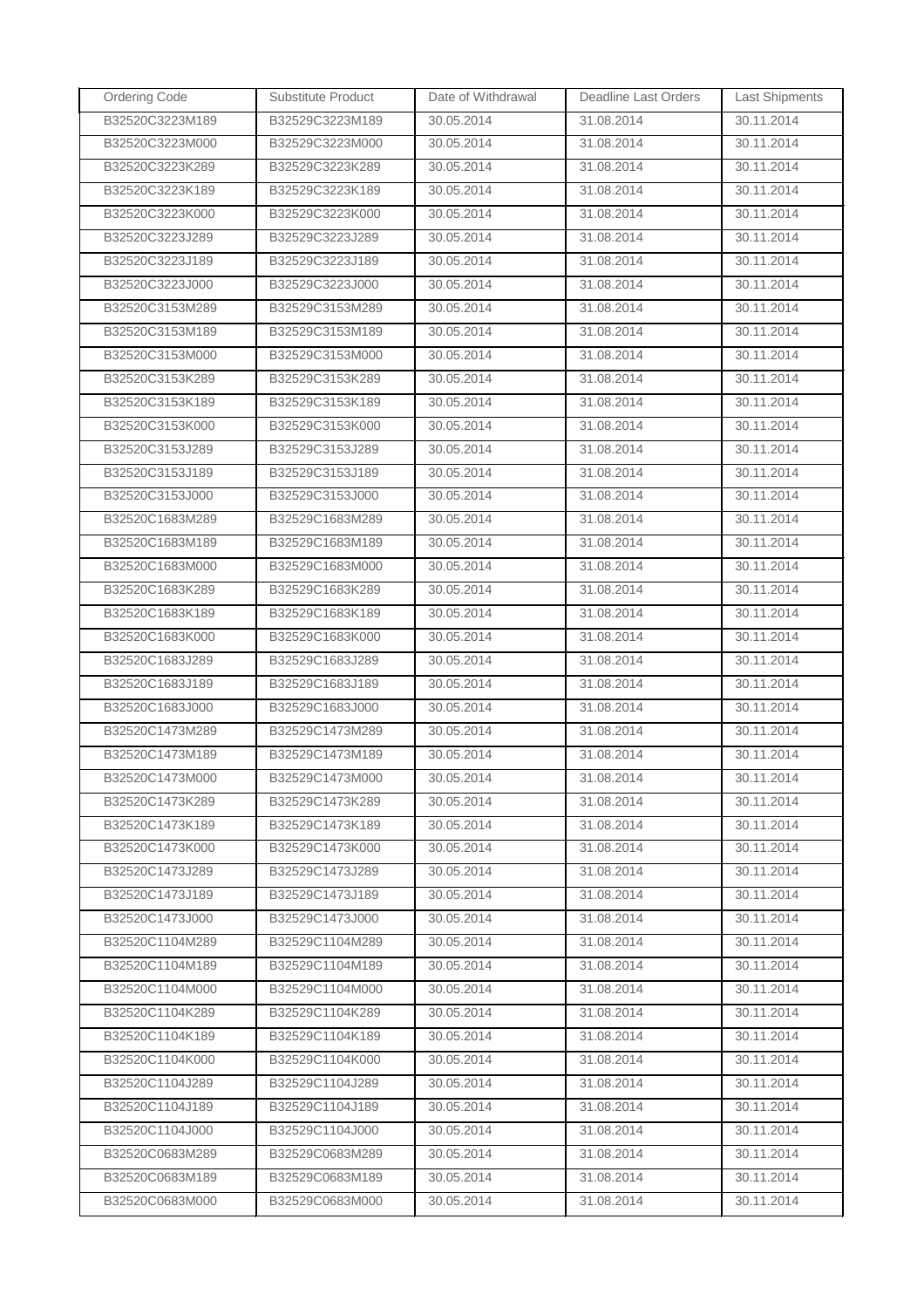| <b>Ordering Code</b> | Substitute Product | Date of Withdrawal | Deadline Last Orders | <b>Last Shipments</b> |
|----------------------|--------------------|--------------------|----------------------|-----------------------|
| B32520C0683K289      | B32529C0683K289    | 30.05.2014         | 31.08.2014           | 30.11.2014            |
| B32520C0683K189      | B32529C0683K189    | 30.05.2014         | 31.08.2014           | 30.11.2014            |
| B32520C0683K000      | B32529C0683K000    | 30.05.2014         | 31.08.2014           | 30.11.2014            |
| B32520C0683J289      | B32529C0683J289    | 30.05.2014         | 31.08.2014           | 30.11.2014            |
| B32520C0683J189      | B32529C0683J189    | 30.05.2014         | 31.08.2014           | 30.11.2014            |
| B32520C0683J000      | B32529C0683J000    | 30.05.2014         | 31.08.2014           | 30.11.2014            |
| B32520C0334M289      | B32529C0334M289    | 30.05.2014         | 31.08.2014           | 30.11.2014            |
| B32520C0334M189      | B32529C0334M189    | 30.05.2014         | 31.08.2014           | 30.11.2014            |
| B32520C0334M000      | B32529C0334M000    | 30.05.2014         | 31.08.2014           | 30.11.2014            |
| B32520C0334K289      | B32529C0334K289    | 30.05.2014         | 31.08.2014           | 30.11.2014            |
| B32520C0334K189      | B32529C0334K189    | 30.05.2014         | 31.08.2014           | 30.11.2014            |
| B32520C0334K000      | B32529C0334K000    | 30.05.2014         | 31.08.2014           | 30.11.2014            |
| B32520C0334J289      | B32529C0334J289    | 30.05.2014         | 31.08.2014           | 30.11.2014            |
| B32520C0334J189      | B32529C0334J189    | 30.05.2014         | 31.08.2014           | 30.11.2014            |
| B32520C0334J000      | B32529C0334J000    | 30.05.2014         | 31.08.2014           | 30.11.2014            |
| B32520C0224M289      | B32529C0224M289    | 30.05.2014         | 31.08.2014           | 30.11.2014            |
| B32520C0224M189      | B32529C0224M189    | 30.05.2014         | 31.08.2014           | 30.11.2014            |
| B32520C0224M000      | B32529C0224M000    | 30.05.2014         | 31.08.2014           | 30.11.2014            |
| B32520C0224K289      | B32529C0224K289    | 30.05.2014         | 31.08.2014           | 30.11.2014            |
| B32520C0224K189      | B32529C0224K189    | 30.05.2014         | 31.08.2014           | 30.11.2014            |
| B32520C0224K000      | B32529C0224K000    | 30.05.2014         | 31.08.2014           | 30.11.2014            |
| B32520C0224J289      | B32529C0224J289    | 30.05.2014         | 31.08.2014           | 30.11.2014            |
| B32520C0224J189      | B32529C0224J189    | 30.05.2014         | 31.08.2014           | 30.11.2014            |
| B32520C0224J000      | B32529C0224J000    | 30.05.2014         | 31.08.2014           | 30.11.2014            |
| B32520C0154M289      | B32529C0154M289    | 30.05.2014         | 31.08.2014           | 30.11.2014            |
| B32520C0154M189      | B32529C0154M189    | 30.05.2014         | 31.08.2014           | 30.11.2014            |
| B32520C0154M000      | B32529C0154M000    | 30.05.2014         | 31.08.2014           | 30.11.2014            |
| B32520C0154K289      | B32529C0154K289    | 30.05.2014         | 31.08.2014           | 30.11.2014            |
| B32520C0154K189      | B32529C0154K189    | 30.05.2014         | 31.08.2014           | 30.11.2014            |
| B32520C0154K000      | B32529C0154K000    | 30.05.2014         | 31.08.2014           | 30.11.2014            |
| B32520C0154J289      | B32529C0154J289    | 30.05.2014         | 31.08.2014           | 30.11.2014            |
| B32520C0154J189      | B32529C0154J189    | 30.05.2014         | 31.08.2014           | 30.11.2014            |
| B32520C0154J000      | B32529C0154J000    | 30.05.2014         | 31.08.2014           | 30.11.2014            |
| B32520C0104M289      | B32529C0104M289    | 30.05.2014         | 31.08.2014           | 30.11.2014            |
| B32520C0104M189      | B32529C0104M189    | 30.05.2014         | 31.08.2014           | 30.11.2014            |
| B32520C0104M000      | B32529C0104M000    | 30.05.2014         | 31.08.2014           | 30.11.2014            |
| B32520C0104K289      | B32529C0104K289    | 30.05.2014         | 31.08.2014           | 30.11.2014            |
| B32520C0104K189      | B32529C0104K189    | 30.05.2014         | 31.08.2014           | 30.11.2014            |
| B32520C0104K000      | B32529C0104K000    | 30.05.2014         | 31.08.2014           | 30.11.2014            |
| B32520C0104J289      | B32529C0104J289    | 30.05.2014         | 31.08.2014           | 30.11.2014            |
| B32520C0104J189      | B32529C0104J189    | 30.05.2014         | 31.08.2014           | 30.11.2014            |
| B32520C0104J000      | B32529C0104J000    | 30.05.2014         | 31.08.2014           | 30.11.2014            |

For further information please contact your nearest EPCOS sales office, which will also support you in selecting a suitable substitute. The addresses of our worldwide sales network are presented at www.epcos.com/sales.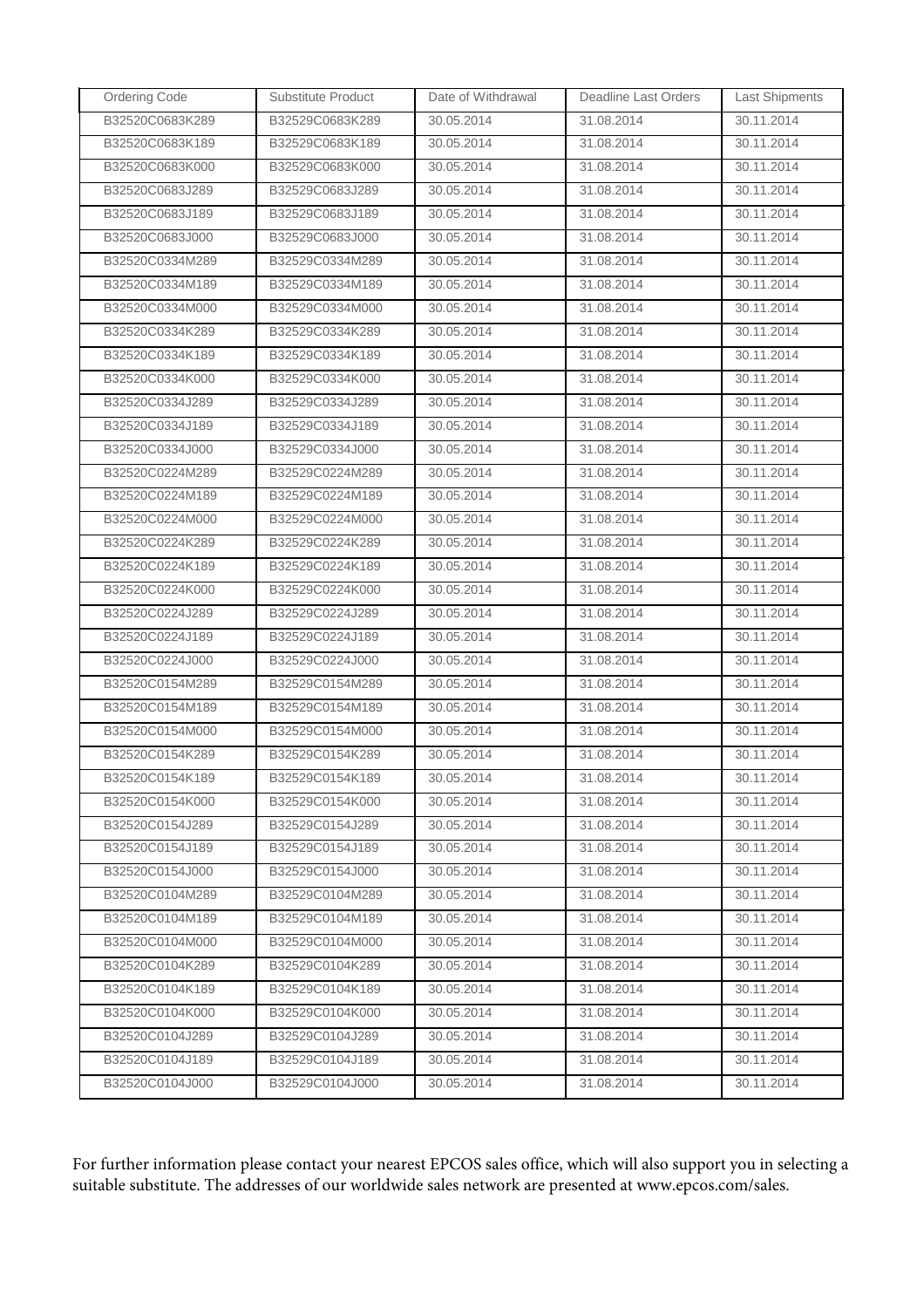

#### **Metallized polyester film capacitors (MKT) B32520 ... B32529**

#### **General purpose (stacked/wound)**

#### **Typical applications**

- **Blocking**
- Coupling, decoupling
- **Bypassing**
- RFI for automotive

#### **Climatic**

- $\blacksquare$  Max. operating temperature: 125 °C
- Climatic category (IEC 60068-1): 55/125/56

#### **Construction**

- Dielectric: polyethylene terephthalate (polyester, PET)
- Stacked-film technology for lead spacing 5 to 15 mm
	- = code C, D or E in digit 7 of ordering code
- Wound capacitor technology for lead spacing 10 to 37.5 mm
	- = code N, Q or R in digit 7 of ordering code
- Plastic case (UL 94 V-0)
- Epoxy resin sealing (UL 94 V-0)

#### **Features**

- $H$ igh pulse strength
- $\blacksquare$  High contact reliability
- RoHS-compatible
- Halogen-free capacitors available on request

#### **Terminals**

- Parallel wire leads, lead-free tinned
- Special lead lengths available on request

#### **Marking**

Manufacturer's logo, rated capacitance (coded), cap. tolerance (code letter), rated DC voltage, date of manufacture (coded), coded type ("1") for lead spacing 5 mm, series and lot number for lead spacing ≥10 mm

#### **Delivery mode**

Bulk (untaped) Taped (Ammo pack or reel) For notes on taping, refer to chapter "Taping and packing".

#### **Dimensional drawing**



Dimensions in mm

| Lead spacing | Lead diameter Type |        |
|--------------|--------------------|--------|
| $e$ +0.4     | $d_1 \pm 0.05$     |        |
| 5.0          | 0.5                | B32529 |
| 7.5          | 0.5                | B32520 |
| 10.0         | 0.61               | B32521 |
| 15.0         | 0.8                | B32522 |
| 22.5         | 0.8                | B32523 |
| 27.5         | 0.8                | B32524 |
| 37.5         | 1.0                | B32526 |

1) 0.5 mm for capacitor width  $w = 4$  mm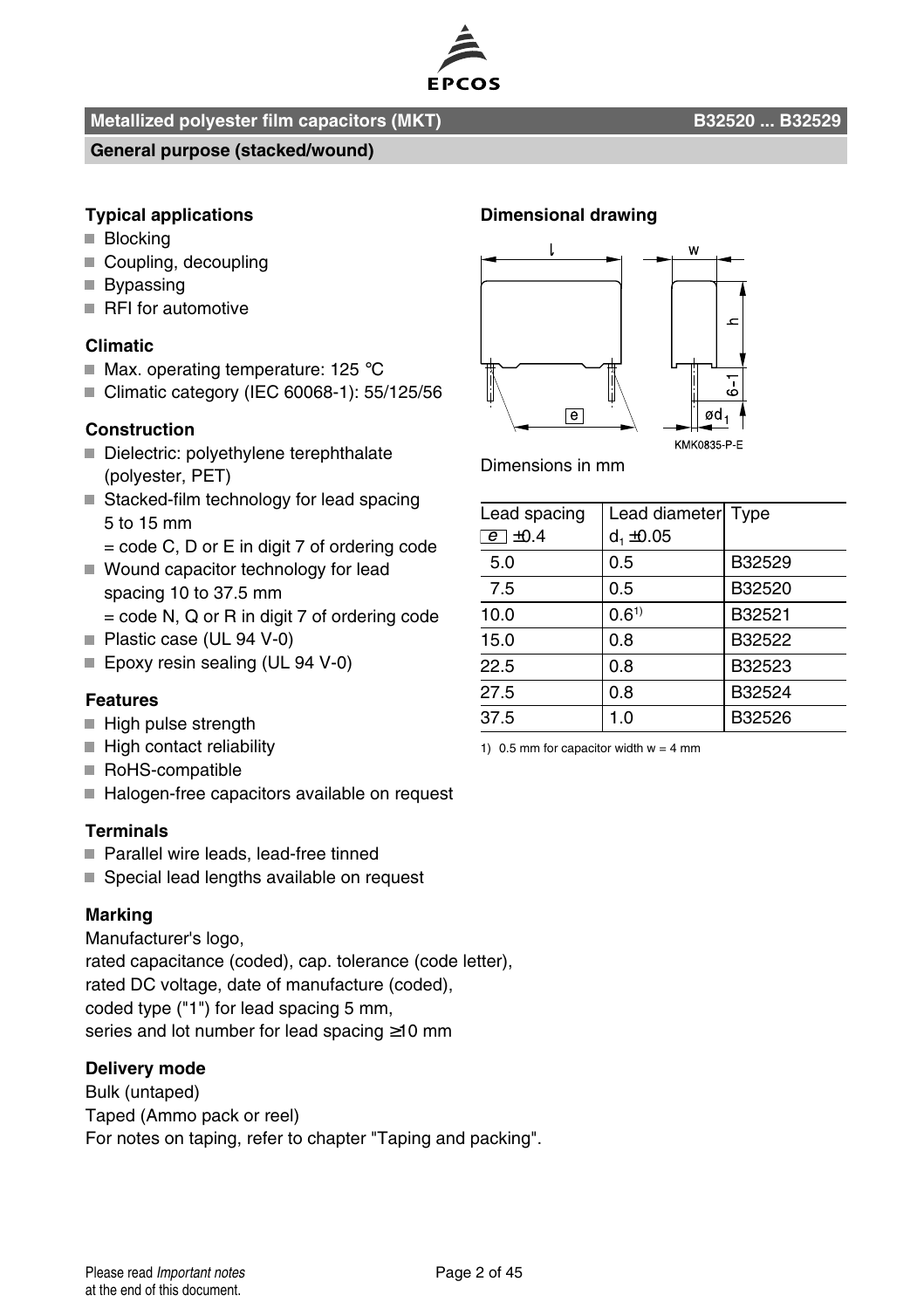

**MKT** 

**General purpose (stacked/wound)**

**B32520 ... B32529**

#### **Overview of available types**

|                       | Lead spacing 5.0 mm |             |             |             |             |         | 7.5 mm       |         |         | 10.0 mm |             |             |             |             |         |
|-----------------------|---------------------|-------------|-------------|-------------|-------------|---------|--------------|---------|---------|---------|-------------|-------------|-------------|-------------|---------|
| Type                  | B32529              |             |             |             |             |         | B32520       |         |         |         | B32521      |             |             |             |         |
| Page                  | 6                   |             |             |             |             |         | 10           |         |         |         | 12          |             |             |             |         |
| Technology            | $\mathbf{s}$        | $\mathbf s$ | $\mathbf s$ | $\mathbf s$ | $\mathbf s$ | $\sf s$ | $\mathbf{s}$ | $\sf s$ | $\sf s$ | s       | $\mathbf s$ | $\mathbf s$ | $\mathbf s$ | $\mathbf s$ | $\sf s$ |
| $V_R$ (V DC)          | 50                  | 63          | 100         | 250         | 400         | 630     | 63           | 100     | 250     | 400     | 63          | 100         | 250         | 400         | 630     |
| $V_{RMS}$ (V AC)      | 32                  | 40          | 63          | 160         | 200         | 400     | 40           | 63      | 160     | 200     | 40          | 63          | 160         | 200         | 200     |
| $C_{\text{R}}(\mu F)$ |                     |             |             |             |             |         |              |         |         |         |             |             |             |             |         |
| 0.0010                |                     |             |             |             |             |         |              |         |         |         |             |             |             |             |         |
| 0.0015                |                     |             |             |             |             |         |              |         |         |         |             |             |             |             |         |
| 0.0022                |                     |             |             |             |             |         |              |         |         |         |             |             |             |             |         |
| 0.0033                |                     |             |             |             |             |         |              |         |         |         |             |             |             |             |         |
| 0.0047                |                     |             |             |             |             |         |              |         |         |         |             |             |             |             |         |
| 0.0068                |                     |             |             |             |             |         |              |         |         |         |             |             |             |             |         |
| 0.010                 |                     |             |             |             |             |         |              |         |         |         |             |             |             |             |         |
| 0.015                 |                     |             |             |             |             |         |              |         |         |         |             |             |             |             |         |
| 0.022                 |                     |             |             |             |             |         |              |         |         |         |             |             |             |             |         |
| 0.033                 |                     |             |             |             |             |         |              |         |         |         |             |             |             |             |         |
| 0.047                 |                     |             |             |             |             |         |              |         |         |         |             |             |             |             |         |
| 0.056                 |                     |             |             |             |             |         |              |         |         |         |             |             |             |             |         |
| 0.068                 |                     |             |             |             |             |         |              |         |         |         |             |             |             |             |         |
| 0.082                 |                     |             |             |             |             |         |              |         |         |         |             |             |             |             |         |
| 0.10                  |                     |             |             |             |             |         |              |         |         |         |             |             |             |             |         |
| 0.12                  |                     |             |             |             |             |         |              |         |         |         |             |             |             |             |         |
| 0.15                  |                     |             |             |             |             |         |              |         |         |         |             |             |             |             |         |
| 0.18                  |                     |             |             |             |             |         |              |         |         |         |             |             |             |             |         |
| 0.22                  |                     |             |             |             |             |         |              |         |         |         |             |             |             |             |         |
| 0.33                  |                     |             |             |             |             |         |              |         |         |         |             |             |             |             |         |
| 0.47                  |                     |             |             |             |             |         |              |         |         |         |             |             |             |             |         |
| 0.68                  |                     |             |             |             |             |         |              |         |         |         |             |             |             |             |         |
| $1.0$                 |                     |             |             |             |             |         |              |         |         |         |             |             |             |             |         |
| 1.5                   |                     |             |             |             |             |         |              |         |         |         |             |             |             |             |         |
| 2.2                   |                     |             |             |             |             |         |              |         |         |         |             |             |             |             |         |
| $\overline{3.3}$      |                     |             |             |             |             |         |              |         |         |         |             |             |             |             |         |
| $\overline{4.7}$      |                     |             |             |             |             |         |              |         |         |         |             |             |             |             |         |

Technology: s = Stacked-film technology / w = Wound capacitor technology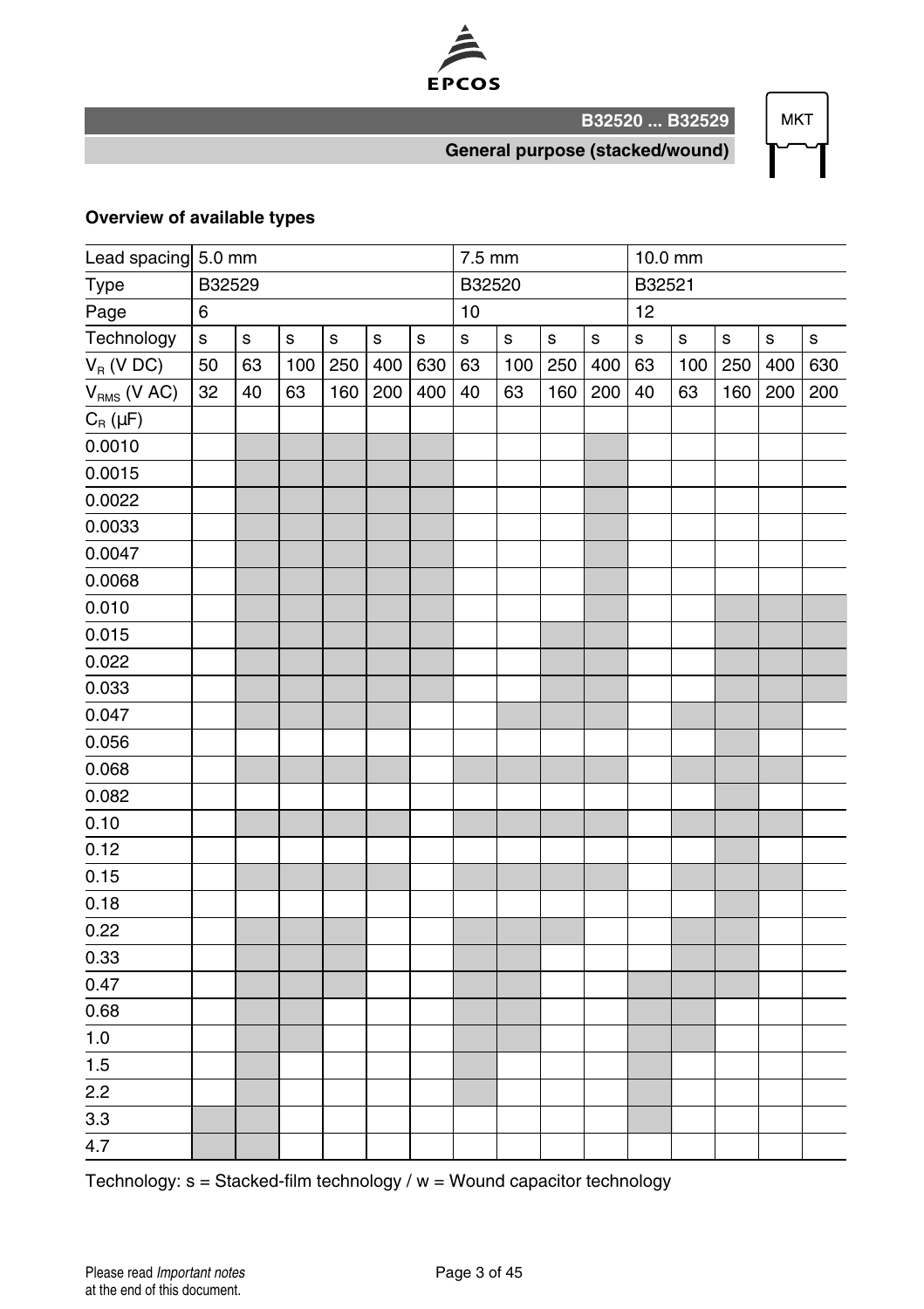



**B32520 ... B32529**

**General purpose (stacked/wound)**

#### **Overview of available types**

| Lead spacing 15.0 mm |        |     |         |              |     |             |        | 22.5 mm |     |     |     |        | 27.5 mm |     |     |     |
|----------------------|--------|-----|---------|--------------|-----|-------------|--------|---------|-----|-----|-----|--------|---------|-----|-----|-----|
| Type                 | B32522 |     |         |              |     |             | B32523 |         |     |     |     | B32524 |         |     |     |     |
| Page                 | 14     |     |         |              |     | 17          |        |         |     |     | 18  |        |         |     |     |     |
| Technology           | s      | s/w | s/w     | $\mathbf{s}$ | W   | $\mathbf s$ | W      | W       | W   | W   | W   | W      | W       | W   | W   | W   |
| $V_R$ (V DC)         | 63     | 100 | 250 400 |              | 450 | 630         | 63     | 100     | 250 | 400 | 630 | 63     | 100     | 250 | 400 | 630 |
| $V_{RMS}$ (V AC)     | 40     | 63  | 160     | 200          | 200 | 200         | 40     | 63      | 160 | 200 | 200 | 40     | 63      | 160 | 200 | 220 |
| $C_R(\mu F)$         |        |     |         |              |     |             |        |         |     |     |     |        |         |     |     |     |
| 0.047                |        |     |         |              |     |             |        |         |     |     |     |        |         |     |     |     |
| 0.068                |        |     |         |              |     |             |        |         |     |     |     |        |         |     |     |     |
| 0.10                 |        |     |         |              |     |             |        |         |     |     |     |        |         |     |     |     |
| 0.15                 |        |     |         |              |     |             |        |         |     |     |     |        |         |     |     |     |
| 0.22                 |        |     |         |              |     |             |        |         |     |     |     |        |         |     |     |     |
| 0.33                 |        |     |         |              |     |             |        |         |     |     |     |        |         |     |     |     |
| 0.39                 |        |     |         |              |     |             |        |         |     |     |     |        |         |     |     |     |
| 0.47                 |        |     |         |              |     |             |        |         |     |     |     |        |         |     |     |     |
| 0.56                 |        |     |         |              |     |             |        |         |     |     |     |        |         |     |     |     |
| 0.68                 |        |     |         |              |     |             |        |         |     |     |     |        |         |     |     |     |
| 1.0                  |        |     |         |              |     |             |        |         |     |     |     |        |         |     |     |     |
| 1.5                  |        |     |         |              |     |             |        |         |     |     |     |        |         |     |     |     |
| 2.2                  |        |     |         |              |     |             |        |         |     |     |     |        |         |     |     |     |
| 3.3                  |        |     |         |              |     |             |        |         |     |     |     |        |         |     |     |     |
| 4.7                  |        |     |         |              |     |             |        |         |     |     |     |        |         |     |     |     |
| 6.8                  |        |     |         |              |     |             |        |         |     |     |     |        |         |     |     |     |
| 10                   |        |     |         |              |     |             |        |         |     |     |     |        |         |     |     |     |
| 15                   |        |     |         |              |     |             |        |         |     |     |     |        |         |     |     |     |
| 22                   |        |     |         |              |     |             |        |         |     |     |     |        |         |     |     |     |
| 33                   |        |     |         |              |     |             |        |         |     |     |     |        |         |     |     |     |
| 47                   |        |     |         |              |     |             |        |         |     |     |     |        |         |     |     |     |
| 68                   |        |     |         |              |     |             |        |         |     |     |     |        |         |     |     |     |
| 100                  |        |     |         |              |     |             |        |         |     |     |     |        |         |     |     |     |

Technology: s = Stacked-film technology / w = Wound capacitor technology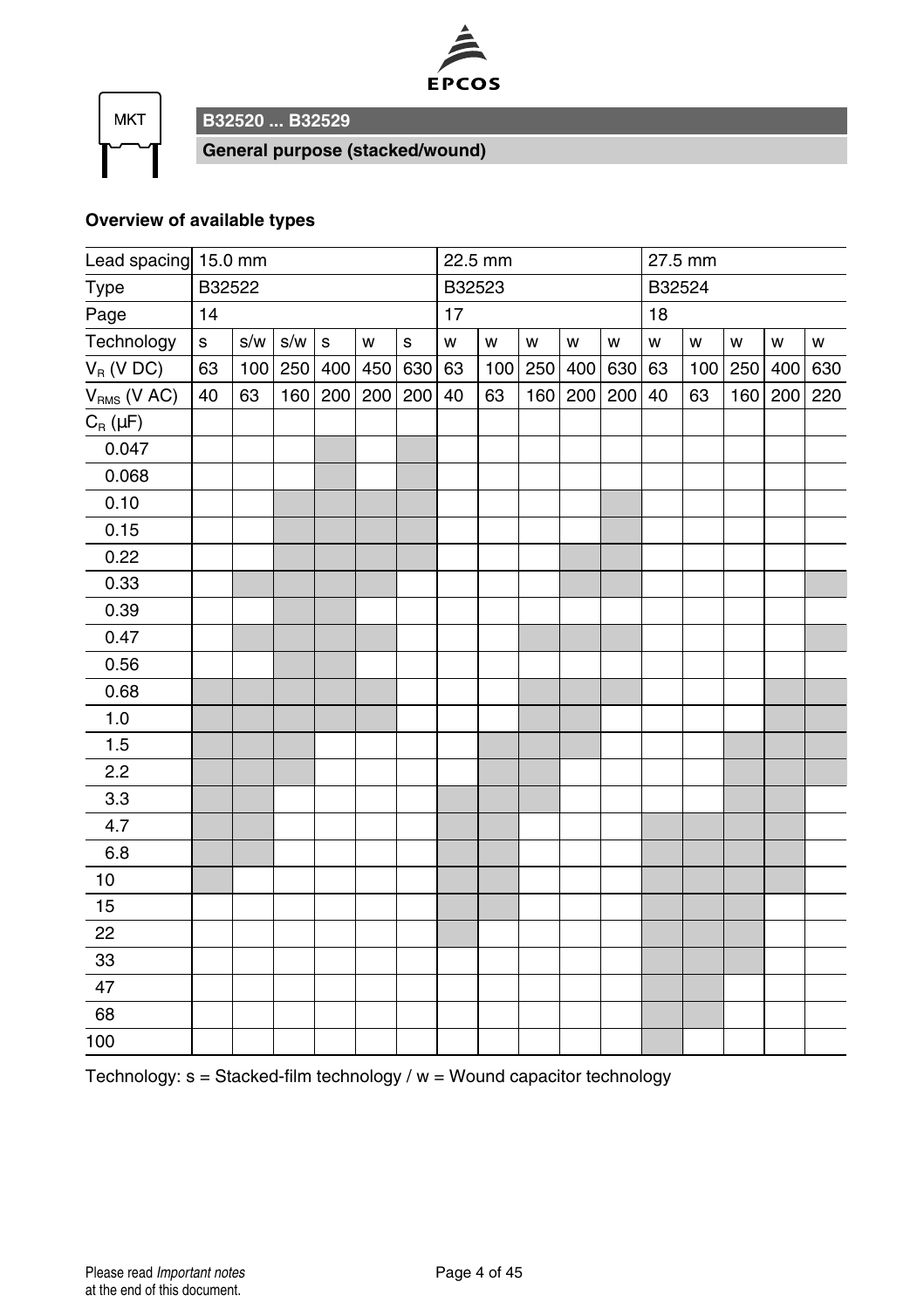

**MKT** 

**General purpose (stacked/wound)**

**B32520 ... B32529**

#### **Overview of available types**

| Lead spacing 37.5 mm                             |        |     |     |     |
|--------------------------------------------------|--------|-----|-----|-----|
| Type                                             | B32526 |     |     |     |
| Page                                             | 20     |     |     |     |
| Technology                                       | W      | W   | W   | W   |
| $V_R$ (V DC)                                     | 63     | 100 | 250 | 400 |
| $V_{RMS}$ (V AC)                                 | 40     | 63  | 160 | 200 |
| $C_{\textrm{\tiny R}}\left(\mu\mathsf{F}\right)$ |        |     |     |     |
| $3.3\,$                                          |        |     |     |     |
| 4.7                                              |        |     |     |     |
| 5.6                                              |        |     |     |     |
| $6.8\,$                                          |        |     |     |     |
| $8.2\,$                                          |        |     |     |     |
| $10$                                             |        |     |     |     |
| 15                                               |        |     |     |     |
| 22                                               |        |     |     |     |
| $33\,$                                           |        |     |     |     |
| 47                                               |        |     |     |     |
| 56                                               |        |     |     |     |
| 68                                               |        |     |     |     |
| 82                                               |        |     |     |     |
| 100                                              |        |     |     |     |
| 150                                              |        |     |     |     |
| 220                                              |        |     |     |     |

Technology:  $s =$  Stacked-film technology /  $w =$  Wound capacitor technology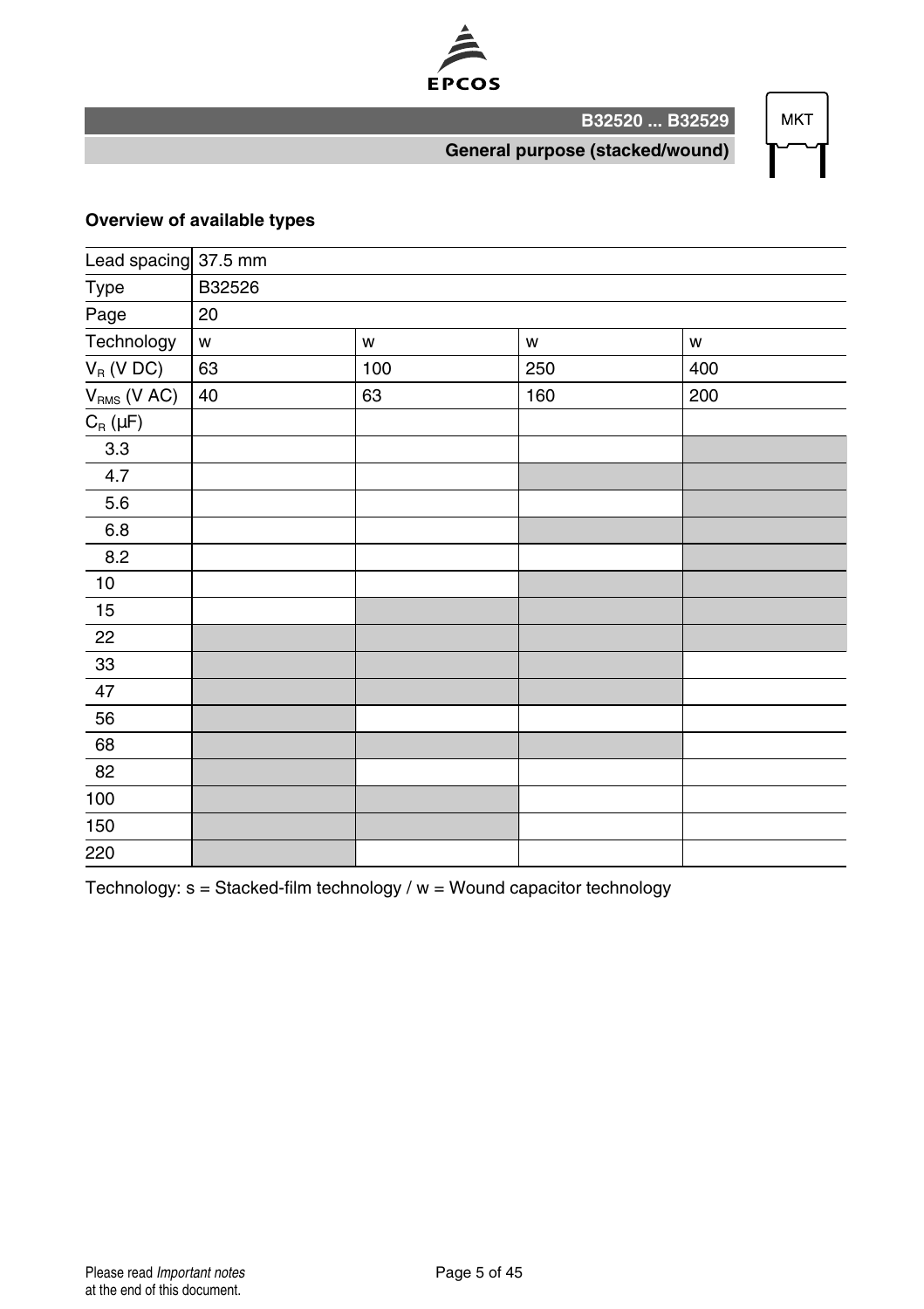



**General purpose (stacked)**

#### **Ordering codes and packing units (lead spacing 5 mm)**

| $V_R$ | $\mathsf{V}_{\mathsf{RMS}}$ | $C_R$  | Max. dimensions              | Ordering code    | Ammo     | Reel       | Untaped    |
|-------|-----------------------------|--------|------------------------------|------------------|----------|------------|------------|
|       | f ≤60 Hz                    |        | $w \times h \times I$        | (composition see | pack     | $pcs$ ./   | pcs.       |
| V DC  | V AC                        | μF     | mm                           | below)           | pcs./MOQ | <b>MOQ</b> | <b>MOQ</b> |
| 50    | 32                          | 3.3    | $7.8 \times 13.0 \times 7.8$ | B32529D5335+***  | 4000     | 3200       | 4000       |
|       |                             | 4.7    | $7.8 \times 13.0 \times 7.8$ | B32529D5475M***  | 4000     | 3200       | 4000       |
| 63    | 40                          | 0.0010 | $2.5 \times 6.5 \times 7.3$  | B32529C0102+***  | 12800    | 11200      | 8000       |
|       |                             | 0.0015 | $2.5 \times 6.5 \times 7.3$  | B32529C0152+***  | 12800    | 11200      | 8000       |
|       |                             | 0.0022 | $2.5 \times 6.5 \times 7.3$  | B32529C0222+***  | 12800    | 11200      | 8000       |
|       |                             | 0.0033 | $2.5 \times 6.5 \times 7.3$  | B32529C0332+***  | 12800    | 11200      | 8000       |
|       |                             | 0.0047 | $2.5 \times 6.5 \times 7.3$  | B32529C0472+***  | 12800    | 11200      | 8000       |
|       |                             | 0.0068 | $2.5 \times 6.5 \times 7.3$  | B32529C0682+***  | 12800    | 11200      | 8000       |
|       |                             | 0.010  | $2.5 \times 6.5 \times 7.3$  | B32529C0103+***  | 12800    | 11200      | 8000       |
|       |                             | 0.015  | $2.5 \times 6.5 \times 7.3$  | B32529C0153+***  | 12800    | 11200      | 8000       |
|       |                             | 0.022  | $2.5 \times 6.5 \times 7.3$  | B32529C0223+***  | 12800    | 11200      | 8000       |
|       |                             | 0.033  | $2.5 \times 6.5 \times 7.3$  | B32529C0333+***  | 12800    | 11200      | 8000       |
|       |                             | 0.047  | $2.5 \times 6.5 \times 7.3$  | B32529C0473+***  | 12800    | 11200      | 8000       |
|       |                             | 0.068  | $2.5 \times 6.5 \times 7.3$  | B32529C0683+***  | 12800    | 11200      | 8000       |
|       |                             | 0.10   | $2.5 \times 6.5 \times 7.3$  | B32529C0104+***  | 12800    | 11200      | 8000       |
|       |                             | 0.15   | $2.5 \times 6.5 \times 7.3$  | B32529C0154+***  | 12800    | 11200      | 8000       |
|       |                             | 0.22   | $2.5 \times 6.5 \times 7.3$  | B32529C0224+***  | 12800    | 11200      | 8000       |
|       |                             | 0.33   | $3.0 \times 6.5 \times 7.3$  | B32529C0334+***  | 10800    | 9600       | 8000       |
|       |                             | 0.47   | $3.5 \times 8.0 \times 7.3$  | B32529C0474+***  | 9200     | 8000       | 8000       |
|       |                             | 0.68   | $4.5 \times 9.5 \times 7.3$  | B32529C0684+***  | 7200     | 6000       | 6000       |
|       |                             | 1.0    | $4.5 \times 9.5 \times 7.3$  | B32529C0105+***  | 7200     | 6000       | 6000       |
|       |                             | 1.5    | $6.0 \times 10.5 \times 7.5$ | B32529C0155+***  | 5200     | 4400       | 4000       |
|       |                             | 2.2    | $7.8 \times 13.0 \times 7.8$ | B32529D0225+***  | 4000     | 3200       | 4000       |
|       |                             | 3.3    | $7.8 \times 13.0 \times 7.8$ | B32529D0335+***  | 4000     | 3200       | 4000       |
|       |                             | 4.7    | $7.8 \times 13.0 \times 7.8$ | B32529D0475M***  | 4000     | 3200       | 4000       |

MOQ = Minimum Order Quantity, consisting of 4 packing units.

Further E series and intermediate capacitance values on request.

#### **Composition of ordering code**

| $+ =$ |  | Capacitance tolerance code: |  |
|-------|--|-----------------------------|--|
|-------|--|-----------------------------|--|

- $M = \pm 20\%$  $K = \pm 10\%$
- $J = \pm 5\%$

 $*** =$  Packaging code:

 $289 =$  Ammo pack

- $189 =$ Reel
- $000 =$  Untaped (standard lead length  $6 1$  mm)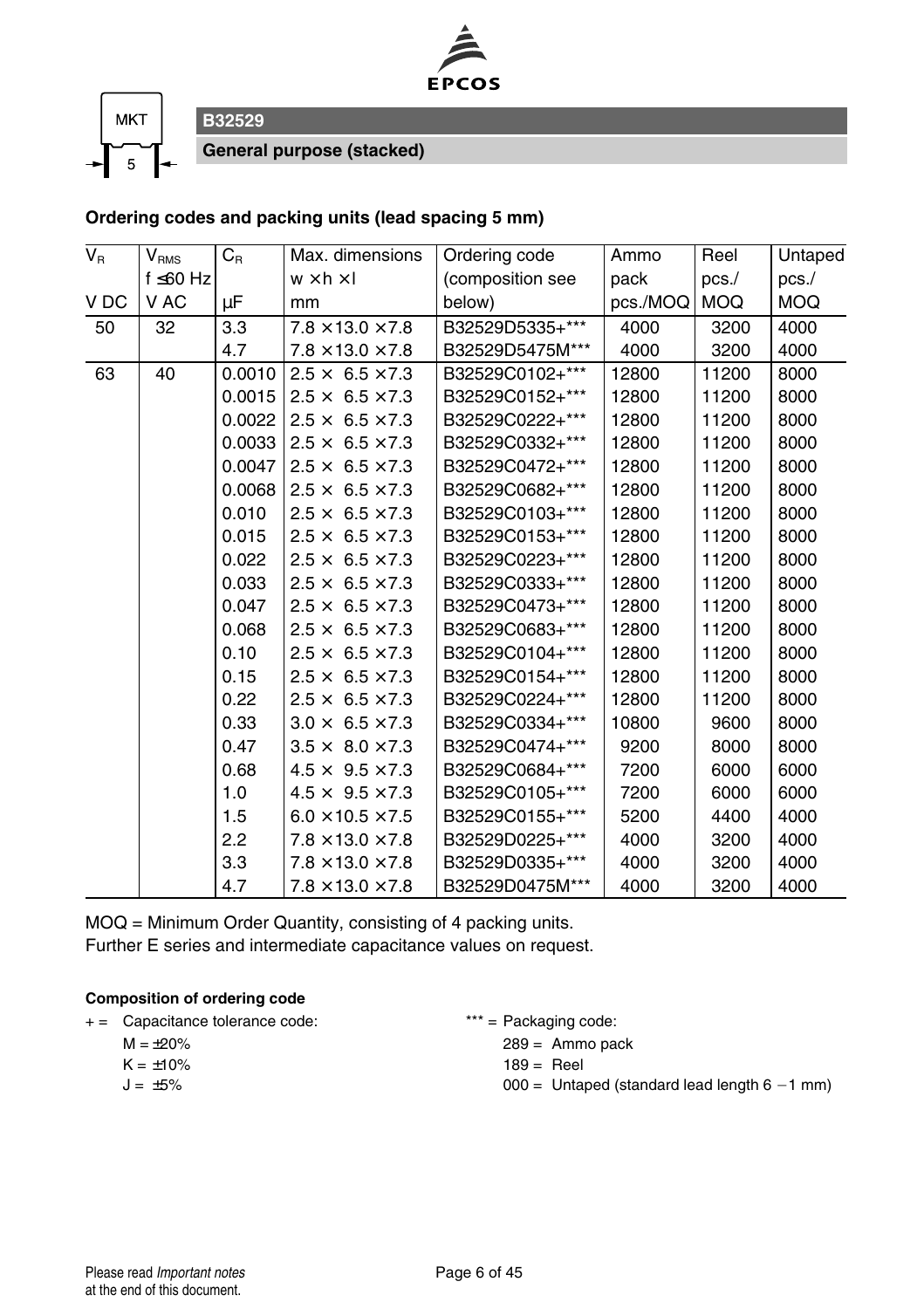

**General purpose (stacked)**

**MKT**  $\overline{5}$ 

#### **Ordering codes and packing units (lead spacing 5 mm)**

| $\overline{V_{\rm R}}$ | $\mathsf{V}_{\mathsf{RMS}}$ | $C_R$  | Max. dimensions              | Ordering code    | Ammo     | Reel       | Untaped |
|------------------------|-----------------------------|--------|------------------------------|------------------|----------|------------|---------|
|                        | f ≤60 Hz                    |        | $w \times h \times l$        | (composition see | pack     | pcs.       | pcs./   |
| V DC                   | V AC                        | μF     | mm                           | below)           | pcs./MOQ | <b>MOQ</b> | MOQ     |
| 100                    | 63                          | 0.0010 | $2.5 \times 6.5 \times 7.3$  | B32529C1102+***  | 12800    | 11200      | 8000    |
|                        |                             | 0.0015 | $2.5 \times 6.5 \times 7.3$  | B32529C1152+***  | 12800    | 11200      | 8000    |
|                        |                             | 0.0022 | $2.5 \times 6.5 \times 7.3$  | B32529C1222+***  | 12800    | 11200      | 8000    |
|                        |                             | 0.0033 | $2.5 \times 6.5 \times 7.3$  | B32529C1332+***  | 12800    | 11200      | 8000    |
|                        |                             | 0.0047 | $2.5 \times 6.5 \times 7.3$  | B32529C1472+***  | 12800    | 11200      | 8000    |
|                        |                             | 0.0068 | $2.5 \times 6.5 \times 7.3$  | B32529C1682+***  | 12800    | 11200      | 8000    |
|                        |                             | 0.010  | $2.5 \times 6.5 \times 7.3$  | B32529C1103+***  | 12800    | 11200      | 8000    |
|                        |                             | 0.015  | $2.5 \times 6.5 \times 7.3$  | B32529C1153+***  | 12800    | 11200      | 8000    |
|                        |                             | 0.022  | $2.5 \times 6.5 \times 7.3$  | B32529C1223+***  | 12800    | 11200      | 8000    |
|                        |                             | 0.033  | $2.5 \times 6.5 \times 7.3$  | B32529C1333+***  | 12800    | 11200      | 8000    |
|                        |                             | 0.047  | $2.5 \times 6.5 \times 7.3$  | B32529C1473+***  | 12800    | 11200      | 8000    |
|                        |                             | 0.068  | $2.5 \times 6.5 \times 7.3$  | B32529C1683+***  | 12800    | 11200      | 8000    |
|                        |                             | 0.10   | $2.5 \times 6.5 \times 7.3$  | B32529C1104+***  | 12800    | 11200      | 8000    |
|                        |                             | 0.15   | $3.0 \times 6.5 \times 7.3$  | B32529C1154+***  | 10800    | 9600       | 8000    |
|                        |                             | 0.22   | $3.5 \times 8.0 \times 7.3$  | B32529C1224+***  | 9200     | 8000       | 8000    |
|                        |                             | 0.33   | $3.5 \times 8.0 \times 7.3$  | B32529C1334+***  | 9200     | 8000       | 8000    |
|                        |                             | 0.47   | $4.5 \times 9.5 \times 7.3$  | B32529C1474+***  | 7200     | 6000       | 6000    |
|                        |                             | 0.68   | $6.0 \times 10.5 \times 7.5$ | B32529C1684+***  | 5200     | 4400       | 4000    |
|                        |                             | 1.0    | $7.8 \times 13.0 \times 7.8$ | B32529D1105+***  | 4000     | 3200       | 4000    |

MOQ = Minimum Order Quantity, consisting of 4 packing units.

Further E series and intermediate capacitance values on request.

- + = Capacitance tolerance code: \*\*\* = Packaging code:
	- $M = \pm 20%$  $K = \pm 10\%$
	- $J = \pm 5\%$
- $289 =$  Ammo pack
	-
	- $189 =$  Reel
	- $000 =$  Untaped (standard lead length  $6 1$  mm)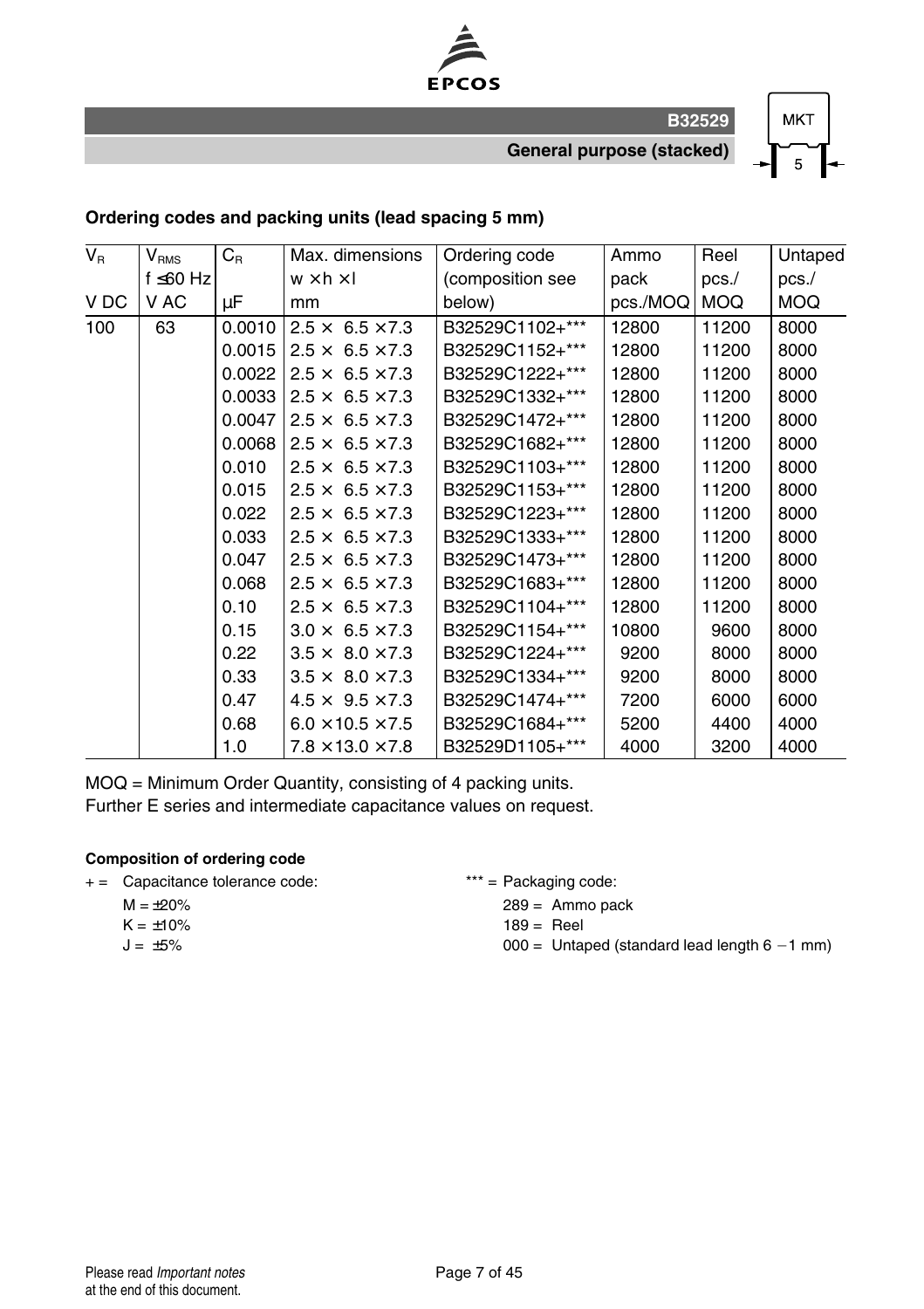



**General purpose (stacked)**

**B32529**

#### **Ordering codes and packing units (lead spacing 5 mm)**

| $V_R$ | $V_{RMS}$      | $C_{\rm R}$ | Max. dimensions                  | Ordering code    | Ammo     | Reel       | Untaped    |
|-------|----------------|-------------|----------------------------------|------------------|----------|------------|------------|
|       | $f \leq 60$ Hz |             | $w \times h \times I$            | (composition see | pack     | pcs.       | pcs.       |
| V DC  | V AC           | μF          | mm                               | below)           | pcs./MOQ | <b>MOQ</b> | <b>MOQ</b> |
| 250   | 160            | 0.0010      | $2.5 \times 6.5 \times 7.3$      | B32529C3102+***  | 12800    | 11200      | 8000       |
|       |                | 0.0015      | $2.5 \times 6.5 \times 7.3$      | B32529C3152+***  | 12800    | 11200      | 8000       |
|       |                | 0.0022      | $2.5\times$<br>$6.5 \times 7.3$  | B32529C3222+***  | 12800    | 11200      | 8000       |
|       |                | 0.0033      | $2.5 \times 6.5 \times 7.3$      | B32529C3332+***  | 12800    | 11200      | 8000       |
|       |                | 0.0047      | $2.5 \times 6.5 \times 7.3$      | B32529C3472+***  | 12800    | 11200      | 8000       |
|       |                | 0.0068      | $2.5 \times 6.5 \times 7.3$      | B32529C3682+***  | 12800    | 11200      | 8000       |
|       |                | 0.010       | $2.5 \times 6.5 \times 7.3$      | B32529C3103+***  | 12800    | 11200      | 8000       |
|       |                | 0.015       | $2.5 \times 6.5 \times 7.3$      | B32529C3153+***  | 12800    | 11200      | 8000       |
|       |                | 0.022       | $2.5 \times 6.5 \times 7.3$      | B32529C3223+***  | 12800    | 11200      | 8000       |
|       |                | 0.033       | $6.5 \times 7.3$<br>$3.0 \times$ | B32529C3333+***  | 10800    | 9600       | 8000       |
|       |                | 0.047       | $3.5 \times 8.0 \times 7.3$      | B32529C3473+***  | 9200     | 8000       | 8000       |
|       |                | 0.068       | $4.5 \times 9.5 \times 7.3$      | B32529C3683+***  | 7200     | 6000       | 6000       |
|       |                | 0.10        | $4.5 \times 9.5 \times 7.3$      | B32529C3104+***  | 7200     | 6000       | 6000       |
|       |                | 0.15        | $5.0 \times 10.0 \times 7.5$     | B32529C3154+***  | 6400     | 5600       | 6000       |
|       |                | 0.22        | $7.8 \times 13.0 \times 7.8$     | B32529D3224+***  | 4000     | 3200       | 4000       |
|       |                | 0.33        | $7.8 \times 13.0 \times 7.8$     | B32529C3334+***  | 4000     | 3200       | 4000       |
|       |                | 0.47        | $7.8 \times 13.0 \times 7.8$     | B32529C3474+***  | 4000     | 3200       | 4000       |

MOQ = Minimum Order Quantity, consisting of 4 packing units.

Further E series and intermediate capacitance values on request.

- + = Capacitance tolerance code: \*\*\* = Packaging code:
	- $M = \pm 20\%$  $K = +10%$
	- $J = \pm 5\%$

- $289 =$  Ammo pack
- $189 =$ Reel
- $000 =$  Untaped (standard lead length  $6 1$  mm)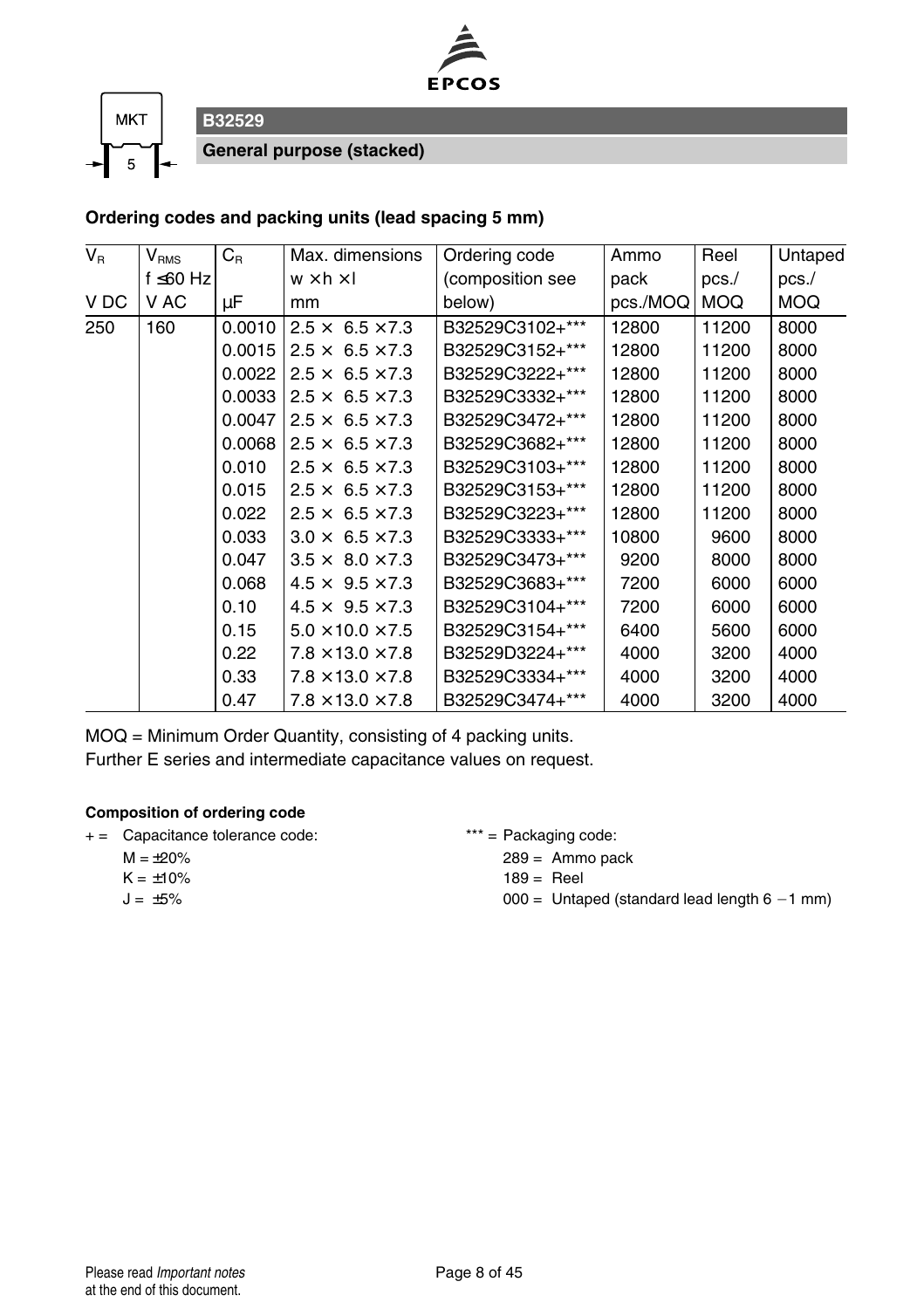

**General purpose (stacked)**

**MKT** 5

#### **Ordering codes and packing units (lead spacing 5 mm)**

| $V_R$ | $V_{\rm RMS}$  | $C_R$  | Max. dimensions              | Ordering code    | Ammo     | Reel       | Untaped    |
|-------|----------------|--------|------------------------------|------------------|----------|------------|------------|
|       | $f \leq 60$ Hz |        | $w \times h \times I$        | (composition see | pack     | pcs.       | pcs.       |
| V DC  | V AC           | μF     | mm                           | below)           | pcs./MOQ | <b>MOQ</b> | <b>MOQ</b> |
| 400   | 200            | 0.0010 | $2.5 \times 6.5 \times 7.3$  | B32529C6102+***  | 12800    | 11200      | 8000       |
|       |                | 0.0015 | $2.5 \times 6.5 \times 7.3$  | B32529C6152+***  | 12800    | 11200      | 8000       |
|       |                | 0.0022 | $2.5 \times 6.5 \times 7.3$  | B32529C6222+***  | 12800    | 11200      | 8000       |
|       |                | 0.0033 | $2.5 \times 6.5 \times 7.3$  | B32529C6332+***  | 12800    | 11200      | 8000       |
|       |                | 0.0047 | $2.5 \times 6.5 \times 7.3$  | B32529C6472+***  | 12800    | 11200      | 8000       |
|       |                | 0.0068 | $2.5 \times 6.5 \times 7.3$  | B32529C6682+***  | 12800    | 11200      | 8000       |
|       |                | 0.010  | $3.0 \times 6.5 \times 7.3$  | B32529E6103+***  | 10800    | 9600       | 8000       |
|       |                | 0.015  | $3.0 \times 6.5 \times 7.3$  | B32529E6153+***  | 10800    | 9600       | 8000       |
|       |                | 0.022  | $3.5 \times 8.0 \times 7.3$  | B32529E6223+***  | 9200     | 8000       | 8000       |
|       |                | 0.033  | $4.5 \times 9.5 \times 7.3$  | B32529E6333+***  | 7200     | 6000       | 6000       |
|       |                | 0.047  | $4.5 \times 9.5 \times 7.3$  | B32529E6473+***  | 7200     | 6000       | 6000       |
|       |                | 0.068  | $6.0 \times 10.5 \times 7.5$ | B32529E6683+***  | 5200     | 4400       | 4000       |
|       |                | 0.10   | $7.8 \times 13.0 \times 7.8$ | B32529E6104+***  | 4000     | 3200       | 4000       |
|       |                | 0.15   | $7.8 \times 13.0 \times 7.8$ | B32529E6154+***  | 4000     | 3200       | 4000       |
| 630   | 400            | 0.0010 | $2.5 \times 6.5 \times 7.3$  | B32529C8102+***  | 12800    | 11200      | 8000       |
|       |                | 0.0015 | $2.5 \times 6.5 \times 7.3$  | B32529C8152+***  | 12800    | 11200      | 8000       |
|       |                | 0.0022 | $2.5 \times 6.5 \times 7.3$  | B32529C8222+***  | 12800    | 11200      | 8000       |
|       |                | 0.0033 | $3.5 \times 8.0 \times 7.3$  | B32529C8332+***  | 9200     | 8000       | 8000       |
|       |                | 0.0047 | $3.5 \times 8.0 \times 7.3$  | B32529C8472+***  | 9200     | 8000       | 8000       |
|       |                | 0.0068 | $3.5 \times 8.0 \times 7.3$  | B32529C8682+***  | 9200     | 8000       | 8000       |
|       |                | 0.010  | $5.0 \times 10.0 \times 7.5$ | B32529C8103+***  | 6400     | 5600       | 6000       |
|       |                | 0.015  | $5.0 \times 10.0 \times 7.5$ | B32529C8153+***  | 6400     | 5600       | 6000       |
|       |                | 0.022  | $7.8 \times 13.0 \times 7.8$ | B32529C8223+***  | 5200     | 4400       | 4000       |
|       |                | 0.033  | $7.8 \times 13.0 \times 7.8$ | B32529C8333+***  | 4000     | 3200       | 4000       |

MOQ = Minimum Order Quantity, consisting of 4 packing units. Further E series and intermediate capacitance values on request.

- + = Capacitance tolerance code: \*\*\* = Packaging code:
	- $M = \pm 20\%$
	- $K = \pm 10\%$
	- $J = +5\%$
- - 289 = Ammo pack
	- $189 =$  Reel
	- $000 =$  Untaped (standard lead length  $6 1$  mm)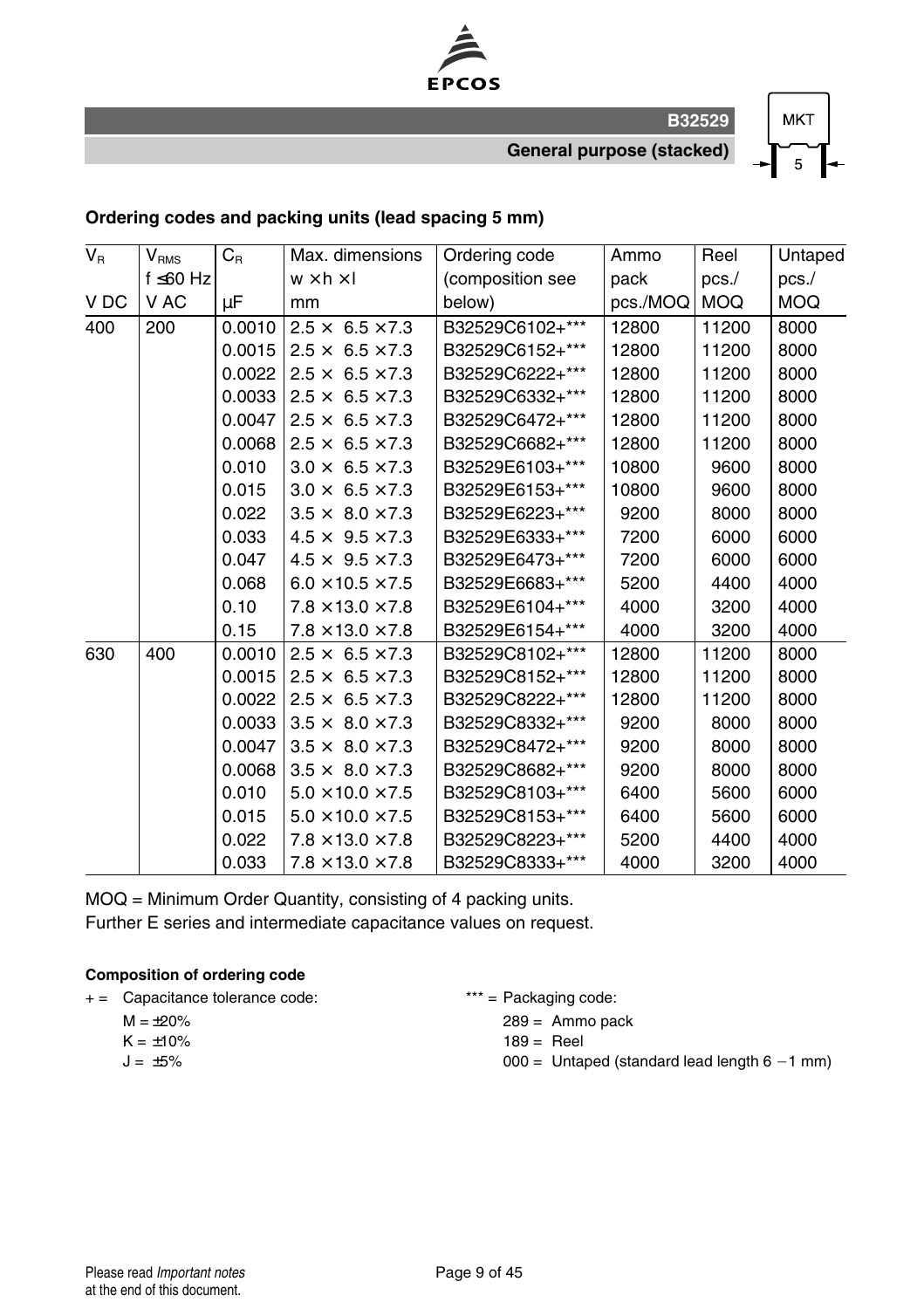



**General purpose (stacked)**

**B32520**

#### **Ordering codes and packing units (lead spacing 7.5 mm)**

| $V_{\rm R}$ | $V_{\rm RMS}$  | $C_R$   | Max. dimensions                  | Ordering code    | Ammo     | Reel       | Untaped    |
|-------------|----------------|---------|----------------------------------|------------------|----------|------------|------------|
|             | $f \leq 60$ Hz |         | $w \times h \times I$            | (composition see | pack     | pcs.       | pcs.       |
| V DC        | V AC           | $\mu$ F | mm                               | below)           | pcs./MOQ | <b>MOQ</b> | <b>MOQ</b> |
| 63          | 40             | 0.068   | $2.5 \times 7.0 \times 10.0$     | B32520C0683+***  | 12800    | 11200      | 10000      |
|             |                | 0.10    | $2.5 \times 7.0 \times 10.0$     | B32520C0104+***  | 12800    | 11200      | 10000      |
|             |                | 0.15    | $2.5 \times 7.0 \times 10.0$     | B32520C0154+***  | 12800    | 11200      | 10000      |
|             |                | 0.22    | $2.5 \times 7.0 \times 10.0$     | B32520C0224+***  | 12800    | 11200      | 10000      |
|             |                | 0.33    | $2.5 \times 7.0 \times 10.0$     | B32520C0334+***  | 12800    | 11200      | 10000      |
|             |                | 0.47    | $3.0 \times 8.0 \times 10.0$     | B32520C0474+***  | 10400    | 9600       | 8000       |
|             |                | 0.68    | $4.0 \times 8.5 \times 10.0$     | B32520C0684+***  | 8000     | 7200       | 6000       |
|             |                | 1.0     | $5.0 \times 10.5 \times 10.0$    | B32520C0105+***  | 6400     | 5600       | 4000       |
|             |                | 1.5     | $5.0 \times 10.5 \times 10.0$    | B32520C0155+***  | 6400     | 5600       | 4000       |
|             |                | 2.2     | $6.0 \times 12.0 \times 10.3$    | B32520C0225+***  | 5200     | 4400       | 3000       |
| 100         | 63             | 0.047   | $2.5 \times 7.0 \times 10.0$     | B32520C1473+***  | 12800    | 11200      | 10000      |
|             |                | 0.068   | $2.5 \times 7.0 \times 10.0$     | B32520C1683+***  | 12800    | 11200      | 10000      |
|             |                | 0.10    | $2.5 \times 7.0 \times 10.0$     | B32520C1104+***  | 12800    | 11200      | 10000      |
|             |                | 0.15    | $3.0 \times 8.0 \times 10.0$     | B32520C1154+***  | 10400    | 9600       | 8000       |
|             |                | 0.22    | $3.0 \times 8.0 \times 10.0$     | B32520C1224+***  | 10400    | 9600       | 8000       |
|             |                | 0.33    | $4.0 \times 8.5 \times 10.0$     | B32520C1334+***  | 8000     | 7200       | 6000       |
|             |                | 0.47    | $5.0 \times 10.5 \times 10.0$    | B32520C1474+***  | 6400     | 5600       | 4000       |
|             |                | 0.68    | $6.0 \times 12.0 \times 10.3$    | B32520C1684+***  | 5200     | 4400       | 3000       |
|             |                | 1.0     | $6.0 \times 12.0 \times 10.3$    | B32520C1105+***  | 5200     | 4400       | 3000       |
| 250         | 160            | 0.015   | $2.5 \times 7.0 \times 10.0$     | B32520C3153+***  | 12800    | 11200      | 10000      |
|             |                | 0.022   | $7.0 \times 10.0$<br>$2.5\times$ | B32520C3223+***  | 12800    | 11200      | 10000      |
|             |                | 0.033   | $2.5 \times 7.0 \times 10.0$     | B32520C3333+***  | 12800    | 11200      | 10000      |
|             |                | 0.047   | $2.5 \times 7.0 \times 10.0$     | B32520C3473+***  | 12800    | 11200      | 10000      |
|             |                | 0.068   | $3.0 \times 8.0 \times 10.0$     | B32520C3683+***  | 10400    | 9600       | 8000       |
|             |                | 0.10    | $4.0 \times 8.5 \times 10.0$     | B32520C3104+***  | 8000     | 7200       | 6000       |
|             |                | 0.15    | $5.0 \times 10.5 \times 10.0$    | B32520C3154+***  | 6400     | 5600       | 4000       |
|             |                | 0.22    | $6.0 \times 12.0 \times 10.3$    | B32520C3224+***  | 5200     | 4400       | 3000       |

MOQ = Minimum Order Quantity, consisting of 4 packing units. Further E series and intermediate capacitance values on request.

- + = Capacitance tolerance code: \*\*\* = Packaging code:
	- $M = \pm 20\%$
	- $K = \pm 10\%$
	- $J = \pm 5\%$

- 289 = Ammo pack
- $189 =$  Reel
- $000 =$  Untaped (standard lead length  $6 1$  mm)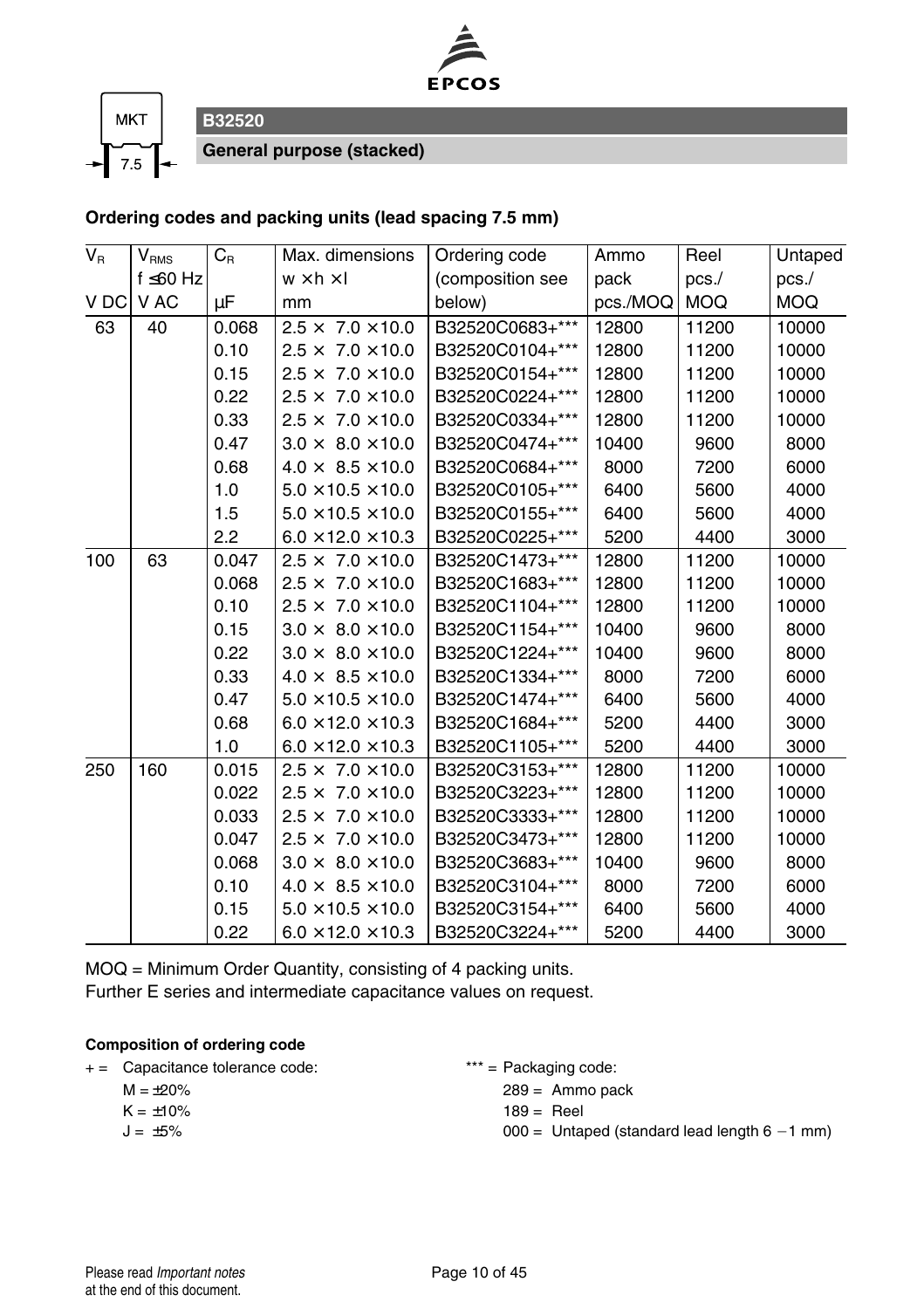

**General purpose (stacked)**

**MKT**  $7.5$ 

#### **Ordering codes and packing units (lead spacing 7.5 mm)**

| $V_R$ | $\mathsf{V}_{\texttt{RMS}}$ | $C_{\rm R}$ | Max. dimensions                           | Ordering code    | Ammo     | Reel       | Untaped    |
|-------|-----------------------------|-------------|-------------------------------------------|------------------|----------|------------|------------|
|       | f ≤60 Hz                    |             | $w \times h \times I$                     | (composition see | pack     | pcs.       | pcs.       |
| V DC  | V AC                        | μF          | mm                                        | below)           | pcs./MOQ | <b>MOQ</b> | <b>MOQ</b> |
| 400   | 200                         | 0.0010      | $2.5 \times 7.0 \times 10.0$              | B32520C6102+***  | 12800    | 11200      | 10000      |
|       |                             | 0.0015      | $2.5 \times 7.0 \times 10.0$              | B32520C6152+***  | 12800    | 11200      | 10000      |
|       |                             | 0.0022      | $2.5 \times 7.0 \times 10.0$              | B32520C6222+***  | 12800    | 11200      | 10000      |
|       |                             |             | $0.0033$   2.5 $\times$ 7.0 $\times$ 10.0 | B32520C6332+***  | 12800    | 11200      | 10000      |
|       |                             | 0.0047      | $2.5 \times 7.0 \times 10.0$              | B32520C6472+***  | 12800    | 11200      | 10000      |
|       |                             | 0.0068      | $2.5 \times 7.0 \times 10.0$              | B32520C6682+***  | 12800    | 11200      | 10000      |
|       |                             | 0.010       | $2.5 \times 7.0 \times 10.0$              | B32520C6103+***  | 12800    | 11200      | 10000      |
|       |                             | 0.015       | $8.0 \times 10.0$<br>$3.0 \times$         | B32520E6153+***  | 10400    | 9600       | 8000       |
|       |                             | 0.022       | $3.0 \times 8.0 \times 10.0$              | B32520E6223+***  | 10400    | 9600       | 8000       |
|       |                             | 0.033       | $4.0 \times 8.5 \times 10.0$              | B32520E6333+***  | 8000     | 7200       | 6000       |
|       |                             | 0.047       | $4.0 \times 8.5 \times 10.0$              | B32520E6473+***  | 8000     | 7200       | 6000       |
|       |                             | 0.068       | $5.0 \times 10.5 \times 10.0$             | B32520E6683+***  | 6400     | 5600       | 4000       |
|       |                             | 0.10        | $5.0 \times 10.5 \times 10.0$             | B32520E6104+***  | 6400     | 5600       | 4000       |
|       |                             | 0.15        | $6.0 \times 12.0 \times 10.3$             | B32520E6154+***  | 5200     | 4400       | 3000       |

MOQ = Minimum Order Quantity, consisting of 4 packing units.

Further E series and intermediate capacitance values on request.

#### **Composition of ordering code**

+ = Capacitance tolerance code: \*\*\* = Packaging code:

- $M = +20%$
- $K = \pm 10\%$
- $J = +5\%$

289 = Ammo pack

- $189 =$ Reel
- $000 =$  Untaped (standard lead length  $6 1$  mm)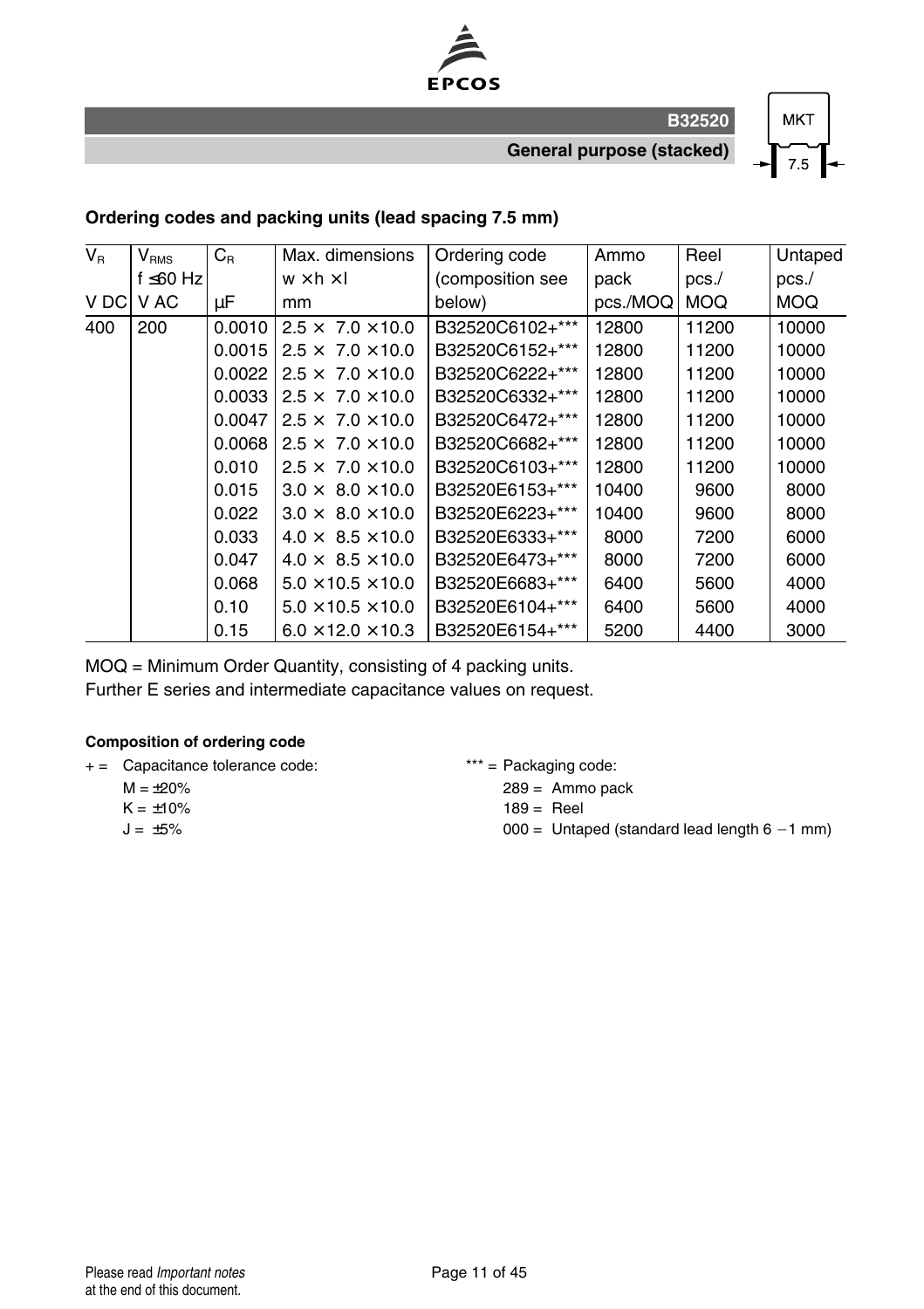



**B32521 General purpose (stacked/wound)**

#### **Ordering codes and packing units (lead spacing 10 mm)**

| $\overline{V_{\rm R}}$ | $\mathsf{V}_{\mathsf{RMS}}$ | $C_R$ | Max. dimensions                   | Ordering code    | Ammo     | Reel       | Untaped    |
|------------------------|-----------------------------|-------|-----------------------------------|------------------|----------|------------|------------|
|                        | f ≤60 Hz                    |       | $w \times h \times I$             | (composition see | pack     | pcs.       | pcs.       |
| V DC                   | V AC                        | μF    | mm                                | below)           | pcs./MOQ | <b>MOQ</b> | <b>MOQ</b> |
| 63                     | 40                          | 0.47  | $7.0 \times 13.0$<br>$4.0 \times$ | B32521C0474+***  | 4000     | 6800       | 4000       |
|                        |                             | 0.68  | $7.0 \times 13.0$<br>$4.0 \times$ | B32521C0684+***  | 4000     | 6800       | 4000       |
|                        |                             | 1.0   | $4.0 \times 9.0 \times 13.0$      | B32521C0105+***  | 4000     | 6800       | 4000       |
|                        |                             | 1.5   | $5.0 \times 11.0 \times 13.0$     | B32521C0155+***  | 3320     | 5200       | 4000       |
|                        |                             | 2.2   | $5.0 \times 11.0 \times 13.0$     | B32521C0225+***  | 3320     | 5200       | 4000       |
|                        |                             | 3.3   | $6.0 \times 12.0 \times 13.0$     | B32521C0335+***  | 2720     | 4400       | 4000       |
| 100                    | 63                          | 0.047 | $4.0 \times 7.0 \times 13.0$      | B32521C1473+***  | 4000     | 6800       | 4000       |
|                        |                             | 0.068 | $4.0 \times 7.0 \times 13.0$      | B32521C1683+***  | 4000     | 6800       | 4000       |
|                        |                             | 0.10  | $7.0 \times 13.0$<br>$4.0 \times$ | B32521C1104+***  | 4000     | 6800       | 4000       |
|                        |                             | 0.15  | $7.0 \times 13.0$<br>$4.0 \times$ | B32521C1154+***  | 4000     | 6800       | 4000       |
|                        |                             | 0.22  | $7.0 \times 13.0$<br>$4.0 \times$ | B32521C1224+***  | 4000     | 6800       | 4000       |
|                        |                             | 0.33  | $4.0 \times 7.0 \times 13.0$      | B32521C1334+***  | 4000     | 6800       | 4000       |
|                        |                             | 0.47  | $4.0 \times 9.0 \times 13.0$      | B32521C1474+***  | 4000     | 6800       | 4000       |
|                        |                             | 0.68  | $5.0 \times 11.0 \times 13.0$     | B32521C1684+***  | 3320     | 5200       | 4000       |
|                        |                             | 1.0   | $6.0 \times 12.0 \times 13.0$     | B32521C1105+***  | 2720     | 4400       | 4000       |
| 250                    | 160                         | 0.010 | $4.0 \times 7.0 \times 13.0$      | B32521C3103+***  | 4000     | 6800       | 4000       |
|                        |                             | 0.015 | $7.0 \times 13.0$<br>$4.0 \times$ | B32521C3153+***  | 4000     | 6800       | 4000       |
|                        |                             | 0.022 | $7.0 \times 13.0$<br>$4.0 \times$ | B32521C3223+***  | 4000     | 6800       | 4000       |
|                        |                             | 0.033 | $7.0 \times 13.0$<br>$4.0 \times$ | B32521C3333+***  | 4000     | 6800       | 4000       |
|                        |                             | 0.047 | $7.0 \times 13.0$<br>$4.0 \times$ | B32521C3473+***  | 4000     | 6800       | 4000       |
|                        |                             | 0.056 | $4.0 \times$<br>$7.0 \times 13.0$ | B32521C3563+***  | 4000     | 6800       | 4000       |
|                        |                             | 0.068 | $4.0 \times 7.0 \times 13.0$      | B32521C3683+***  | 4000     | 6800       | 4000       |
|                        |                             | 0.082 | $4.0 \times 7.0 \times 13.0$      | B32521C3823+***  | 4000     | 6800       | 4000       |
|                        |                             | 0.10  | $7.0 \times 13.0$<br>$4.0 \times$ | B32521C3104+***  | 4000     | 6800       | 4000       |
|                        |                             | 0.12  | $4.0 \times 9.0 \times 13.0$      | B32521C3124+***  | 4000     | 6800       | 4000       |
|                        |                             | 0.15  | $4.0 \times 9.0 \times 13.0$      | B32521C3154+***  | 4000     | 6800       | 4000       |
|                        |                             | 0.18  | $5.0 \times 11.0 \times 13.0$     | B32521C3184+***  | 3320     | 5200       | 4000       |
|                        |                             | 0.22  | $5.0 \times 11.0 \times 13.0$     | B32521C3224+***  | 3320     | 5200       | 4000       |
|                        |                             | 0.33  | $5.0 \times 11.0 \times 13.0$     | B32521C3334+***  | 3320     | 5200       | 4000       |
|                        |                             | 0.47  | $6.0 \times 12.0 \times 13.0$     | B32521C3474+***  | 2720     | 4400       | 4000       |

MOQ = Minimum Order Quantity, consisting of 4 packing units. Further E series and intermediate capacitance values on request.

#### **Composition of ordering code**

+ = Capacitance tolerance code: \*\*\* = Packaging code:

 $M = +20%$ 

 $K = \pm 10\%$ 

 $J = \pm 5\%$ 

 $289 =$  Ammo pack

189 = Reel

 $000 =$  Untaped (standard lead length  $6 - 1$  mm)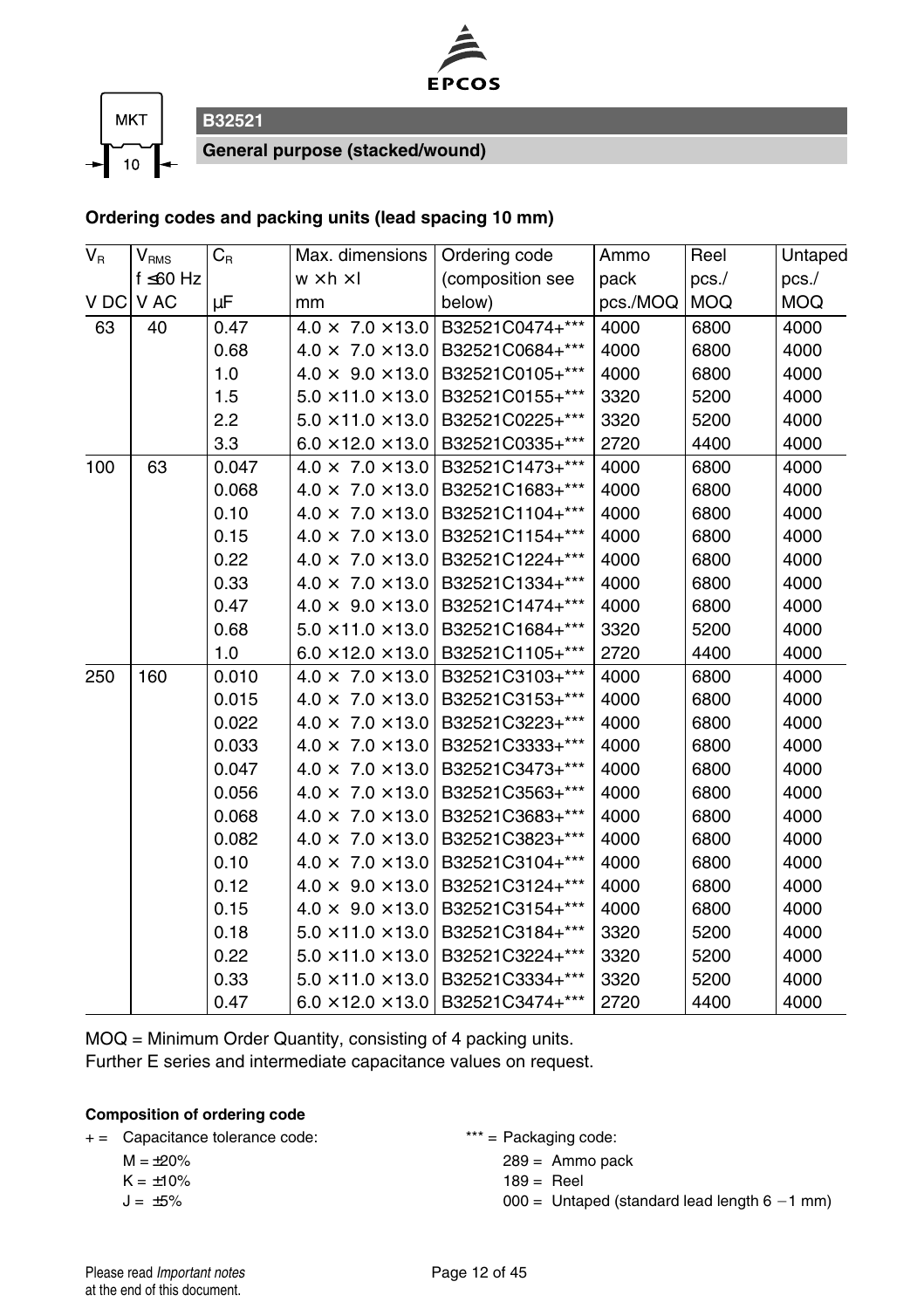

**General purpose (stacked/wound)**

**MKT**  $10$ 

**B32521**

#### **Ordering codes and packing units (lead spacing 10 mm)**

| $V_{\rm R}$ | $V_{\rm RMS}$  | $C_{\rm R}$ | Max. dimensions               | Ordering code    | Ammo     | Reel       | Untaped    |
|-------------|----------------|-------------|-------------------------------|------------------|----------|------------|------------|
|             | f $\leq 60$ Hz |             | $w \times h \times I$         | (composition see | pack     | pcs.       | pcs.       |
| V DC        | V AC           | μF          | mm                            | below)           | pcs./MOQ | <b>MOQ</b> | <b>MOQ</b> |
| 400         | 200            | 0.010       | $4.0 \times 7.0 \times 13.0$  | B32521E6103+***  | 4000     | 6800       | 4000       |
|             |                | 0.015       | $4.0 \times 7.0 \times 13.0$  | B32521E6153+***  | 4000     | 6800       | 4000       |
|             |                | 0.022       | $4.0 \times 7.0 \times 13.0$  | B32521E6223+***  | 4000     | 6800       | 4000       |
|             |                | 0.033       | $4.0 \times 7.0 \times 13.0$  | B32521E6333+***  | 4000     | 6800       | 4000       |
|             |                | 0.047       | $4.0 \times 9.0 \times 13.0$  | B32521E6473+***  | 4000     | 6800       | 4000       |
|             |                | 0.068       | $4.0 \times 9.0 \times 13.0$  | B32521E6683+***  | 4000     | 6800       | 4000       |
|             |                | 0.10        | $5.0 \times 11.0 \times 13.0$ | B32521E6104+***  | 3320     | 5200       | 4000       |
|             |                | 0.15        | $6.0 \times 12.0 \times 13.0$ | B32521E6154+***  | 2720     | 4400       | 4000       |
| 630         | 200            | 0.010       | $4.0 \times 9.0 \times 13.0$  | B32521D8103+***  |          | 6800       | 4000       |
|             |                | 0.015       | $5.0 \times 11.0 \times 13.0$ | B32521D8153+***  |          | 6800       | 4000       |
|             |                | 0.022       | $5.0 \times 11.0 \times 13.0$ | B32521D8223+***  |          | 5200       | 4000       |
|             |                | 0.033       | $6.0 \times 12.0 \times 13.0$ | B32521D8333+***  |          | 5200       | 4000       |

MOQ = Minimum Order Quantity, consisting of 4 packing units.

Further E series and intermediate capacitance values on request.

#### **Composition of ordering code**

+ = Capacitance tolerance code: \*\*\* = Packaging code:

- $M = \pm 20\%$
- $K = +10%$
- $J = \pm 5\%$

289 = Ammo pack

- $189 =$  Reel
- $000 =$  Untaped (standard lead length  $6 1$  mm)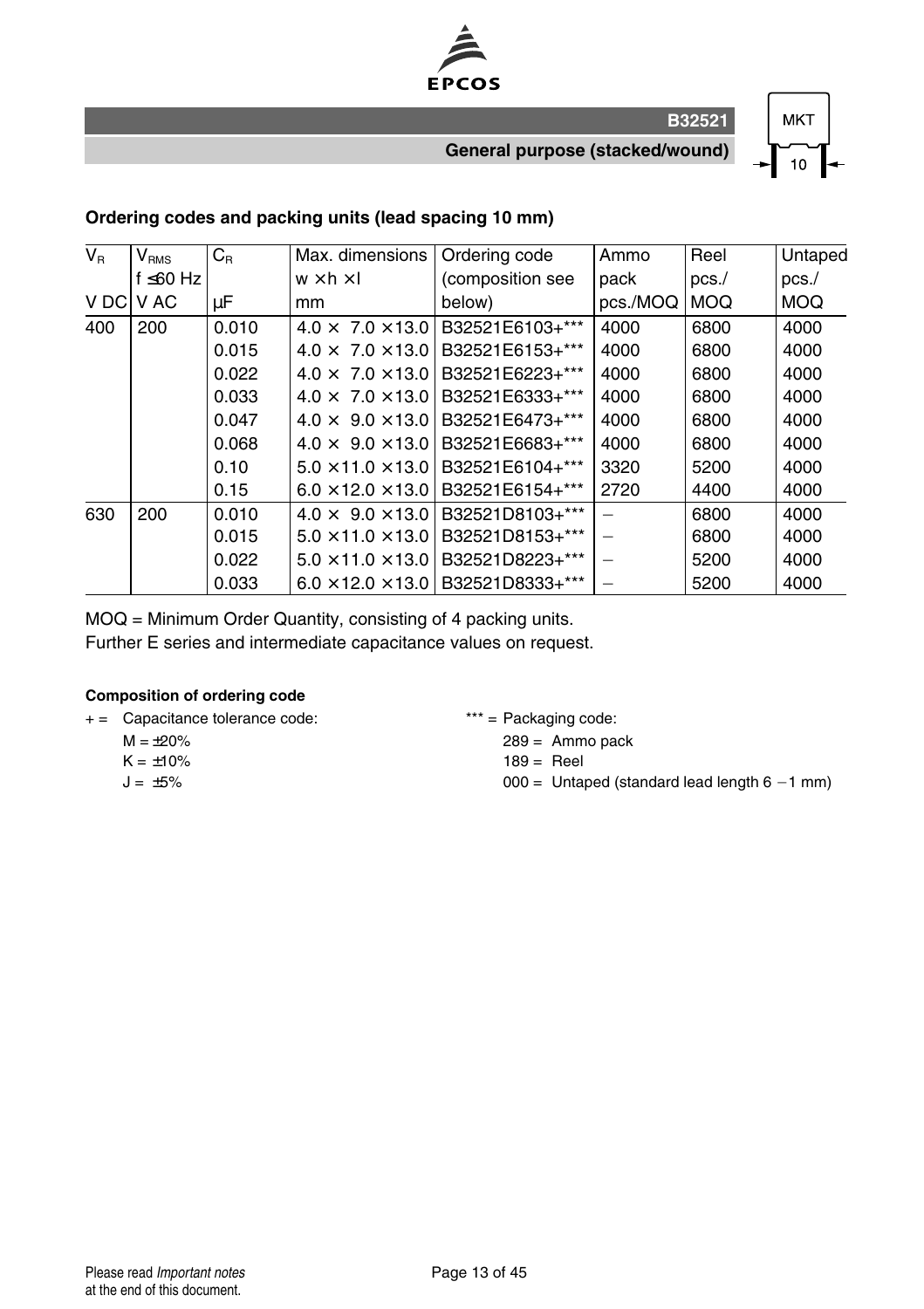



**General purpose (stacked/wound)**

#### **Ordering codes and packing units (lead spacing 15 mm)**

| $V_{\rm R}$ | $V_{\rm RMS}$  | $C_R$ |          | Max. dimensions                | Ordering code                                      | Ammo     | Reel       | Untaped    |
|-------------|----------------|-------|----------|--------------------------------|----------------------------------------------------|----------|------------|------------|
|             | f $\leq 60$ Hz |       |          | $w \times h \times I$          | (composition see                                   | pack     | pcs.       | pcs.       |
| V DC V AC   |                | μF    |          | mm                             | below)                                             | pcs./MOQ | <b>MOQ</b> | <b>MOQ</b> |
| 63          | 40             | 0.68  |          | $5.0 \times 10.5 \times 18.0$  | B32522C0684+***                                    | 4680     | 5200       | 4000       |
|             |                | 1.0   |          | $5.0 \times 10.5 \times 18.0$  | B32522C0105+***                                    | 4680     | 5200       | 4000       |
|             |                | 1.5   |          | $5.0 \times 10.5 \times 18.0$  | B32522C0155+***                                    | 4680     | 5200       | 4000       |
|             |                | 2.2   |          | $5.0 \times 10.5 \times 18.0$  | B32522C0225+***                                    | 4680     | 5200       | 4000       |
|             |                | 3.3   |          | $6.0 \times 11.0 \times 18.0$  | B32522C0335+***                                    | 3840     | 4400       | 4000       |
|             |                | 4.7   |          | $7.0 \times 12.5 \times 18.0$  | B32522C0475+*** 3320                               |          | 3600       | 4000       |
|             |                | 6.8   |          | $8.5 \times 14.5 \times 18.0$  | B32522C0685+***                                    | 2720     | 2800       | 2000       |
|             |                | 10    |          |                                | $9.0 \times 17.5 \times 18.0$ B32522C0106+*** 2560 |          | 2800       | 2000       |
| 100         | 63             | 0.33  |          |                                | $5.0 \times 10.5 \times 18.0$ B32522C1334+***      | 4680     | 5200       | 4000       |
|             |                | 0.47  |          | $5.0 \times 10.5 \times 18.0$  | B32522C1474+***                                    | 4680     | 5200       | 4000       |
|             |                | 0.68  |          | $5.0 \times 10.5 \times 18.0$  | B32522C1684+***                                    | 4680     | 5200       | 4000       |
|             |                | 1.0   |          | $5.0 \times 10.5 \times 18.0$  | B32522C1105+***                                    | 4680     | 5200       | 4000       |
|             |                | 1.0   | $\nabla$ | $6.0 \times 11.0 \times 18.0$  | B32522Q1105+***                                    | 3840     | 4400       | 4000       |
|             |                | 1.5   |          | $6.0 \times 11.0 \times 18.0$  | B32522C1155+***                                    | 3840     | 4400       | 4000       |
|             |                | 1.5   | $\nabla$ | $7.0 \times 12.5 \times 18.0$  | B32522Q1155+***                                    | 3320     | 3600       | 4000       |
|             |                | 2.2   |          | $7.0 \times 12.5 \times 18.0$  | B32522C1225+***                                    | 3320     | 3600       | 4000       |
|             |                | 2.2   | $\nabla$ | $8.5 \times 14.5 \times 18.0$  | B32522Q1225+***                                    | 2720     | 2800       | 2000       |
|             |                | 3.3   |          | $8.5 \times 14.5 \times 18.0$  | B32522C1335+***                                    | 2720     | 2800       | 2000       |
|             |                | 3.3   | $\nabla$ | $9.0 \times 17.5 \times 18.0$  | B32522Q1335+***                                    | 2560     | 2800       | 2000       |
|             |                | 4.7   |          | $9.0 \times 17.5 \times 18.0$  | B32522C1475+***                                    | 2560     | 2800       | 2000       |
|             |                | 4.7   | $\nabla$ | $11.0 \times 18.5 \times 18.0$ | B32522Q1475+***                                    |          | 2200       | 1200       |
|             |                | 6.8   |          |                                | $11.0 \times 18.5 \times 18.0$ B32522C1685+***     |          |            | 1200       |

∇ Wound capacitor technology

MOQ = Minimum Order Quantity, consisting of 4 packing units. Further E series and intermediate capacitance values on request.

| + = Capacitance tolerance code: | $***$ = Packaging code:                        |
|---------------------------------|------------------------------------------------|
| $M = +20\%$                     | $289 =$ Ammo pack                              |
| $K = \pm 10\%$                  | $189 =$ Reel                                   |
| $J = +5\%$                      | $000 =$ Untaped (standard lead length 6 -1 mm) |
|                                 |                                                |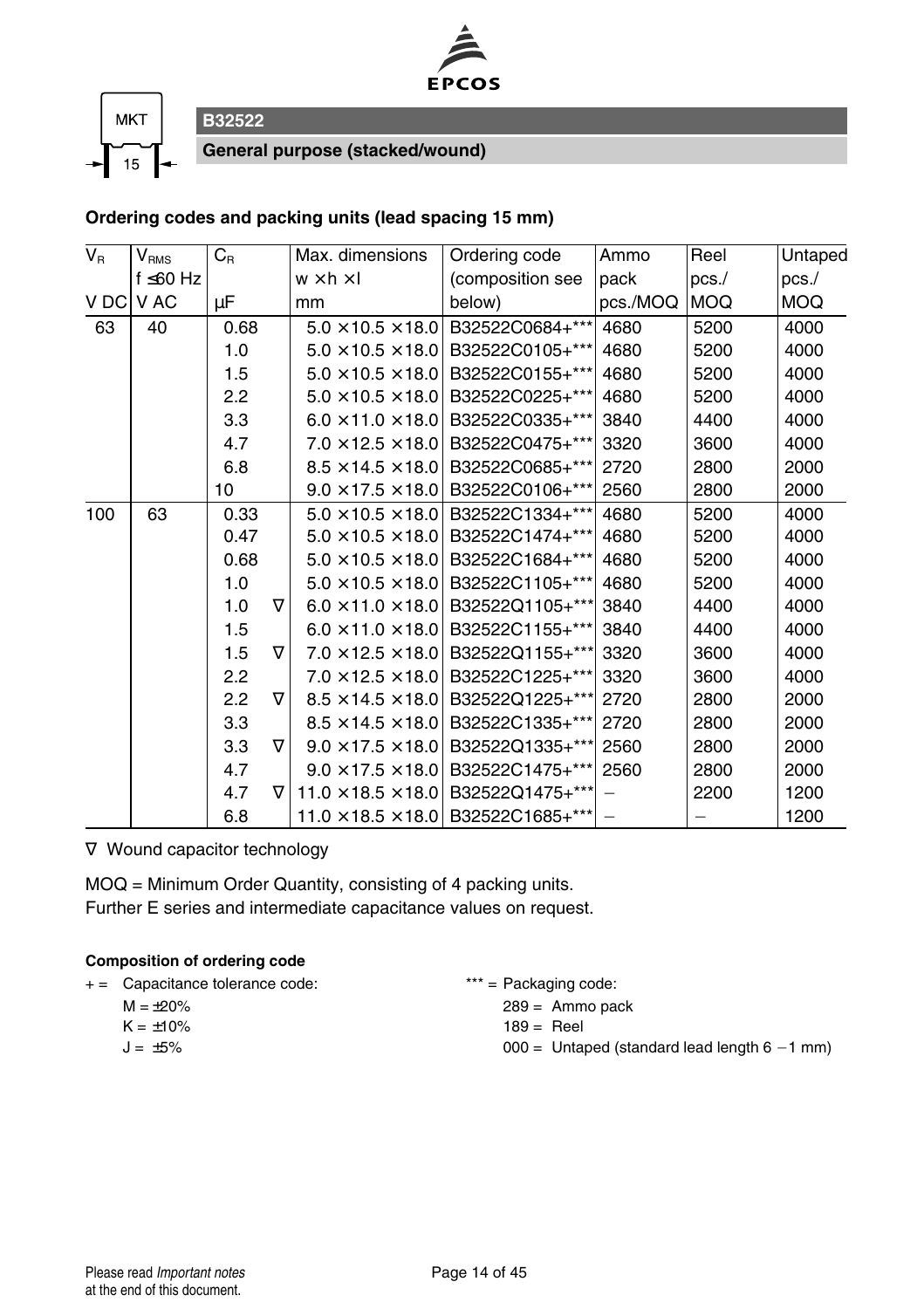

**General purpose (stacked/wound)**

**MKT**  $15$ 

#### **Ordering codes and packing units (lead spacing 15 mm)**

| $\overline{V_{\rm R}}$ | $V_{\rm RMS}$  | $C_R$           | Max. dimensions                | Ordering code                                 | Ammo     | Reel       | Untaped    |
|------------------------|----------------|-----------------|--------------------------------|-----------------------------------------------|----------|------------|------------|
|                        | $f \leq 60$ Hz |                 | $w \times h \times I$          | (composition see                              | pack     | pcs.       | pcs./      |
| V DC                   | V AC           | μF              | mm                             | below)                                        | pcs./MOQ | <b>MOQ</b> | <b>MOQ</b> |
| 250                    | 160            | 0.10            | $5.0 \times 10.5 \times 18.0$  | B32522C3104+***                               | 4680     | 5200       | 4000       |
|                        |                | 0.15            | $5.0 \times 10.5 \times 18.0$  | B32522C3154+***                               | 4680     | 5200       | 4000       |
|                        |                | 0.22            | $5.0 \times 10.5 \times 18.0$  | B32522C3224+***                               | 4680     | 5200       | 4000       |
|                        |                | 0.33            | $5.0 \times 10.5 \times 18.0$  | B32522C3334+***                               | 4680     | 5200       | 4000       |
|                        |                | 0.39            | $5.0 \times 10.5 \times 18.0$  | B32522C3394+***                               | 4680     | 5200       | 4000       |
|                        |                | 0.47            | $6.0 \times 11.0 \times 18.0$  | B32522C3474+***                               | 3840     | 4400       | 4000       |
|                        |                | 0.56            | $7.0 \times 12.5 \times 18.0$  | B32522C3564+***                               | 3320     | 3600       | 4000       |
|                        |                | 0.68            | $7.0 \times 12.5 \times 18.0$  | B32522C3684+***                               | 3320     | 3600       | 4000       |
|                        |                | 1.0             | $8.5 \times 14.5 \times 18.0$  | B32522C3105+***                               | 2720     | 2800       | 2000       |
|                        |                | 1.0<br>$\nabla$ | $8.5 \times 14.5 \times 18.0$  | B32522N3105+***                               | 2720     | 2800       | 2000       |
|                        |                | 1.5             | $9.0 \times 17.5 \times 18.0$  | B32522C3155+***                               | 2560     | 2800       | 2000       |
|                        |                | $\nabla$<br>1.5 | $9.0 \times 17.5 \times 18.0$  | B32522N3155+***                               | 2560     | 2800       | 2000       |
|                        |                | 2.2             | $11.0 \times 18.5 \times 18.0$ | B32522C3225+***                               |          |            | 1200       |
| 400                    | 200            | 0.047           | $5.0 \times 10.5 \times 18.0$  | B32522E6473+***                               | 4680     | 5200       | 4000       |
|                        |                | 0.068           | $5.0 \times 10.5 \times 18.0$  | B32522E6683+***                               | 4680     | 5200       | 4000       |
|                        |                | 0.10            | $5.0 \times 10.5 \times 18.0$  | B32522E6104+***                               | 4680     | 5200       | 4000       |
|                        |                | 0.15            | $5.0 \times 10.5 \times 18.0$  | B32522E6154+***                               | 4680     | 5200       | 4000       |
|                        |                | 0.22            | $6.0 \times 11.0 \times 18.0$  | B32522E6224+***                               | 3840     | 4400       | 4000       |
|                        |                | 0.33            | $7.0 \times 12.5 \times 18.0$  | B32522E6334+***                               | 3320     | 3600       | 4000       |
|                        |                | 0.39            | $9.0 \times 17.5 \times 18.0$  | B32522E6394+***                               | 2560     | 2800       | 2000       |
|                        |                | 0.47            | $9.0 \times 17.5 \times 18.0$  | B32522E6474+***                               | 2560     | 2800       | 2000       |
|                        |                | 0.56            | $9.0 \times 17.5 \times 18.0$  | B32522E6564+***                               | 2560     | 2800       | 2000       |
|                        |                | 0.68            | $9.0 \times 17.5 \times 18.0$  | B32522E6684+***                               | 2560     | 2800       | 2000       |
|                        |                | 1.0             |                                | $5.0 \times 10.5 \times 18.0$ B32522E6105+*** |          |            | 1200       |

∇ Wound capacitor technology

MOQ = Minimum Order Quantity, consisting of 4 packing units. Further E series and intermediate capacitance values on request.

| Capacitance tolerance code:<br>$+ =$ |  |  |
|--------------------------------------|--|--|
|--------------------------------------|--|--|

- $M = \pm 20\%$  $K = \pm 10\%$
- $J = \pm 5\%$
- $*** =$  Packaging code:
	- 289 = Ammo pack
	- $189 =$  Reel
	- $000 =$  Untaped (standard lead length  $6 1$  mm)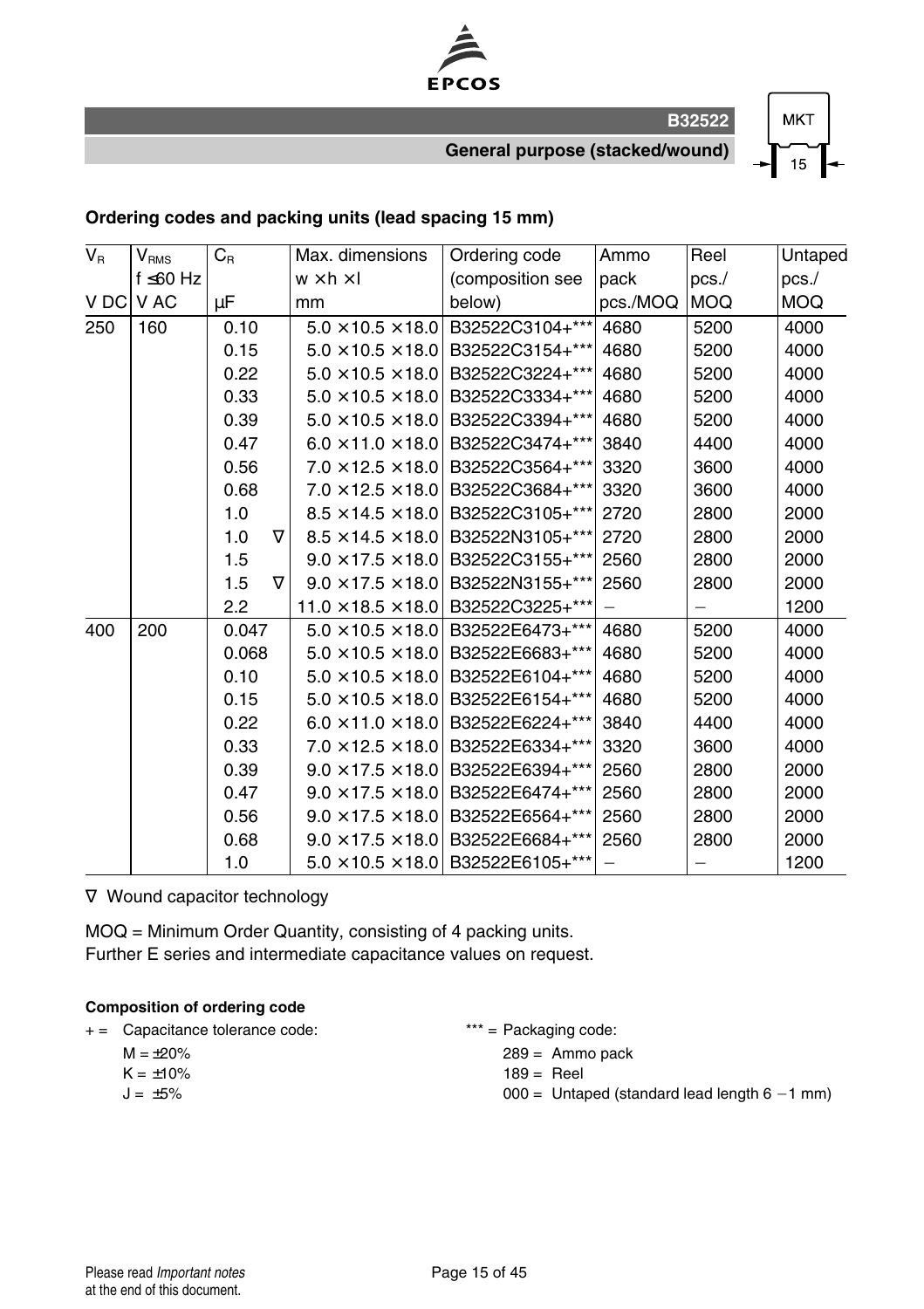



**General purpose (stacked/wound)**

#### **Ordering codes and packing units (lead spacing 15 mm)**

| $V_{\rm R}$ | $V_{RMS}$      | $C_{\rm R}$ |          | Max. dimensions                | Ordering code    | Ammo     | Reel       | Untaped    |
|-------------|----------------|-------------|----------|--------------------------------|------------------|----------|------------|------------|
|             | f $\leq 60$ Hz |             |          | $w \times h \times I$          | (composition see | pack     | pcs.       | pcs.       |
|             | V DC V AC      | μF          |          | mm                             | below)           | pcs./MOQ | <b>MOQ</b> | <b>MOQ</b> |
| 450         | 200            | 0.10        | $\nabla$ | $5.0 \times 10.5 \times 18.0$  | B32522N6104+***  | 4680     | 5200       | 4000       |
|             |                | 0.15        | $\nabla$ | $5.0 \times 10.5 \times 18.0$  | B32522N6154+***  | 4680     | 5200       | 4000       |
|             |                | 0.22        | $\nabla$ | $6.0 \times 11.0 \times 18.0$  | B32522N6224+***  | 3840     | 4400       | 4000       |
|             |                | 0.33        | $\nabla$ | $7.0 \times 12.5 \times 18.0$  | B32522N6334+***  | 3320     | 3600       | 4000       |
|             |                | 0.47        | $\nabla$ | $8.5 \times 14.5 \times 18.0$  | B32522N6474+***  | 2720     | 2800       | 2000       |
|             |                | 0.68        | ▽        | $9.0 \times 17.5 \times 18.0$  | B32522N6684+***  | 2560     | 2800       | 2000       |
|             |                | 1.0         | $\nabla$ | $11.0 \times 18.5 \times 18.0$ | B32522N6105+***  |          | 2200       | 1200       |
| 630         | 200            | 0.047       |          | $5.0 \times 10.5 \times 18.0$  | B32522D8473+***  |          | 5200       | 4000       |
|             |                | 0.068       |          | $6.0 \times 11.0 \times 18.0$  | B32522D8683+***  |          | 4400       | 4000       |
|             |                | 0.10        |          | $7.0 \times 12.5 \times 18.0$  | B32522D8104+***  |          | 3600       | 4000       |
|             |                | 0.15        |          | $8.5 \times 14.5 \times 18.0$  | B32522D8154+***  |          | 2800       | 2000       |
|             |                | 0.22        |          | $9.0 \times 17.5 \times 18.0$  | B32522D8224+***  |          | 2800       | 2000       |

∇ Wound capacitor technology

MOQ = Minimum Order Quantity, consisting of 4 packing units. Further E series and intermediate capacitance values on request.

#### **Composition of ordering code**

- + = Capacitance tolerance code: \*\*\* = Packaging code:
	- $M = +20%$
	- $K = \pm 10\%$
	- $J = \pm 5\%$

 $289 =$  Ammo pack

- $189 =$ Reel
- $000 =$  Untaped (standard lead length  $6 1$  mm)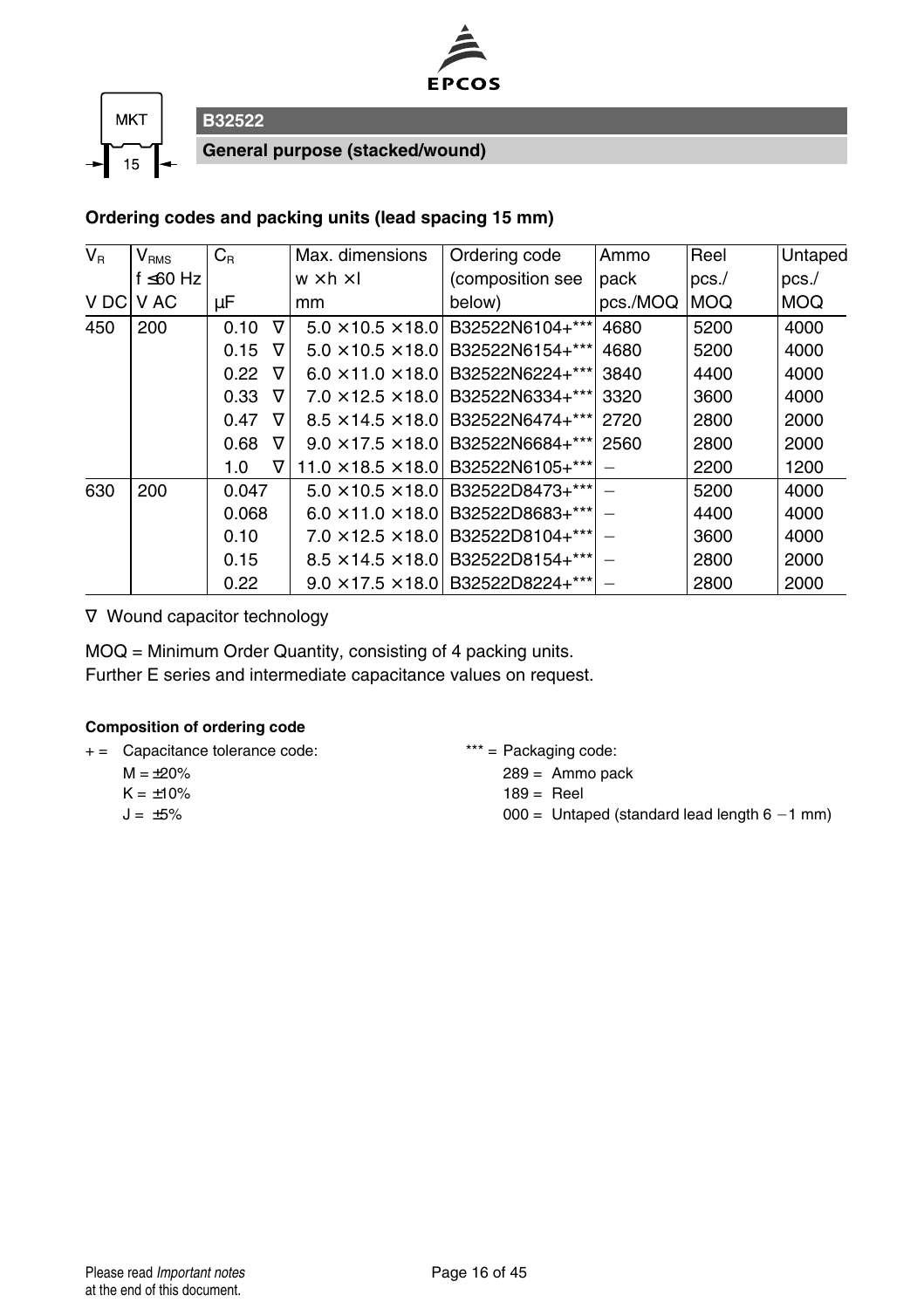

**General purpose (wound)**

## **MKT**  $22.5$

#### **Ordering codes and packing units (lead spacing 22.5 mm)**

| $V_{R}$ | $V_{\rm RMS}$  | $C_{\rm R}$ | Max. dimensions                | Ordering code    | Ammo                     | Reel     | Untaped  |
|---------|----------------|-------------|--------------------------------|------------------|--------------------------|----------|----------|
|         | $f \leq 60$ Hz |             | $w \times h \times l$          | (composition see | pack                     |          |          |
| V DC    | V AC           | μF          | mm                             | below)           | pcs./MOQ                 | pcs./MOQ | pcs./MOQ |
| 63      | 40             | 3.3         | $6.0 \times 15.0 \times 26.5$  | B32523R0335+***  | 2720                     | 2800     | 2880     |
|         |                | 4.7         | $6.0 \times 15.0 \times 26.5$  | B32523R0475+***  | 2720                     | 2800     | 2880     |
|         |                | 6.8         | $6.0 \times 15.0 \times 26.5$  | B32523R0685+***  | 2720                     | 2800     | 2880     |
|         |                | 10          | $7.0 \times 16.0 \times 26.5$  | B32523R0106+***  | 2320                     | 2400     | 2520     |
|         |                | 15          | $10.5 \times 16.5 \times 26.5$ | B32523R0156+***  | 1560                     | 1600     | 2160     |
|         |                | 22          | $12.0 \times 22.0 \times 26.5$ | B32523R0226+***  |                          |          | 1800     |
| 100     | 63             | 1.5         | $6.0 \times 15.0 \times 26.5$  | B32523Q1155+***  | 2720                     | 2800     | 2880     |
|         |                | 2.2         | $6.0 \times 15.0 \times 26.5$  | B32523Q1225+***  | 2720                     | 2800     | 2880     |
|         |                | 3.3         | $6.0 \times 15.0 \times 26.5$  | B32523Q1335+***  | 2720                     | 2800     | 2880     |
|         |                | 4.7         | $7.0 \times 16.0 \times 26.5$  | B32523Q1475+***  | 2320                     | 2400     | 2540     |
|         |                | 6.8         | $8.5 \times 16.5 \times 26.5$  | B32523Q1685+***  | 1960                     | 2000     | 2040     |
|         |                | 10          | $10.5 \times 18.5 \times 26.5$ | B32523Q1106+***  | 1560                     | 1600     | 2160     |
|         |                | 15          | $12.0 \times 22.0 \times 26.5$ | B32523Q1156+***  | $\overline{\phantom{0}}$ |          | 1800     |
| 250     | 160            | 0.47        | $6.0 \times 15.0 \times 26.5$  | B32523Q3474+***  | 2720                     | 2800     | 2880     |
|         |                | 0.68        | $6.0 \times 15.0 \times 26.5$  | B32523Q3684+***  | 2720                     | 2800     | 2880     |
|         |                | 1.0         | $6.0 \times 15.0 \times 26.5$  | B32523Q3105+***  | 2720                     | 2800     | 2880     |
|         |                | 1.5         | $7.0 \times 16.0 \times 26.5$  | B32523Q3155+***  | 2320                     | 2400     | 2520     |
|         |                | 2.2         | $10.5 \times 16.5 \times 26.5$ | B32523Q3225+***  | 1560                     | 1600     | 2160     |
|         |                | 3.3         | $11.0 \times 20.5 \times 26.5$ | B32523Q3335+***  | 1480                     | 1400     | 2040     |
| 400     | 200            | 0.22        | $6.0 \times 15.0 \times 26.5$  | B32523Q6224+***  | 2720                     | 2800     | 2880     |
|         |                | 0.33        | $6.0 \times 15.0 \times 26.5$  | B32523Q6334+***  | 2720                     | 2800     | 2880     |
|         |                | 0.47        | $7.0 \times 16.0 \times 26.5$  | B32523Q6474+***  | 2320                     | 2400     | 2520     |
|         |                | 0.68        | $8.5 \times 16.5 \times 26.5$  | B32523Q6684+***  | 1920                     | 2000     | 2040     |
|         |                | 1.0         | $10.5 \times 16.5 \times 26.5$ | B32523Q6105+***  | 1560                     | 1600     | 2160     |
|         |                | 1.5         | $11.0 \times 20.5 \times 26.5$ | B32523Q6155+***  | 1480                     | 1400     | 2040     |
| 630     | 200            | 0.10        | $6.0 \times 15.0 \times 26.5$  | B32523Q8104+***  | 2720                     | 2800     | 2880     |
|         |                | 0.15        | $6.0 \times 15.0 \times 26.5$  | B32523Q8154+***  | 2720                     | 2800     | 2880     |
|         |                | 0.22        | $7.0 \times 16.0 \times 26.5$  | B32523Q8224+***  | 2320                     | 2400     | 2520     |
|         |                | 0.33        | $10.5 \times 16.5 \times 26.5$ | B32523Q8334+***  | 1560                     | 1600     | 2160     |
|         |                | 0.47        | $10.5 \times 20.5 \times 26.5$ | B32523Q8474+***  | 1560                     | 1600     | 2160     |
|         |                | 0.68        | $12.0 \times 22.0 \times 26.5$ | B32523Q8684+***  | —                        | -        | 1800     |

MOQ = Minimum Order Quantity, consisting of 4 packing units.

Further E series and intermediate capacitance values on request.

#### **Composition of ordering code**

+ = Capacitance tolerance code: \*\*\* = Packaging code:

 $M = \pm 20\%$ 

 $K = \pm 10\%$ 

 $J = \pm 5\%$ 

 $289 =$  Ammo pack

 $189 =$  Reel

 $000 =$  Untaped (standard lead length  $6 - 1$  mm)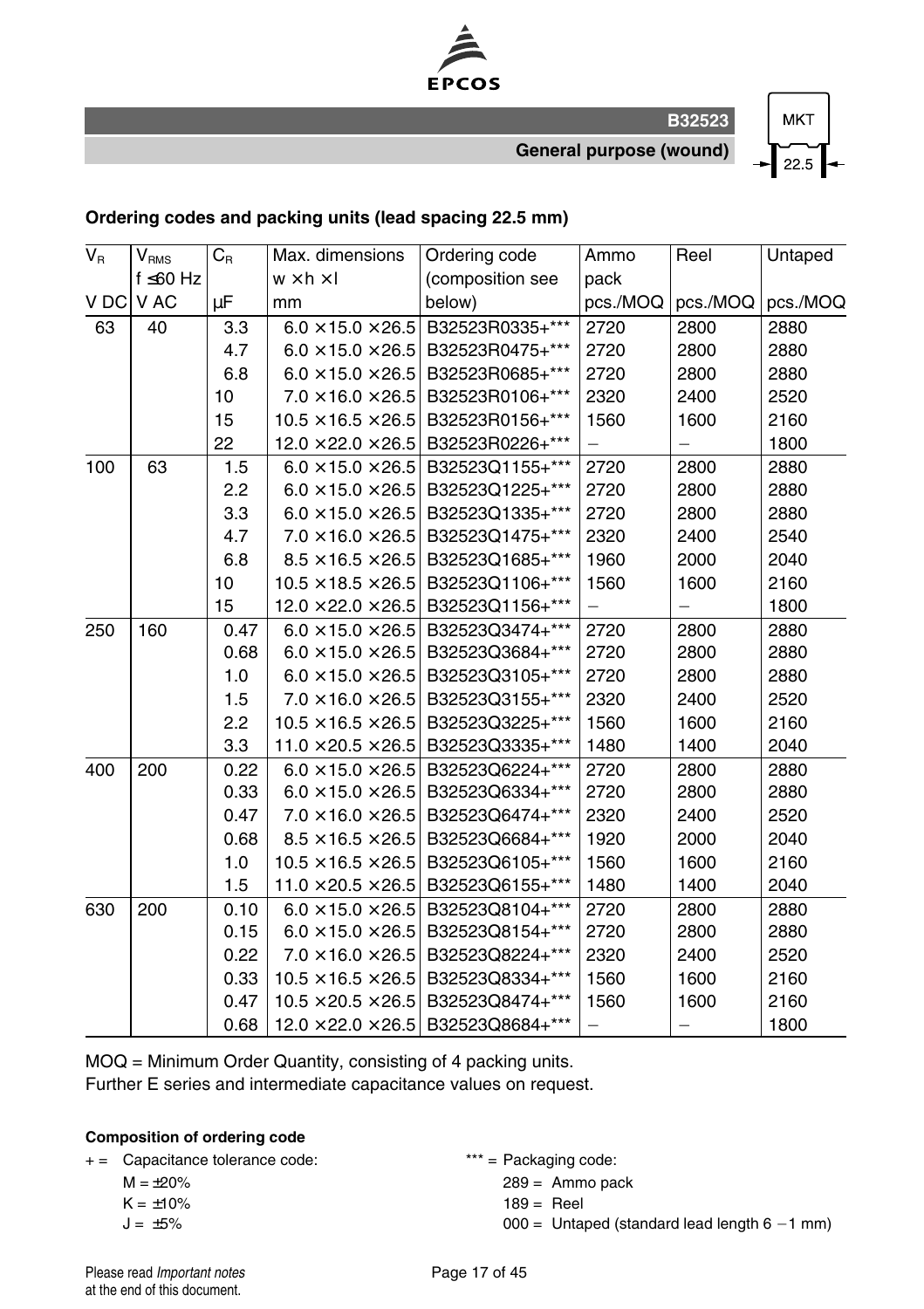



**General purpose (wound)**

**B32524**

#### **Ordering codes and packing units (lead spacing 27.5 mm)**

| $\overline{V_{\rm R}}$ | $V_{\rm RMS}$  | $C_R$ | Max. dimensions       | Ordering code                                  | Ammo                     | Reel                     | Untaped  |
|------------------------|----------------|-------|-----------------------|------------------------------------------------|--------------------------|--------------------------|----------|
|                        | f $\leq 60$ Hz |       | $w \times h \times I$ | (composition see                               | pack                     |                          |          |
| V DC                   | V AC           | μF    | mm                    | below)                                         | pcs./MOQ                 | pcs./MOQ                 | pcs./MOQ |
| 63                     | 40             | 4.7   |                       | $11.0 \times 21.0 \times 31.5$ B32524R0475+*** | $\overline{\phantom{0}}$ | 1400                     | 1280     |
|                        |                | 6.8   |                       | $11.0 \times 21.0 \times 31.5$ B32524Q0685+*** |                          | 1400                     | 1280     |
|                        |                | 10    |                       | $11.0 \times 21.0 \times 31.5$ B32524R0106+*** |                          | 1400                     | 1280     |
|                        |                | 15    |                       | $11.0 \times 21.0 \times 31.5$ B32524R0156+*** |                          | 1400                     | 1280     |
|                        |                | 22    |                       | $11.0 \times 21.0 \times 31.5$ B32524R0226+*** |                          | 1400                     | 1280     |
|                        |                | 33    |                       | $12.5 \times 21.5 \times 31.5$ B32524R0336+*** |                          | 1200                     | 1120     |
|                        |                | 47    |                       | $18.0 \times 27.5 \times 31.5$ B32524R0476+*** |                          | $\overline{\phantom{0}}$ | 800      |
|                        |                | 68    |                       | $18.0 \times 27.5 \times 31.5$ B32524R0686+*** |                          |                          | 800      |
|                        |                | 100   |                       | $22.0 \times 36.5 \times 31.5$ B32524R0107+*** |                          |                          | 640      |
| 100                    | 63             | 4.7   |                       | $11.0 \times 21.0 \times 31.5$ B32524Q1475+*** |                          | 1400                     | 1280     |
|                        |                | 6.8   |                       | $11.0 \times 21.0 \times 31.5$ B32524Q1685+*** |                          | 1400                     | 1280     |
|                        |                | 10    |                       | $11.0 \times 21.0 \times 31.5$ B32524Q1106+*** |                          | 1400                     | 1280     |
|                        |                | 15    |                       | $11.0 \times 21.0 \times 31.5$ B32524Q1156+*** |                          | 1400                     | 1280     |
|                        |                | 22    |                       | $14.0 \times 24.5 \times 31.5$ B32524Q1226+*** |                          | 1000                     | 1040     |
|                        |                | 33    |                       | $18.0 \times 27.5 \times 31.5$ B32524Q1336+*** |                          | $\overline{\phantom{0}}$ | 800      |
|                        |                | 47    |                       | $21.0 \times 31.0 \times 31.5$ B32524Q1476+*** |                          |                          | 720      |
|                        |                | 68    |                       | $22.0 \times 36.5 \times 31.5$ B32524Q1686+*** |                          |                          | 640      |
| 250                    | 160            | 1.5   |                       | $11.0 \times 21.0 \times 31.5$ B32524Q3155+*** |                          | 1400                     | 1280     |
|                        |                | 2.2   |                       | $11.0 \times 21.0 \times 31.5$ B32524Q3225+*** |                          | 1400                     | 1280     |
|                        |                | 3.3   |                       | $11.0 \times 21.0 \times 31.5$ B32524Q3335+*** |                          | 1400                     | 1280     |
|                        |                | 4.7   |                       | $11.0 \times 21.0 \times 31.5$ B32524Q3475+*** |                          | 1400                     | 1280     |
|                        |                | 6.8   |                       | $11.0 \times 21.0 \times 31.5$ B32524R3685+*** |                          | 1400                     | 1280     |
|                        |                | 10    |                       | $12.5 \times 21.5 \times 31.5$ B32524R3106+*** |                          | 1200                     | 1120     |
|                        |                | 15    |                       | $15.0 \times 24.5 \times 31.5$ B32524R3156M*** |                          | -                        | 960      |
|                        |                | 15    |                       | $18.0 \times 27.5 \times 31.5$ B32524R3156J*** |                          |                          | 960      |
|                        |                | 15    |                       | $18.0 \times 27.5 \times 31.5$ B32524R3156K*** |                          |                          | 960      |
|                        |                | 22    |                       | $19.0 \times 30.0 \times 31.5$ B32524R3226+*** |                          |                          | 720      |

MOQ = Minimum Order Quantity, consisting of 4 packing units. Further E series and intermediate capacitance values on request.

#### **Composition of ordering code**

| $+ =$ | Capacitance tolerance code: |  |
|-------|-----------------------------|--|
|-------|-----------------------------|--|

- $M = \pm 20\%$
- $K = \pm 10\%$
- $J = \pm 5\%$

 $*** =$  Packaging code:

- 289 = Ammo pack
- $189 =$  Reel
- $000 =$  Untaped (standard lead length  $6 1$  mm)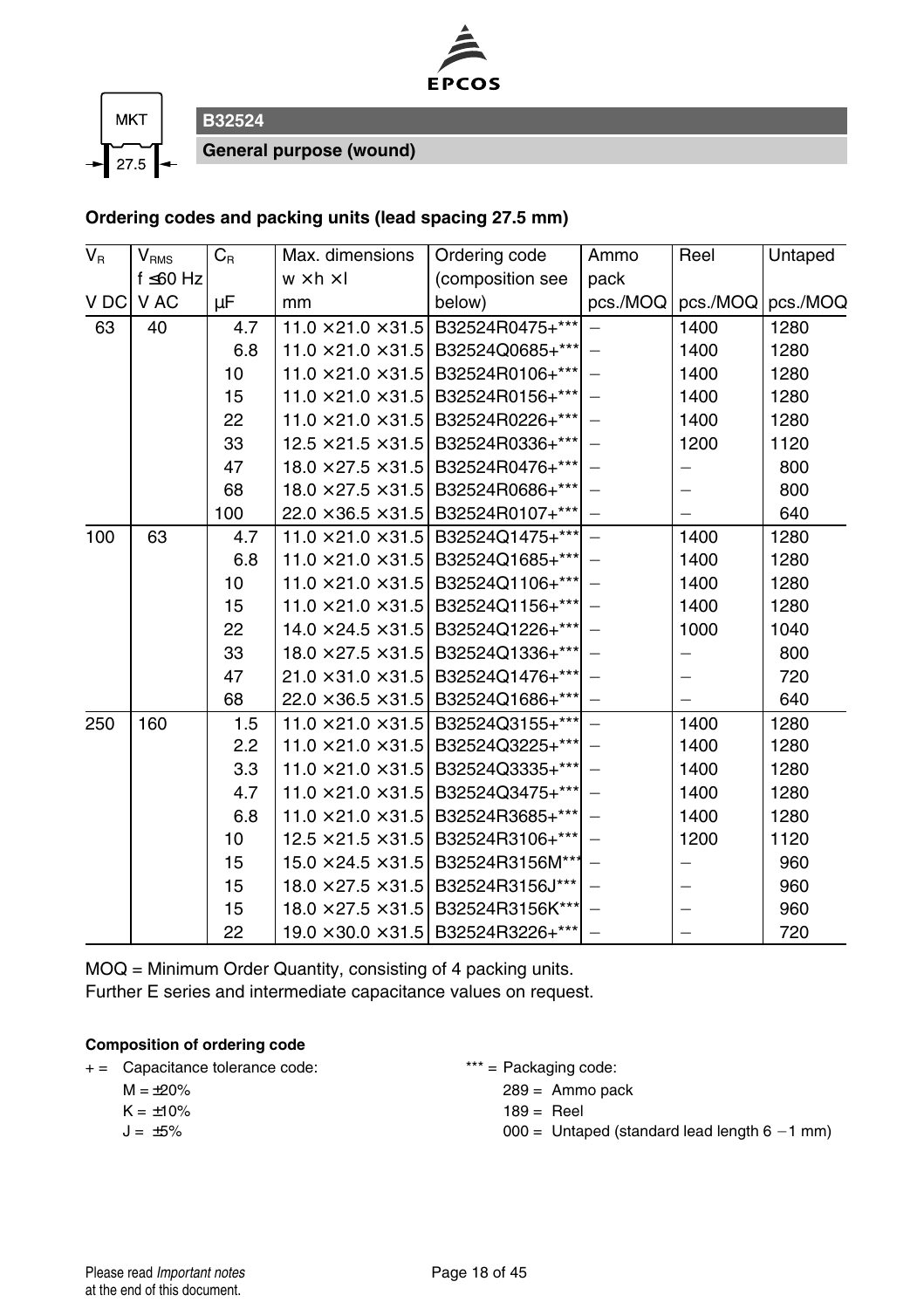

**General purpose (wound)**

## **MKT** 27.5

#### **Ordering codes and packing units (lead spacing 27.5 mm)**

| $V_{\rm R}$ | $\mathsf{V}_{\texttt{RMS}}$ | $C_R$         | Max. dimensions                | Ordering code                                  | Ammo     | Reel              | Untaped |
|-------------|-----------------------------|---------------|--------------------------------|------------------------------------------------|----------|-------------------|---------|
|             | f ≤60 Hz                    |               | $w \times h \times I$          | (composition see                               | pack     |                   |         |
| V DC        | V AC                        | μF            | mm                             | below)                                         | pcs./MOQ | pcs./MOQ pcs./MOQ |         |
| 250         | 160                         | 33            | $22.0 \times 36.5 \times 31.5$ | B32524R3336+***                                |          |                   | 640     |
| 400         | 200                         | 0.68          | $11.0 \times 19.0 \times 31.5$ | B32524Q6684+***                                |          | 1400              | 1280    |
|             |                             | 1.0           | $11.0 \times 19.0 \times 31.5$ | B32524Q6105+***                                |          | 1400              | 1280    |
|             |                             | 1.5           | $11.0 \times 19.0 \times 31.5$ | B32524Q6155+***                                |          | 1400              | 1280    |
|             |                             | $2.2^{\circ}$ | $11.0 \times 21.0 \times 31.5$ | B32524R6225+***                                |          | 1400              | 1280    |
|             |                             | 3.3           | $14.0 \times 24.5 \times 31.5$ | B32524R6335+***                                |          | 1000              | 1040    |
|             |                             | 4.7           | $14.0 \times 24.5 \times 31.5$ | B32524R6475+***                                |          | 1000              | 1040    |
|             |                             | 6.8           | $18.0 \times 27.5 \times 31.5$ | B32524R6685+***                                |          |                   | 800     |
|             |                             | 10            |                                | $22.0 \times 36.5 \times 31.5$ B32524R6106+*** |          |                   | 640     |
| 630         | 220                         | 0.33          | $11.0 \times 21.0 \times 31.5$ | B32524Q8334+***                                |          | 1400              | 1280    |
|             |                             | 0.47          | $11.0 \times 21.0 \times 31.5$ | B32524Q8474+***                                |          | 1400              | 1280    |
|             |                             | 0.68          | $11.0 \times 21.0 \times 31.5$ | B32524Q8684+***                                |          | 1400              | 1280    |
|             |                             | 1.0           | $14.0 \times 24.5 \times 31.5$ | B32524Q8105+***                                |          | 1000              | 1040    |
|             |                             | 1.5           | $18.0 \times 27.5 \times 31.5$ | B32524Q8155+***                                |          |                   | 800     |
|             |                             | 2.2           |                                | $21.0 \times 31.0 \times 31.5$ B32524Q8225+*** |          |                   | 720     |

MOQ = Minimum Order Quantity, consisting of 4 packing units. Further E series and intermediate capacitance values on request.

#### **Composition of ordering code**

- + = Capacitance tolerance code: \*\*\* = Packaging code:
	- $M = \pm 20\%$
	- $K = +10%$
	- $J = \pm 5\%$

289 = Ammo pack

- $189 =$  Reel
- $000 =$  Untaped (standard lead length  $6 1$  mm)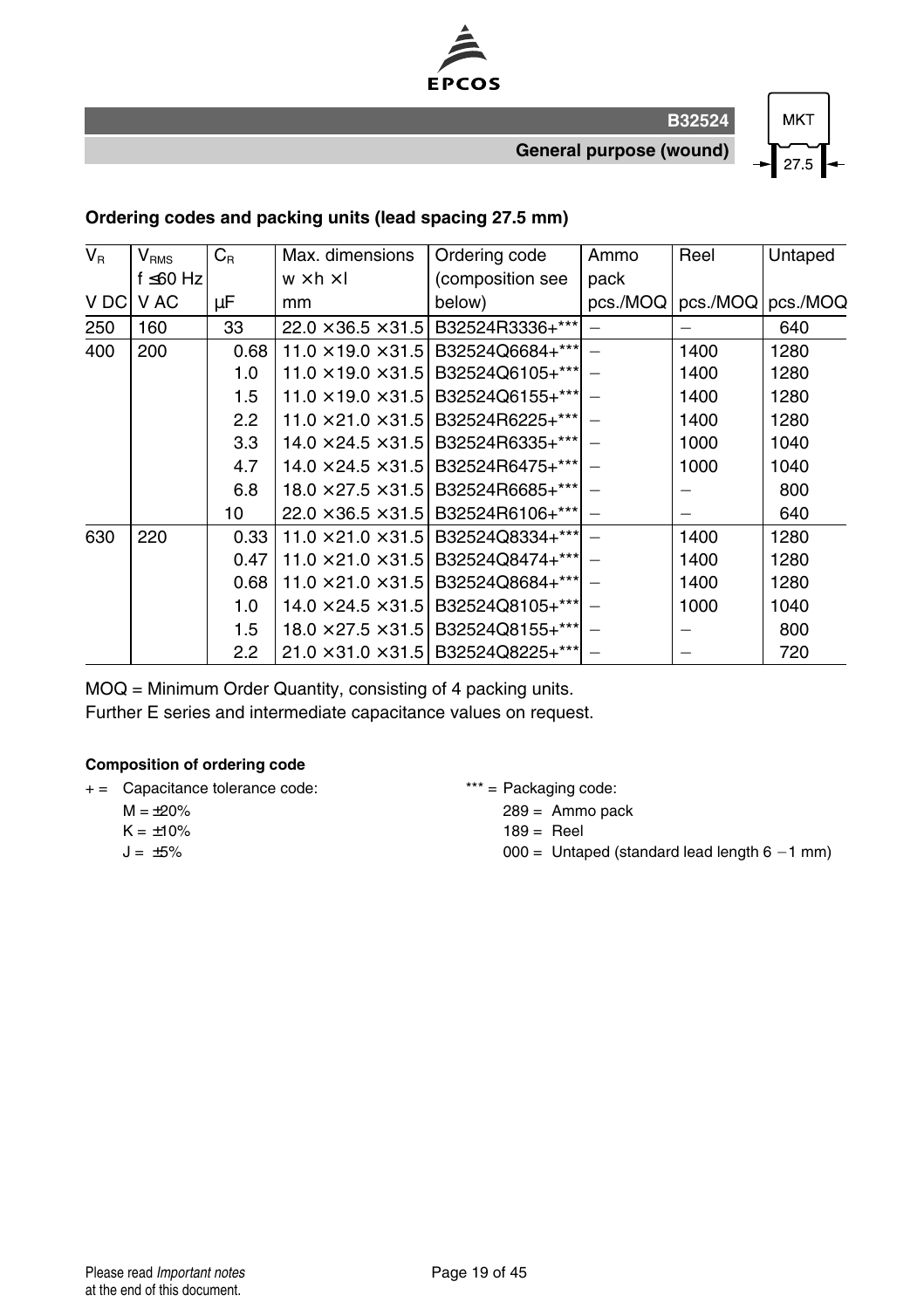



**General purpose (wound)**

**B32526**

#### **Ordering codes and packing units (lead spacing 37.5 mm)**

| $V_{\rm R}$ | $V_{\rm RMS}$ | $C_R$ | Max. dimensions                | Ordering code                                  | Ammo                     | Reel                     | Untaped  |
|-------------|---------------|-------|--------------------------------|------------------------------------------------|--------------------------|--------------------------|----------|
|             | f ≤60 Hz      |       | $w \times h \times I$          | (composition see                               | pack                     |                          |          |
| V DC        | V AC          | μF    | mm                             | below)                                         | pcs./MOQ                 | pcs./MOQ                 | pcs./MOQ |
| 63          | 40            | 22    |                                | $12.0 \times 22.0 \times 41.5$ B32526R0226+*** | $\equiv$                 | $\overline{\phantom{0}}$ | 1620     |
|             |               | 33    |                                | $12.0 \times 22.0 \times 41.5$ B32526R0336+*** | $\overline{\phantom{0}}$ |                          | 1620     |
|             |               | 47    | $12.0 \times 22.0 \times 41.5$ | B32526R0476+***                                |                          |                          | 1620     |
|             |               | 56    |                                | $24.0 \times 15.0 \times 41.5$ B32526T0566+*** |                          |                          | 1040     |
|             |               | 68    | $16.0 \times 28.5 \times 41.5$ | B32526R0686+***                                |                          | $\overline{\phantom{0}}$ | 800      |
|             |               | 82    |                                | $24.0 \times 19.0 \times 41.5$ B32526T0826+*** |                          |                          | 780      |
|             |               | 100   | $18.0 \times 32.5 \times 41.5$ | B32526R0107+***                                | $\equiv$                 |                          | 720      |
|             |               | 150   | $20.0 \times 39.5 \times 41.5$ | B32526R0157+***                                | $\overline{\phantom{0}}$ |                          | 640      |
|             |               | 220   |                                | $28.0 \times 42.5 \times 41.5$ B32526R0227A*** |                          |                          | 440      |
| 100         | 63            | 15    | $12.0 \times 22.0 \times 41.5$ | B32526R1156+***                                |                          | $\overline{\phantom{0}}$ | 1620     |
|             |               | 22    |                                | $12.0 \times 22.0 \times 41.5$ B32526R1226+*** |                          |                          | 1620     |
|             |               | 33    | $14.0 \times 25.0 \times 41.5$ | B32526R1336+***                                | $\overline{\phantom{0}}$ | -                        | 1380     |
|             |               | 33    |                                | $24.0 \times 15.0 \times 41.5$ B32526T1336+*** | $\overline{\phantom{0}}$ |                          | 1040     |
|             |               | 47    |                                | $16.0 \times 28.5 \times 41.5$ B32526R1476+*** |                          |                          | 800      |
|             |               | 47    | $24.0 \times 19.0 \times 41.5$ | B32526T1476+***                                |                          |                          | 780      |
|             |               | 68    |                                | $18.0 \times 32.5 \times 41.5$ B32526R1686+*** |                          |                          | 720      |
|             |               | 100   | $20.0 \times 39.5 \times 41.5$ | B32526R1107+***                                |                          |                          | 640      |
|             |               | 150   |                                | $28.0 \times 42.5 \times 41.5$ B32526R1157+*** | $\equiv$                 | -                        | 440      |
| 250         | 160           | 4.7   |                                | $12.0 \times 22.0 \times 41.5$ B32526R3475+*** |                          | $\overline{\phantom{0}}$ | 1620     |
|             |               | 6.8   | $12.0 \times 22.0 \times 41.5$ | B32526R3685+***                                |                          |                          | 1620     |
|             |               | 10    |                                | $12.0 \times 22.0 \times 41.5$ B32526R3106+*** |                          |                          | 1620     |
|             |               | 15    | $14.0 \times 25.0 \times 41.5$ | B32526R3156+***                                |                          | -                        | 1380     |
|             |               | 15    |                                | $24.0 \times 15.0 \times 41.5$ B32526T3156+*** | $\overline{\phantom{0}}$ |                          | 1040     |
|             |               | 22    | $16.0 \times 28.5 \times 41.5$ | B32526R3226+***                                |                          |                          | 800      |
|             |               | 22    | $24.0 \times 19.0 \times 41.5$ | B32526T3226+***                                |                          |                          | 780      |
|             |               | 33    |                                | $20.0 \times 39.5 \times 41.5$ B32526R3336+*** |                          |                          | 640      |
|             |               | 47    | $20.0 \times 39.5 \times 41.5$ | B32526R3476+***                                |                          |                          | 640      |
|             |               | 68    |                                | $28.0 \times 42.5 \times 41.5$ B32526R3686+*** |                          |                          | 440      |

MOQ = Minimum Order Quantity, consisting of 4 packing units.

Further E series and intermediate capacitance values on request.

#### **Composition of ordering code**

+ = Capacitance tolerance code: \*\*\* = Packaging code:

 $M = \pm 20\%$ 

$$
K=\pm10\%
$$

$$
J = \pm 5\%
$$

 $A = -15 ... +5% (220 \,\mu\text{F} \text{ type only})$ 

 $000 =$  Untaped (standard lead length  $6 - 1$  mm)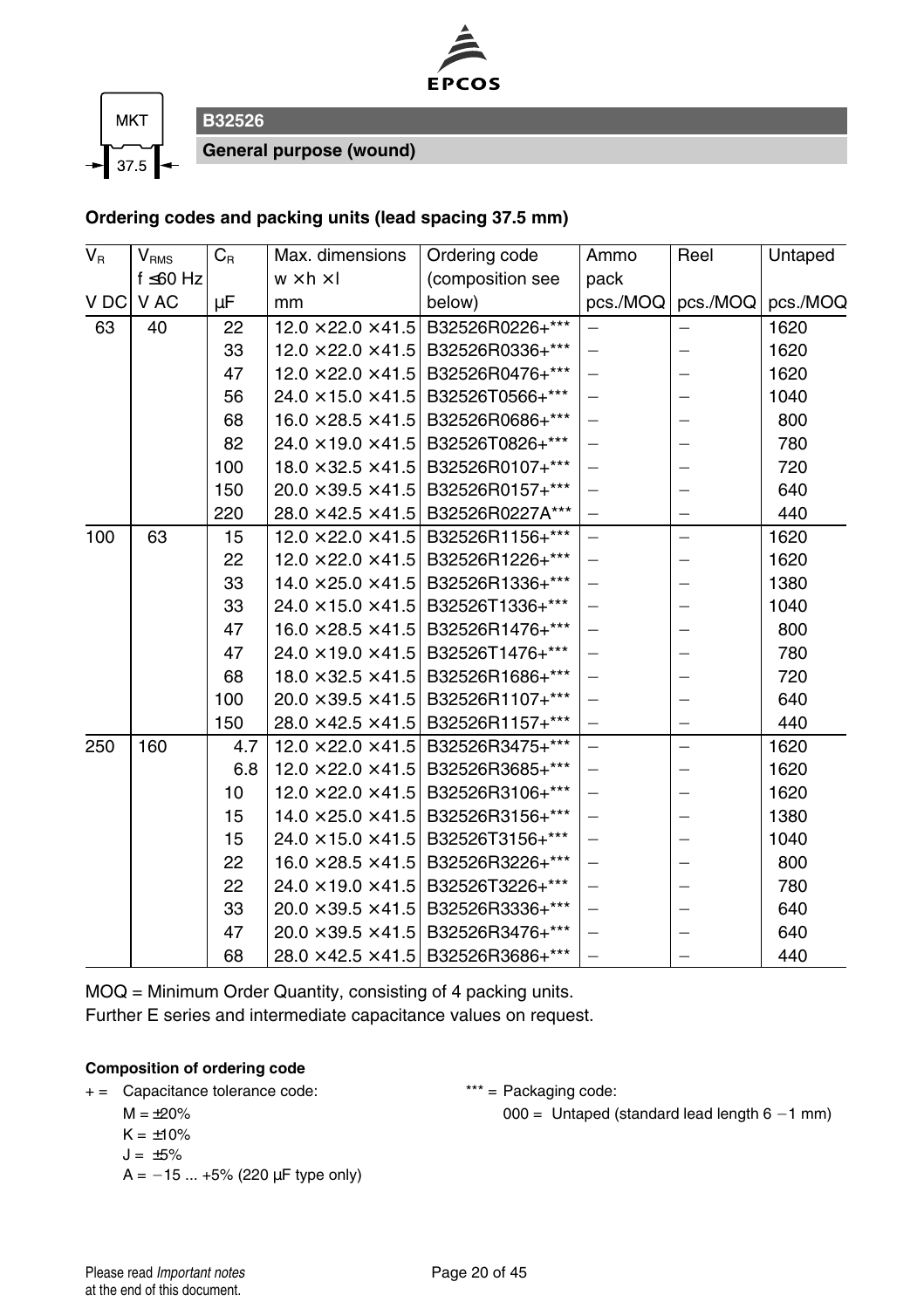

**General purpose (wound)**

**B32526**



#### **Ordering codes and packing units (lead spacing 37.5 mm)**

| $V_{\rm R}$ | $\mathsf{V}_{\texttt{RMS}}$ | $C_{\textrm{\tiny R}}$ | Max. dimensions       | Ordering code                                  | Ammo | Reel                       | Untaped |
|-------------|-----------------------------|------------------------|-----------------------|------------------------------------------------|------|----------------------------|---------|
|             | $f \leq 60$ Hz              |                        | $w \times h \times I$ | (composition see                               | pack |                            |         |
| V DC        | V AC                        | μF                     | mm                    | below)                                         |      | pcs./MOQ pcs./MOQ pcs./MOQ |         |
| 400         | 200                         | 3.3                    |                       | $12.0 \times 22.0 \times 41.5$ B32526R6335+*** |      |                            | 1620    |
|             |                             | 4.7                    |                       | $12.0 \times 22.0 \times 41.5$ B32526R6475+*** |      |                            | 1620    |
|             |                             | 5.6 <sub>1</sub>       |                       | $24.0 \times 15.0 \times 41.5$ B32526T6565+*** |      |                            | 1040    |
|             |                             | 6.8                    |                       | $14.0 \times 25.0 \times 41.5$ B32526R6685+*** |      |                            | 1380    |
|             |                             | $8.2$ I                |                       | $24.0 \times 19.0 \times 41.5$ B32526T6825+*** |      |                            | 780     |
|             |                             | 10                     |                       | $18.0 \times 32.5 \times 41.5$ B32526R6106+*** |      |                            | 720     |
|             |                             | 15                     |                       | $20.0 \times 39.5 \times 41.5$ B32526R6156+*** |      |                            | 640     |
|             |                             | 22                     |                       | $28.0 \times 42.5 \times 41.5$ B32526R6226+*** |      |                            | 440     |

MOQ = Minimum Order Quantity, consisting of 4 packing units. Further E series and intermediate capacitance values on request.

#### **Composition of ordering code**

+ = Capacitance tolerance code: \*\*\* = Packaging code:

 $M = \pm 20\%$ 

 $000 =$  Untaped (standard lead length  $6 - 1$  mm)

- $K = \pm 10\%$
- $J = \pm 5\%$
- $A = -15 ... +5% (220 \,\mu\text{F} \text{ type only})$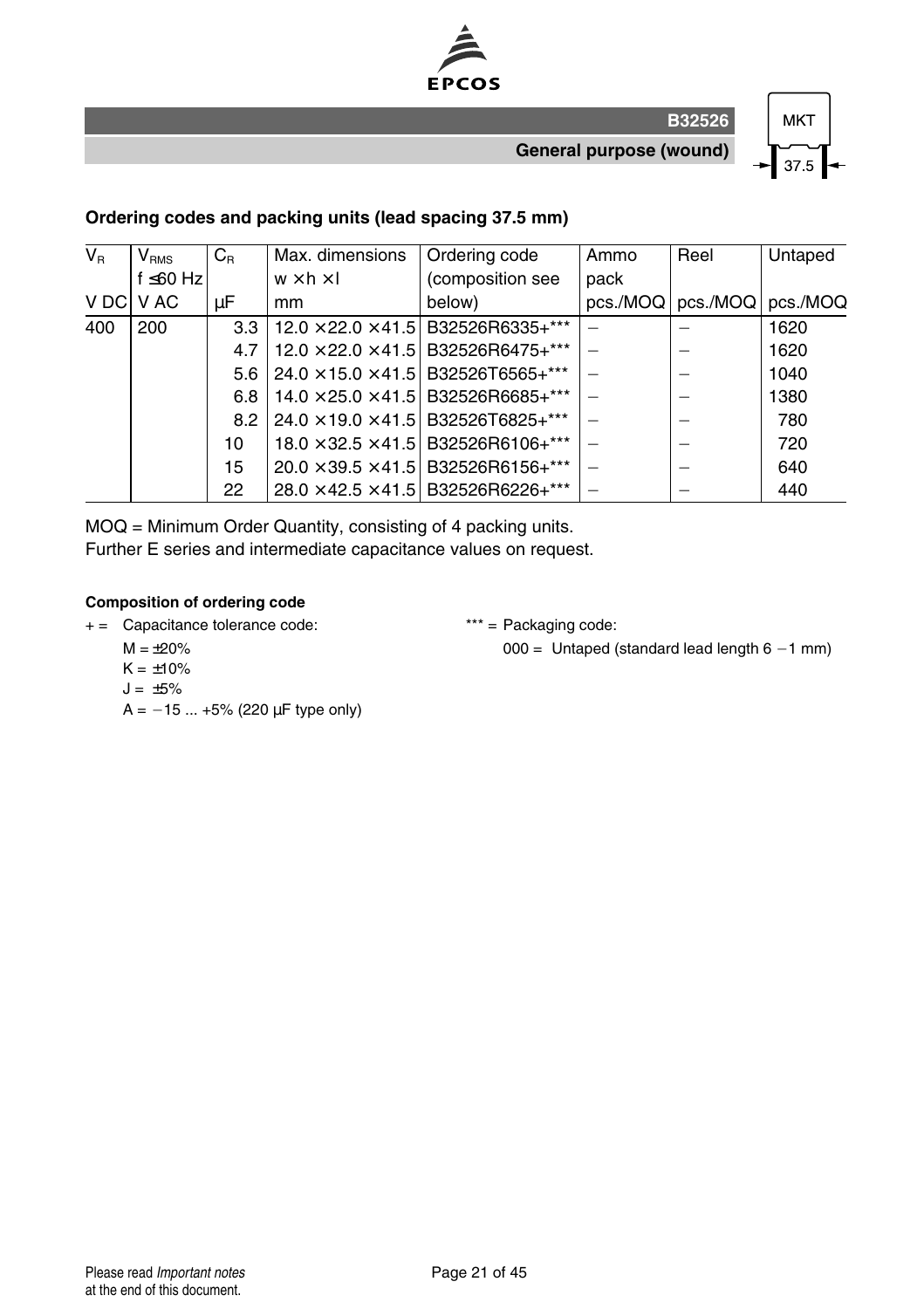

**MKT** 

**B32520 ... B32529**

**General purpose (stacked/wound)**

### **Technical data**

| Operating temperature range                            |                                        | Max. operating temperature $T_{op,max}$                               |                       | +125 $^{\circ}$ C                          |                                                                |
|--------------------------------------------------------|----------------------------------------|-----------------------------------------------------------------------|-----------------------|--------------------------------------------|----------------------------------------------------------------|
|                                                        |                                        | Upper category temperature $T_{\text{max}}$                           |                       | +125 $^{\circ}$ C                          |                                                                |
|                                                        |                                        | Lower category temperature $T_{min}$                                  |                       | $-55 °C$                                   |                                                                |
|                                                        | Rated temperature T <sub>R</sub>       |                                                                       |                       | $+85 °C$                                   |                                                                |
| Dissipation factor tan $\delta$ (in 10 <sup>-3</sup> ) | at                                     | $C_R \leq 0.1 \mu F$                                                  | 0.1 μF < $C_R$ ≤ 1 μF |                                            | $C_R$ > 1 $\mu$ F                                              |
| at 20 $\degree$ C                                      | 1 kHz                                  | 8                                                                     | 8                     |                                            | 10                                                             |
| (upper limit values)                                   | 10 kHz                                 | 15                                                                    | 15                    |                                            |                                                                |
|                                                        | 100 kHz                                | 30                                                                    |                       |                                            |                                                                |
| Insulation resistance R <sub>ins</sub>                 | $\mathsf{V}_\mathsf{R}$                | $C_R \leq 0.33 \mu F$                                                 |                       | $C_R$ > 0.33 $\mu$ F                       |                                                                |
| or time constant $\tau = C_{\rm R} \cdot R_{\rm ins}$  | $\leq$ 100 V DC                        | 3750 MΩ                                                               |                       | 1250 s                                     |                                                                |
| at 20 °C, rel. humidity $\leq 65\%$                    | $\geq$ 250 V DC                        | 7500 MΩ                                                               |                       | 2500 s                                     |                                                                |
| (minimum as-delivered values)                          |                                        |                                                                       |                       |                                            |                                                                |
| DC test voltage                                        | $1.4 \cdot V_B$ , 2 s                  |                                                                       |                       |                                            |                                                                |
| Category voltage V <sub>c</sub>                        | $T_A (°C)$                             | DC voltage derating                                                   |                       | AC voltage derating                        |                                                                |
| (continuous operation with $V_{\text{DC}}$             | $T_{A} \leq 85$                        | $V_{\odot} = V_{\rm B}$                                               |                       | $V_{C,RMS} = V_{RMS}$                      |                                                                |
| or $V_{AC}$ at $f \leq 60$ Hz)                         | 85 <t<sub>A≤125</t<sub>                | $V_c = V_R \cdot (165 - T_A)/80$                                      |                       | $V_{C,RMS} = V_{RMS} \cdot (165 - T_A)/80$ |                                                                |
| Operating voltage $V_{op}$ for                         | $T_A (°C)$                             | DC voltage (max. hours)                                               |                       | AC voltage (max. hours)                    |                                                                |
| short operating periods                                | $T_A \leq 100$                         | $V_{op}$ = 1.25 $\cdot$ V <sub>c</sub> (2000 h)                       |                       |                                            | $V_{op} = 1.0 \cdot V_{C,RMS}$ (2000 h)                        |
| ( $V_{DC}$ or $V_{AC}$ at $f \leq 60$ Hz)              |                                        | 100< $T_A \le 125$ $V_{op} = 1.25 \cdot V_c$ (1000 h)                 |                       |                                            | $V_{op} = 1.0 \cdot V_{C,RMS}$ (1000 h)                        |
| Damp heat test                                         |                                        | 56 days/40 °C/93% relative humidity                                   |                       |                                            |                                                                |
| Limit values after damp                                |                                        | Capacitance change $ \Delta C/C $                                     |                       | $\leq 5\%$                                 |                                                                |
| heat test                                              |                                        | Dissipation factor change $\Delta$ tan $\delta$                       |                       |                                            | $≤ 5 ⋅ 10-3$ (at 1 kHz)                                        |
|                                                        | Insulation resistance R <sub>ins</sub> |                                                                       |                       | $\geq 50\%$ of minimum                     |                                                                |
|                                                        |                                        | or time constant $\tau = C_R \cdot R_{ins}$                           |                       |                                            | as-delivered values                                            |
| Reliability:                                           |                                        |                                                                       |                       |                                            |                                                                |
| Failure rate $\lambda$                                 |                                        | 1 fit ( $\leq 1 \cdot 10^9/h$ ) at 0.5 $\cdot$ V <sub>B</sub> , 40 °C |                       |                                            |                                                                |
| Service life $t_{\text{SL}}$                           |                                        | 200 000 h at 1.0 $\cdot$ V <sub>R</sub> , 85 °C                       |                       |                                            |                                                                |
|                                                        |                                        |                                                                       |                       |                                            | For conversion to other operating conditions and temperatures, |
|                                                        |                                        | refer to chapter "Quality, 2 Reliability".                            |                       |                                            |                                                                |
| Failure criteria:                                      |                                        |                                                                       |                       |                                            |                                                                |
| <b>Total failure</b>                                   |                                        | Short circuit or open circuit                                         |                       |                                            |                                                                |
| Failure due to variation                               |                                        | Capacitance change   AC/C                                             |                       | >10%                                       |                                                                |
| of parameters                                          | Dissipation factor tan $\delta$        |                                                                       |                       |                                            | $> 2 \cdot$ upper limit value                                  |
|                                                        | Insulation resistance R <sub>ins</sub> |                                                                       |                       |                                            | $<$ 150 M $\Omega$ (C <sub>R</sub> $\leq$ 0.33 µF)             |
|                                                        |                                        | or time constant $\tau = C_{\rm B} \cdot R_{\rm ins}$                 |                       | $< 50$ s                                   | $(C_B > 0.33 \mu F)$                                           |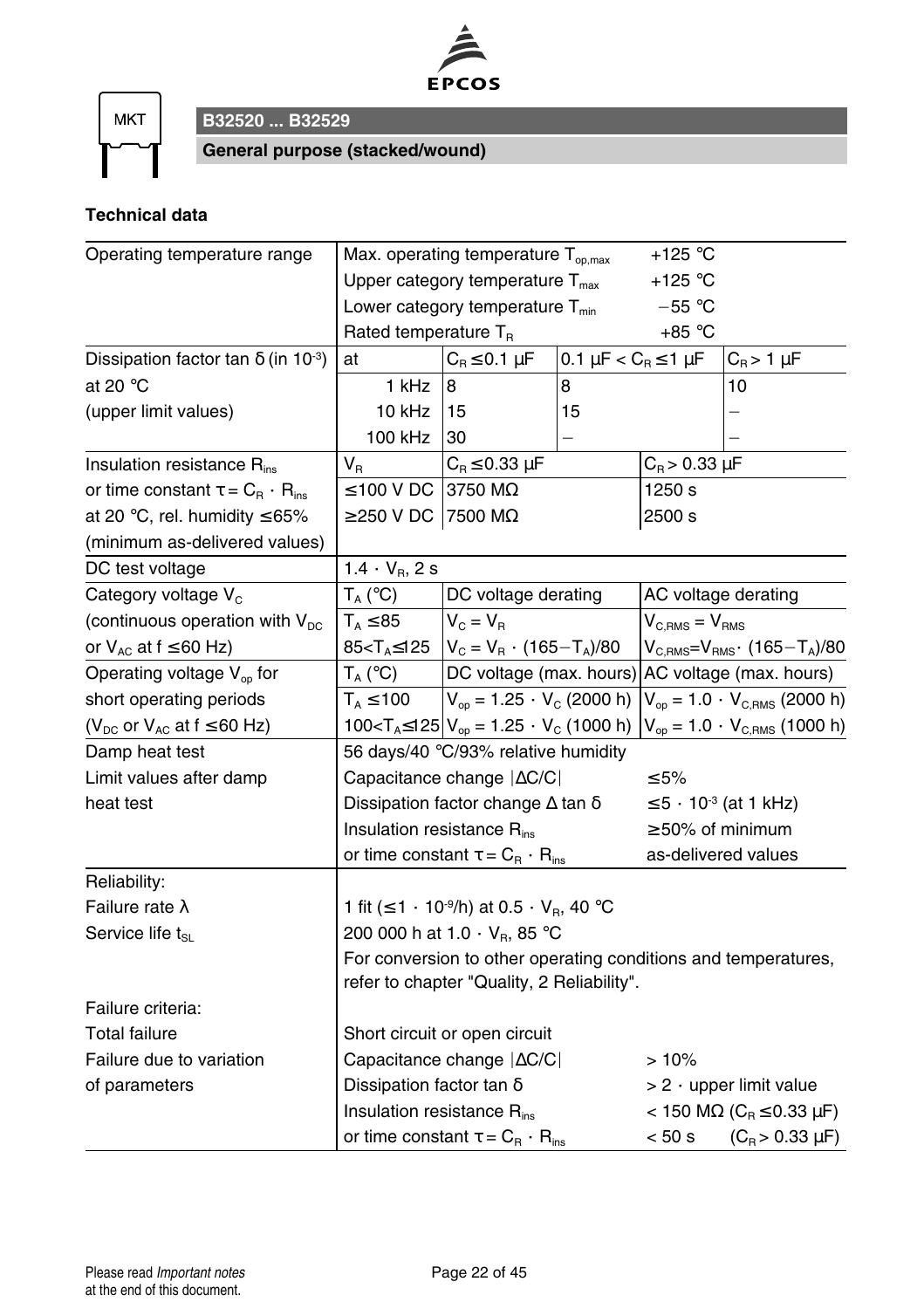

**B32520 ... B32529**

**MKT** 

**General purpose (stacked/wound)**

#### **Pulse handling capability**

"dV/dt" represents the maximum permissible voltage change per unit of time for non-sinusoidal voltages, expressed in V/µs.

"k<sub>0</sub>" represents the maximum permissible pulse characteristic of the waveform applied to the capacitor, expressed in  $V^2/\mu s$ .

#### Note:

The values of dV/dt and  $k_0$  provided below must not be exceeded in order to avoid damaging the capacitor.

#### **dV/dt values**

|            |                          | Lead spacing 5 mm | $7.5 \text{ mm}$ | $10 \text{ mm}$ |   | $15 \text{ mm}$ |    |    | 22.5 mm 27.5 mm 37.5 mm |     |
|------------|--------------------------|-------------------|------------------|-----------------|---|-----------------|----|----|-------------------------|-----|
| Technology |                          | S                 | S                | S               | W | S               | W  | W  | w                       | W   |
| $V_{R}$    | V <sub>RMS</sub>         |                   |                  |                 |   |                 |    |    |                         |     |
| V DC       | V AC                     | dV/dt in V/us     |                  |                 |   |                 |    |    |                         |     |
| 50         | 32                       | 200               |                  |                 |   |                 |    |    |                         |     |
| 63         | 40                       | 250               | 120              | 50              |   | 30              |    | 3  |                         | 0.8 |
| 100        | 63                       | 300               | 150              | 75              |   | 50              | 5  | 4  | 3                       |     |
| 250        | 160                      | 400               | 200              | 150             |   | 100             | 10 | 8  | 5                       | 4   |
| 400        | 200                      | 600               | 275              | 175             |   | 125             |    | 10 | 8.5                     | 6   |
| 450        | 200                      |                   |                  |                 |   |                 | 20 |    |                         |     |
| 630        | 400                      | 800               | -                | 320             |   | 150             | -  | 15 | 12                      | -   |
|            | $S = Stacked, W = Wound$ |                   |                  |                 |   |                 |    |    |                         |     |

#### **k<sup>0</sup> values**

| Lead spacing 5 mm |                             |                      | $7.5 \text{ mm}$ | $10 \text{ mm}$ |   | $15 \text{ mm}$   |       |       |       | 22.5 mm 27.5 mm 37.5 mm |
|-------------------|-----------------------------|----------------------|------------------|-----------------|---|-------------------|-------|-------|-------|-------------------------|
| Technology        |                             | S                    | S                | S               | W | S                 | W     | w     | w     | w                       |
| $V_{\rm R}$       | $\mathsf{V}_{\mathsf{RMS}}$ |                      |                  |                 |   |                   |       |       |       |                         |
| V <sub>DC</sub>   | V AC                        | $k_0$ in $V^2/\mu s$ |                  |                 |   |                   |       |       |       |                         |
| 50                | 32                          | 20000                |                  |                 |   |                   |       |       |       |                         |
| 63                | 40                          | 30000                | 15000            | 6300            |   | 3800              |       | 375   | 130   | 100                     |
| 100               | 63                          | 60000                | 30000            | 15000           | - | 10000             | 850   | 800   | 600   | 200                     |
| 250               | 160                         | 200000               | 100000           | 75000           | - | 50000             | 5000  | 4000  | 2500  | 2000                    |
| 400               | 200                         | 500000               | 220000           | 140000          | - | 100000            | -     | 10000 | 8500  | 6000                    |
| 450               | 200                         |                      |                  |                 |   | $\qquad \qquad -$ | 15000 |       |       |                         |
| 630               | 400                         | 1000000              |                  | 400000          | - | 190000            |       | 18000 | 15000 |                         |
|                   | $S = Stacked, W = Wound$    |                      |                  |                 |   |                   |       |       |       |                         |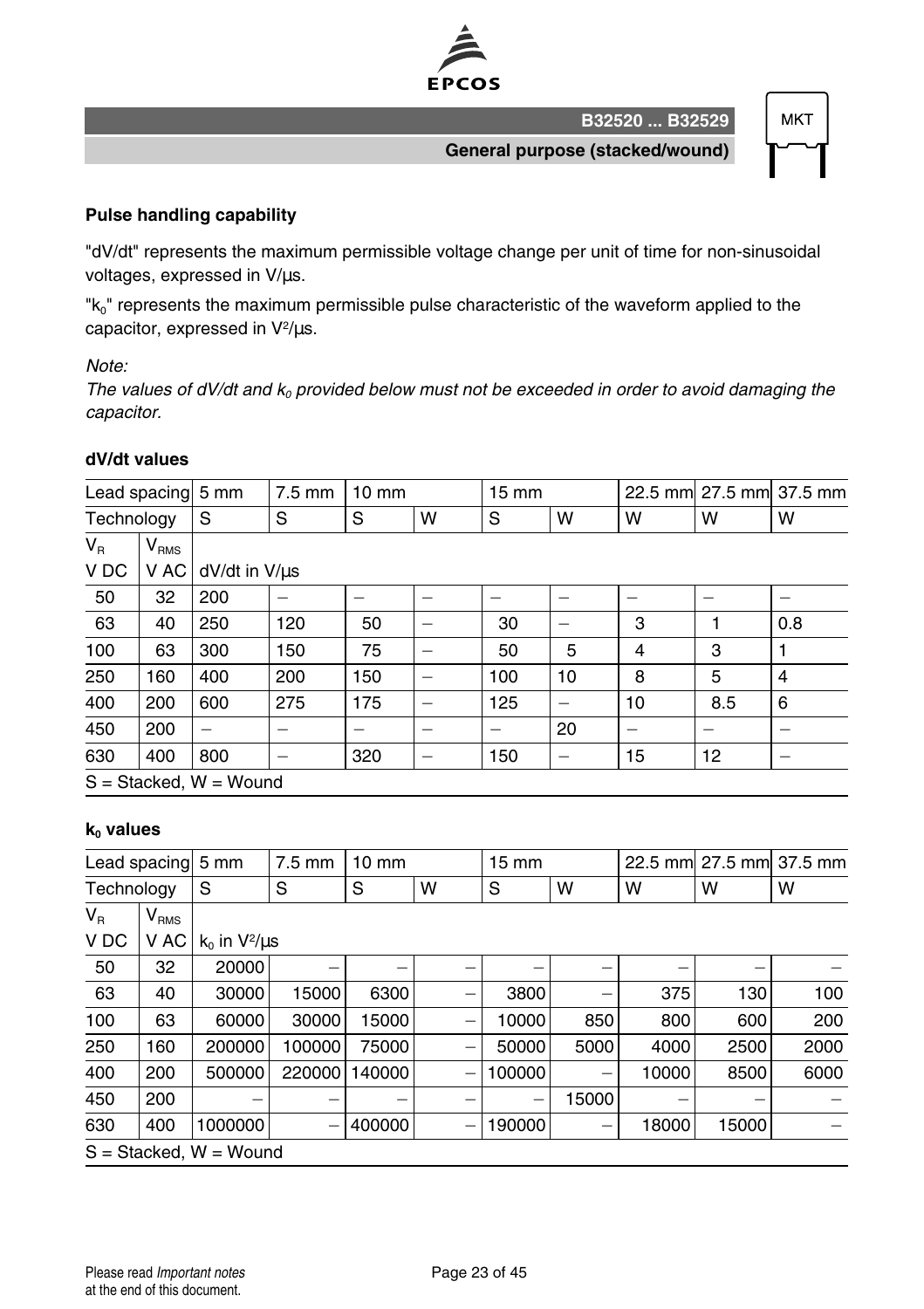



### **Impedance Z versus frequency f**

(typical values)

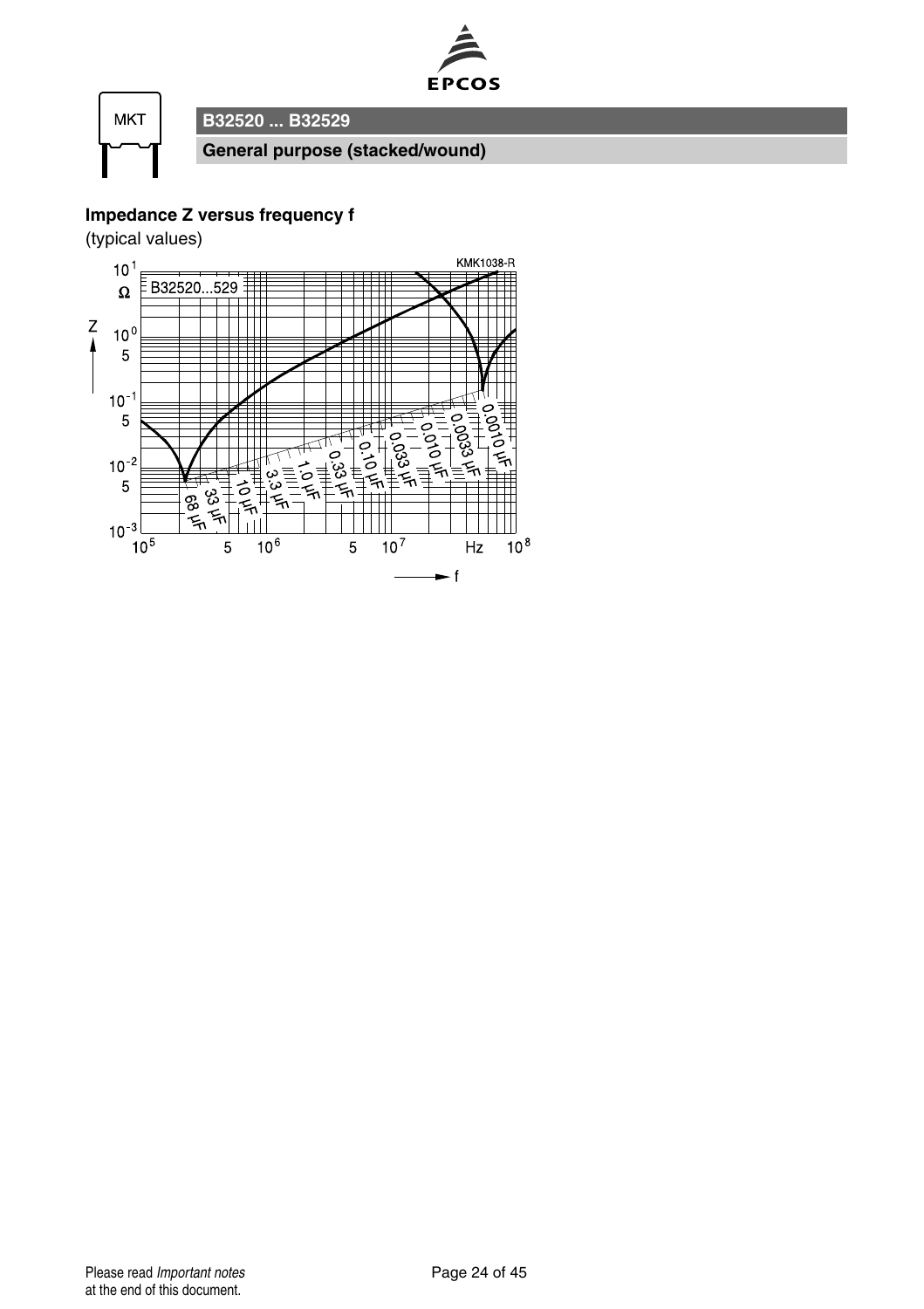

**Permissible AC voltage VRMS versus frequency f (for sinusoidal waveforms, T<sup>A</sup>** ≤**55** °**C)**

For  $T_A > 55$  °C, please refer to "General technical information", section 3.2.3.

#### **Lead spacing 5 mm**

50 V DC/32 V AC 63 V DC/40 V AC

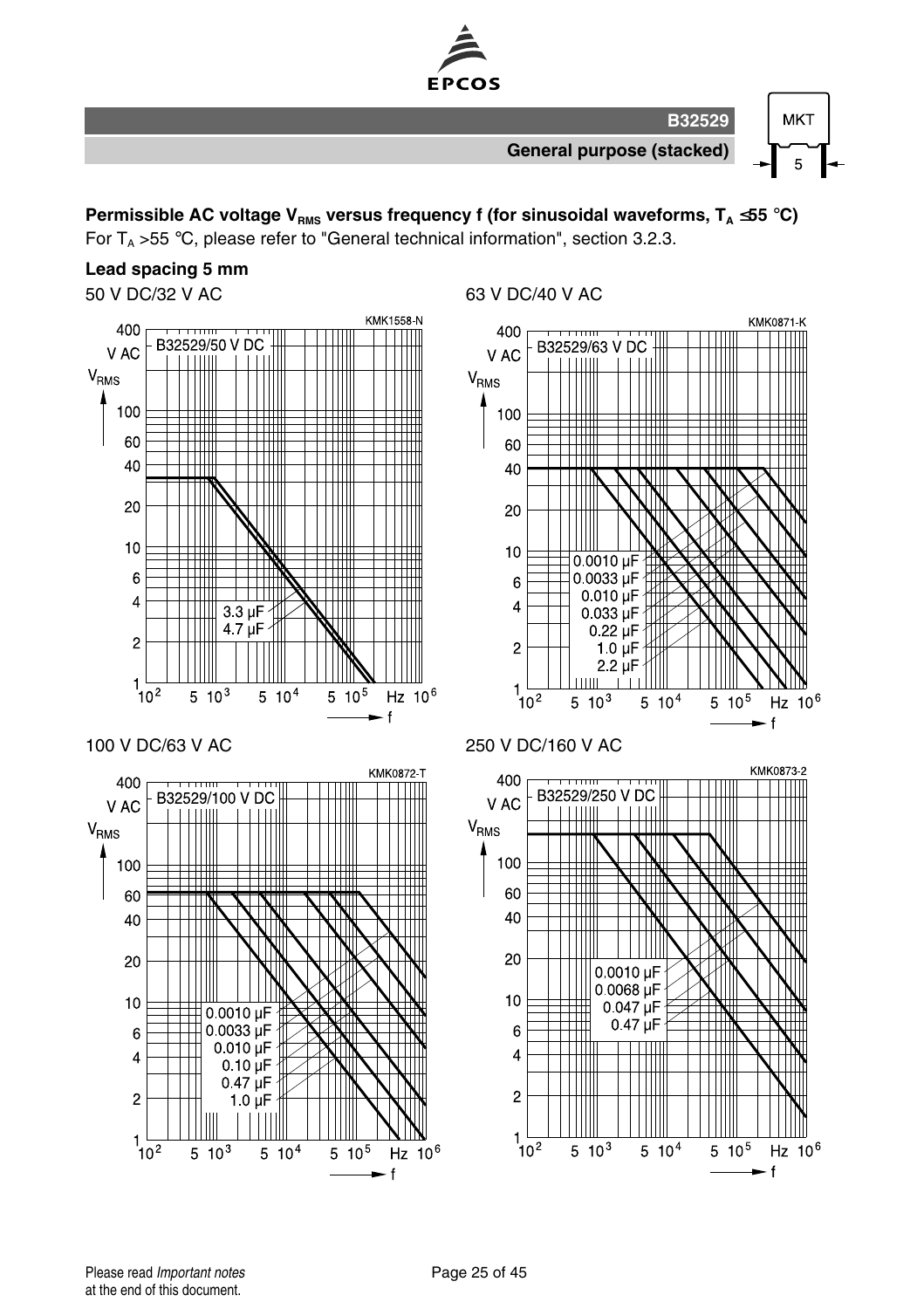

**Permissible AC voltage V<sub>RMS</sub> versus frequency f (for sinusoidal waveforms, T<sub>A</sub> ≤55 °C)** For  $T_A > 55$  °C, please refer to "General technical information", section 3.2.3.

**Lead spacing 5 mm**



400 V DC/200 V AC 630 V DC/400 V AC

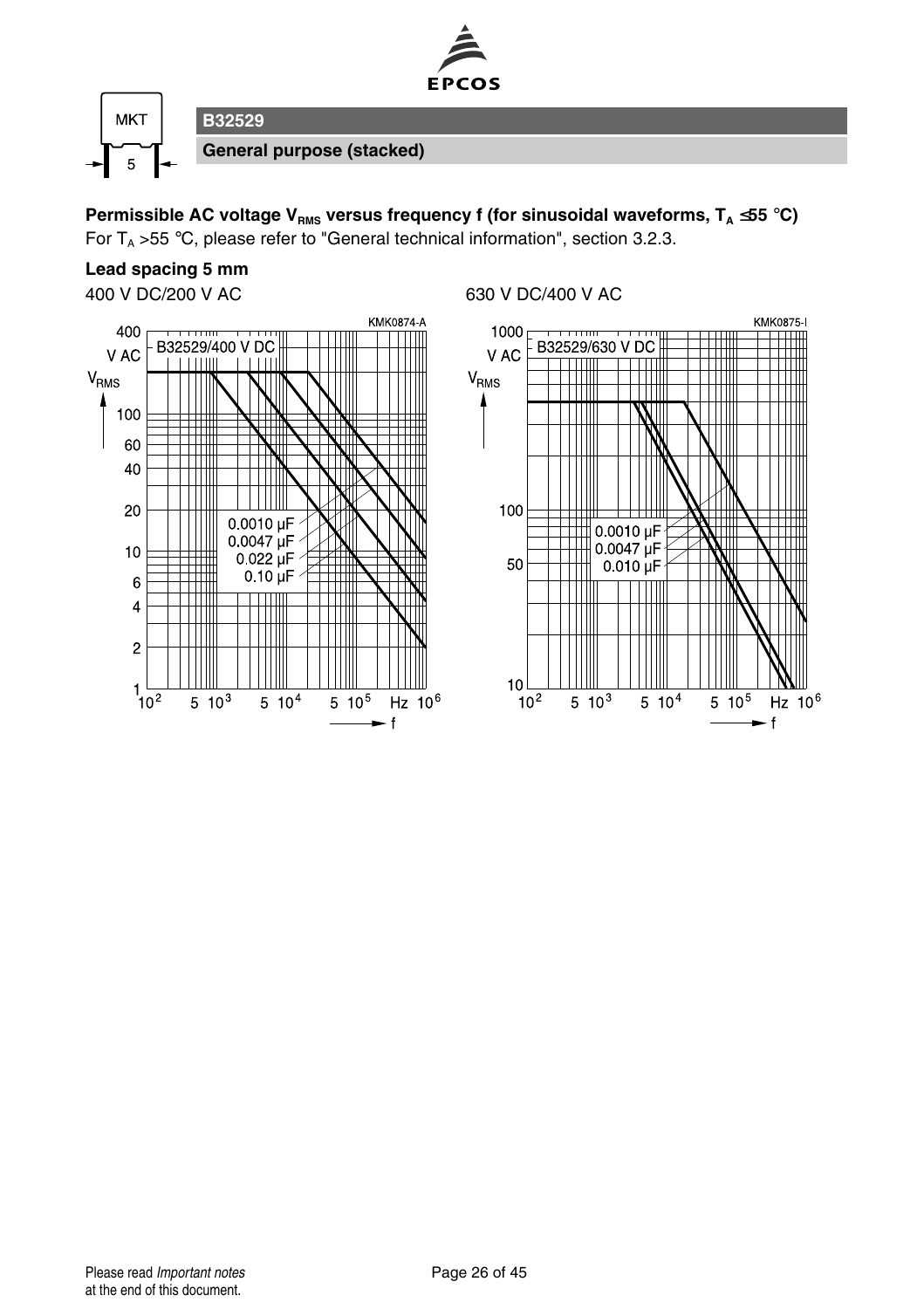

**Permissible AC voltage VRMS versus frequency f (for sinusoidal waveforms, T<sup>A</sup>** ≤**55** °**C)** For  $T_A > 55$  °C, please refer to "General technical information", section 3.2.3.

#### **Lead spacing 7.5 mm**

63 V DC/40 V AC 100 V DC/63 V AC



 $\mathbf{f}$ 

٠f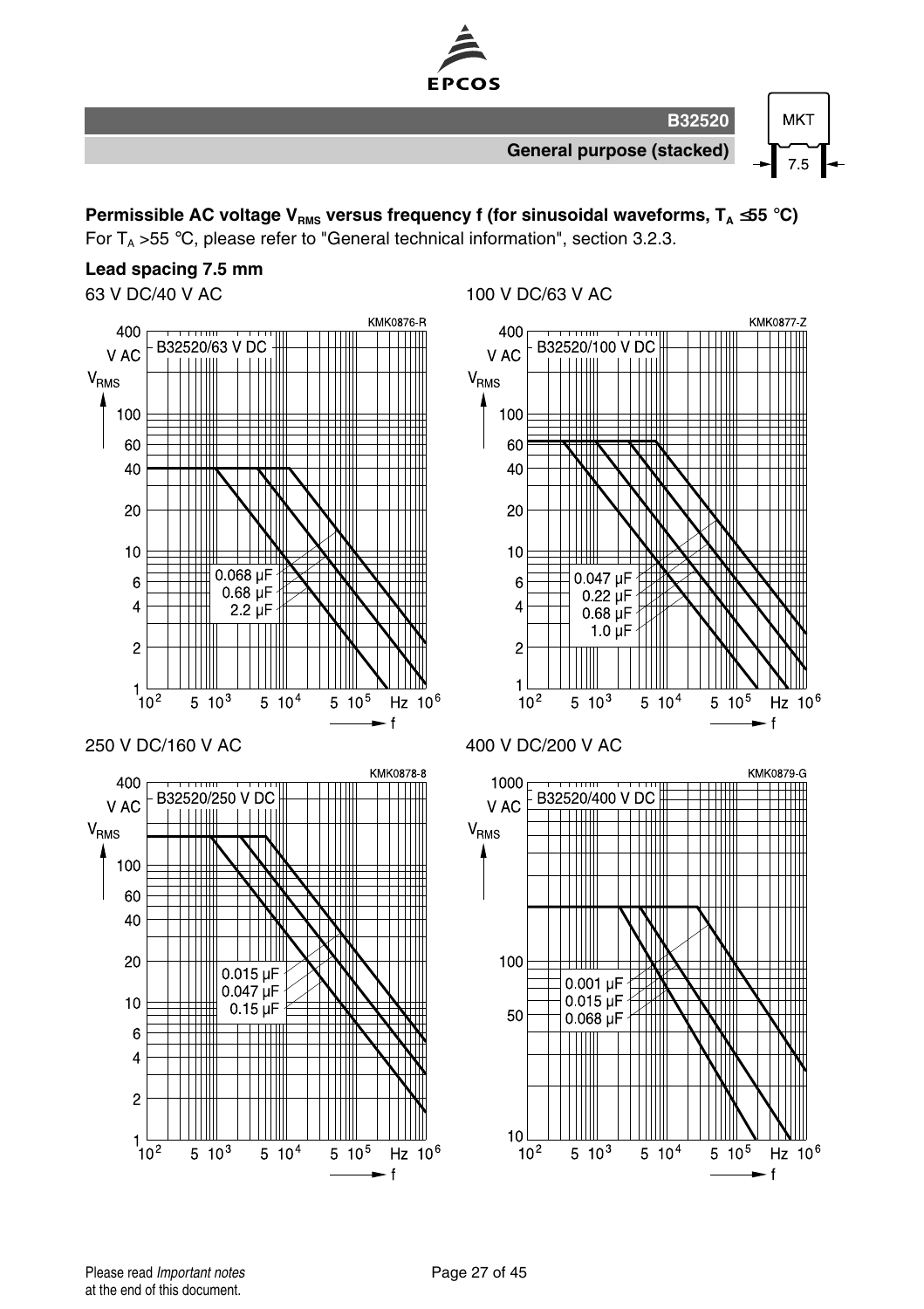

**Permissible AC voltage VRMS versus frequency f (for sinusoidal waveforms, T<sup>A</sup>** ≤**55** °**C)** For  $T_A > 55$  °C, please refer to "General technical information", section 3.2.3.

#### **Lead spacing 10 mm**

63 V DC/40 V AC 100 V DC/63 V AC

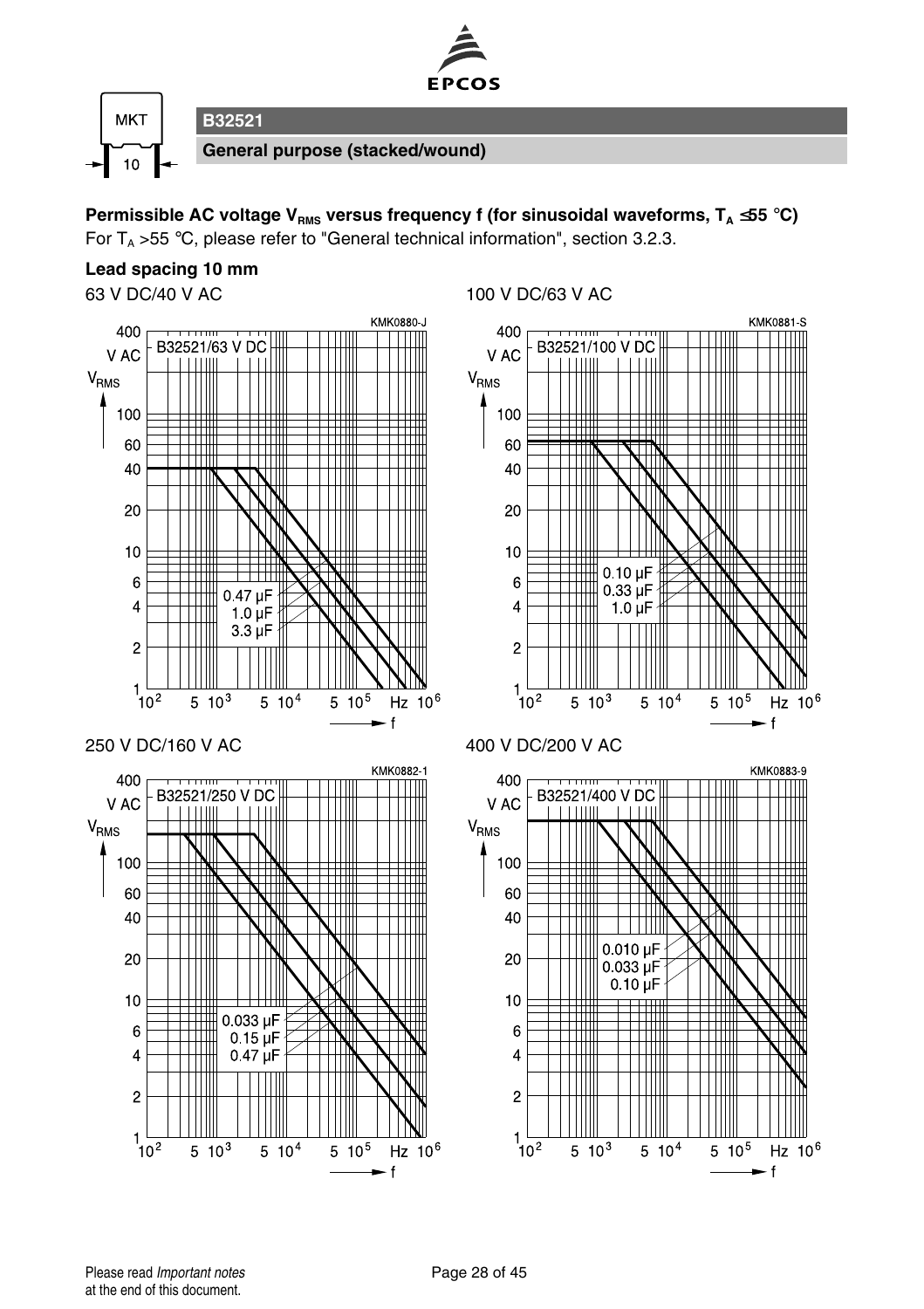

**Permissible AC voltage V<sub>RMS</sub> versus frequency f (for sinusoidal waveforms, T<sub>A</sub> ≤55 °C)** 

For  $T_A > 55$  °C, please refer to "General technical information", section 3.2.3.

### **Lead spacing 10 mm**

630 V DC/200 V AC

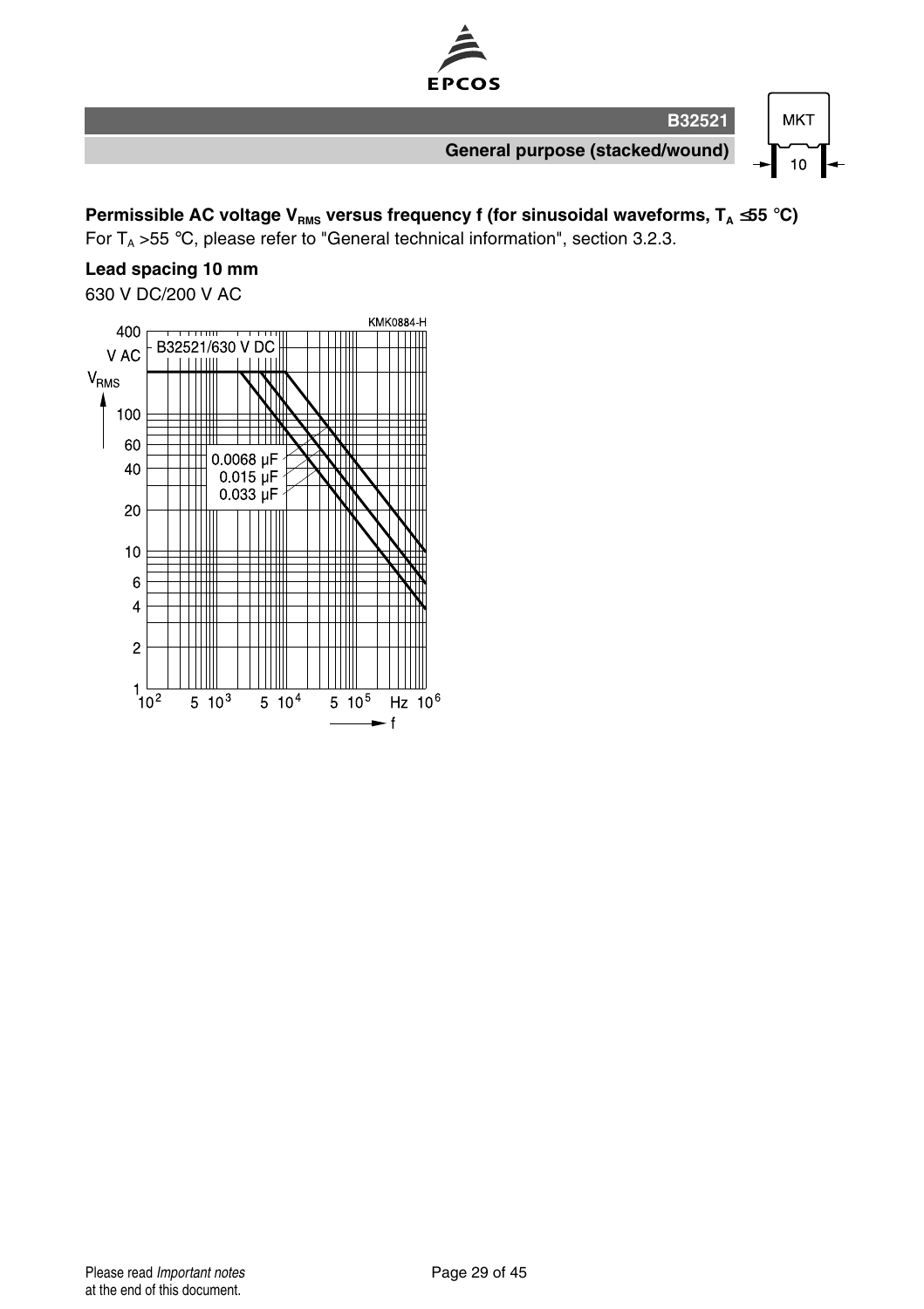

**Permissible AC voltage VRMS versus frequency f (for sinusoidal waveforms, T<sup>A</sup>** ≤**55** °**C)** For  $T_A > 55$  °C, please refer to "General technical information", section 3.2.3.

#### **Lead spacing 15 mm**

63 V DC/40 V AC 100 V DC/63 V AC



 $\ddot{f}$ 

**f**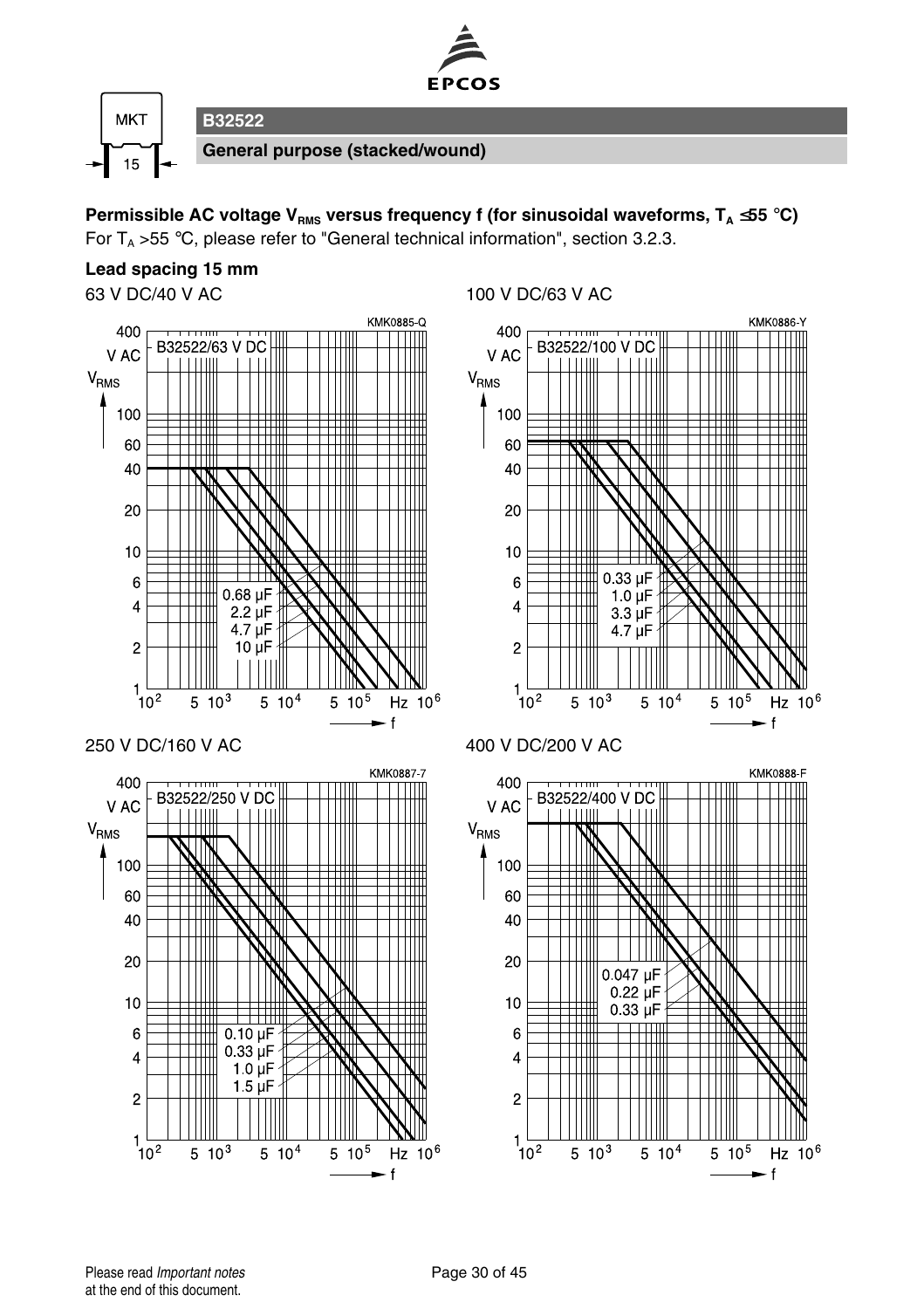

**Permissible AC voltage V<sub>RMS</sub> versus frequency f (for sinusoidal waveforms, T<sub>A</sub> ≤55 °C)** 

For  $T_A > 55$  °C, please refer to "General technical information", section 3.2.3.

## **Lead spacing 15 mm**



#### 450 V DC/200 V AC 630 V DC/200 V AC

KMK0889-N

Hz 10<sup>6</sup>

 $\mathbf{f}$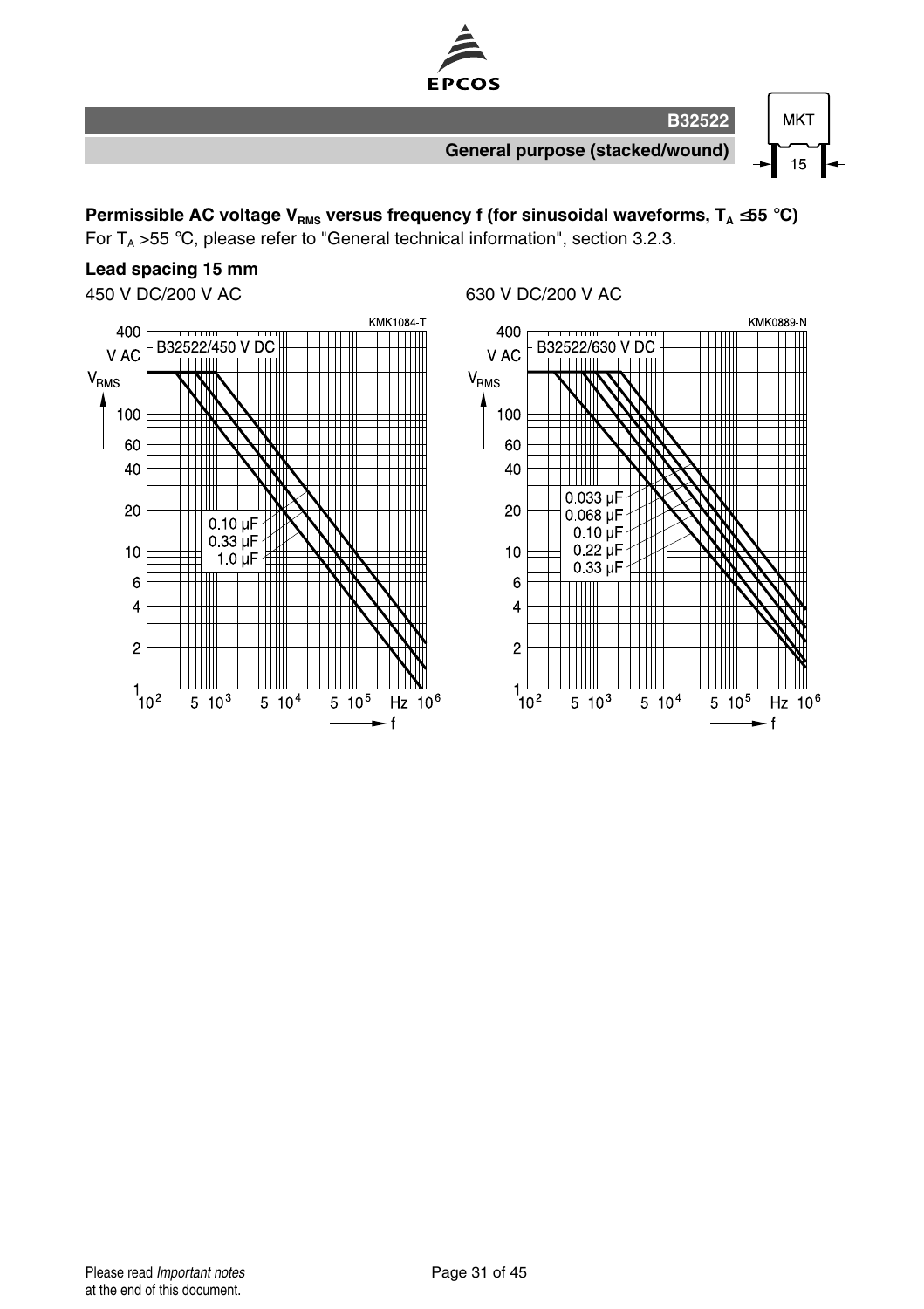

**Permissible AC voltage VRMS versus frequency f (for sinusoidal waveforms, T<sup>A</sup>** ≤**55** °**C)** For  $T_A > 55$  °C, please refer to "General technical information", section 3.2.3.

#### **Lead spacing 22.5 mm**



63 V DC/40 V AC 100 V DC/63 V AC

 $\mathbf{f}$ 

 $\mathbf f$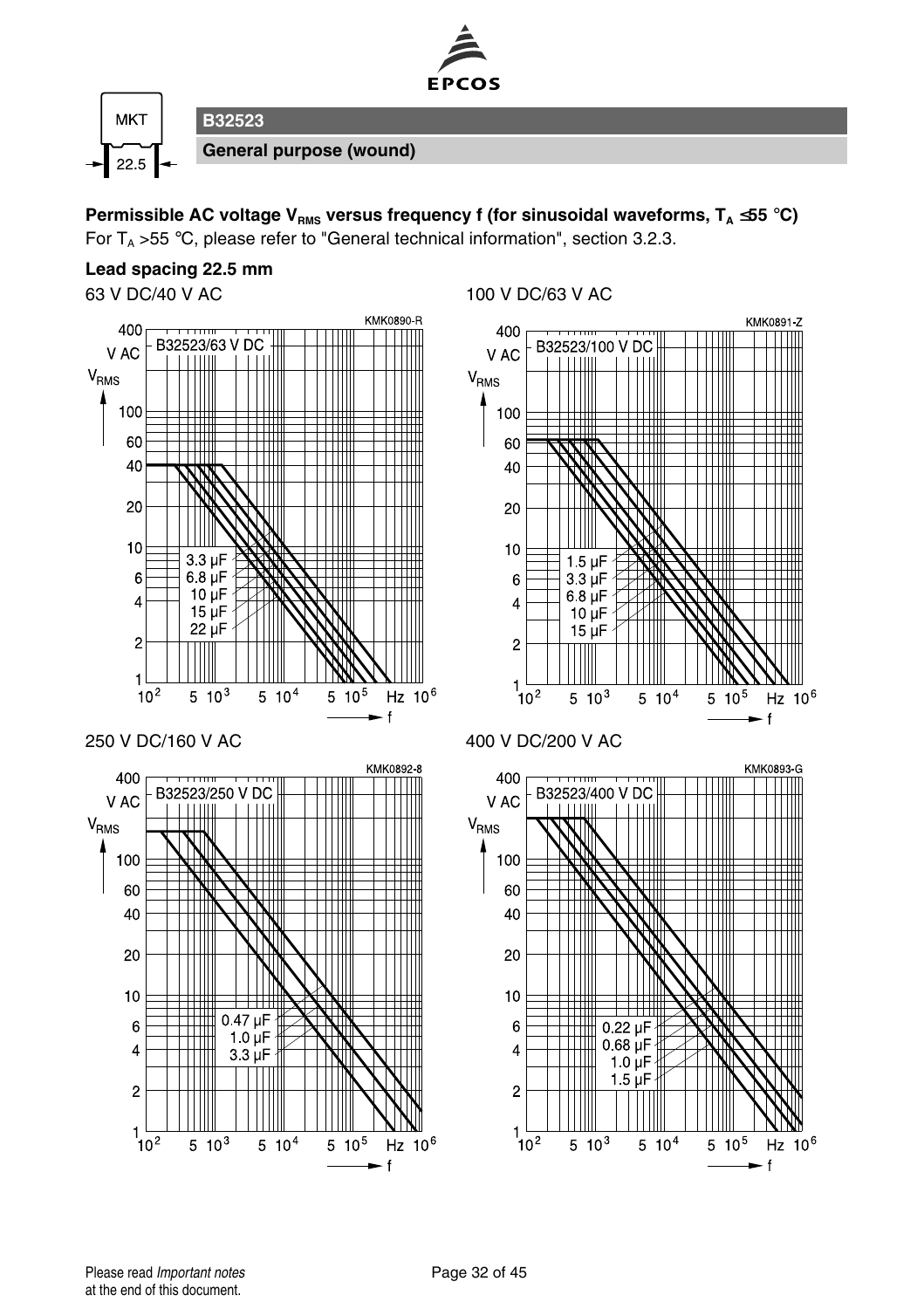

**Permissible AC voltage V<sub>RMS</sub> versus frequency f (for sinusoidal waveforms, T<sub>A</sub> ≤55 °C)** 

For  $T_A > 55$  °C, please refer to "General technical information", section 3.2.3.

### **Lead spacing 22.5 mm**

630 V DC/200 V AC

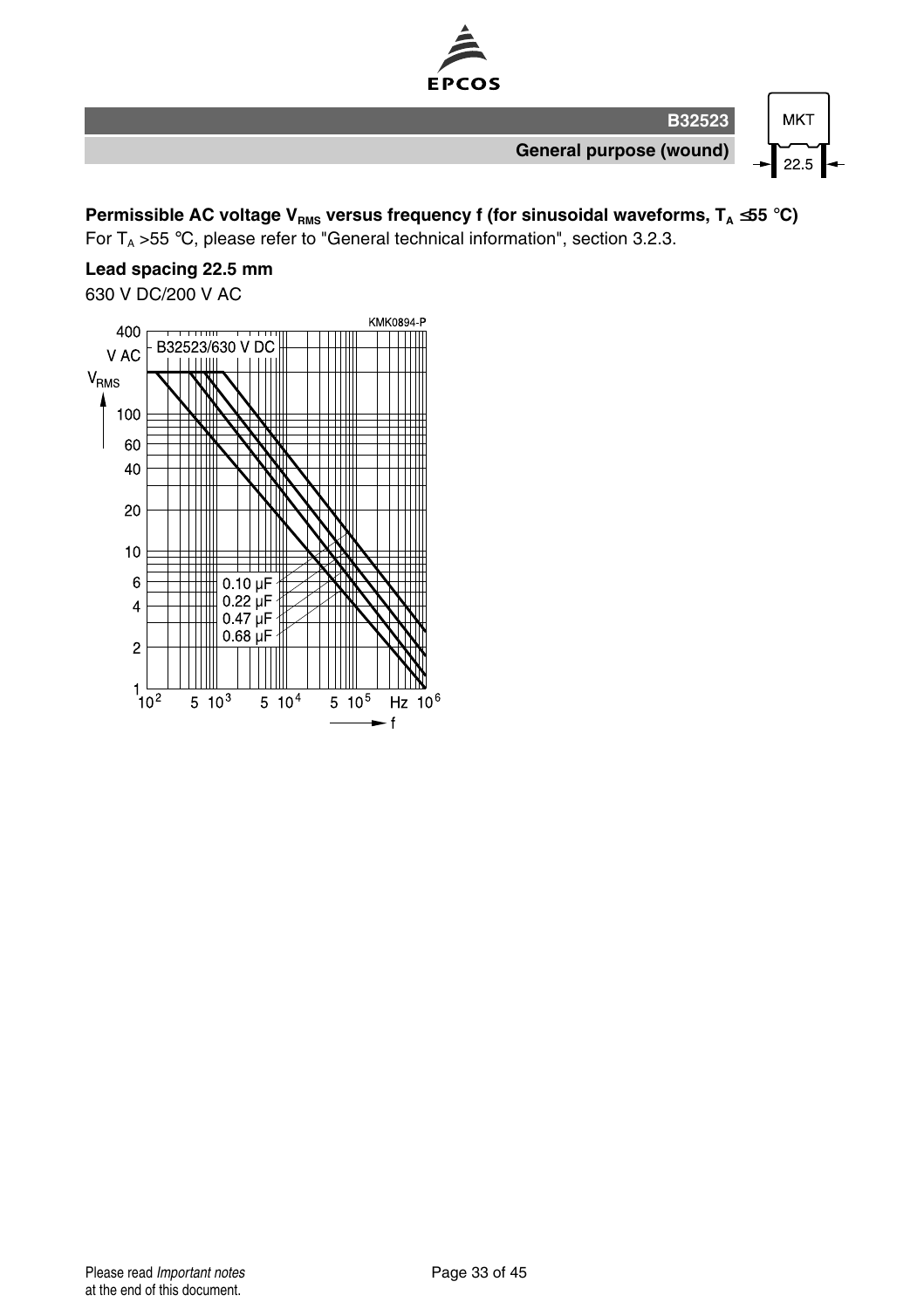

**Permissible AC voltage VRMS versus frequency f (for sinusoidal waveforms, T<sup>A</sup>** ≤**55** °**C)** For  $T_A > 55$  °C, please refer to "General technical information", section 3.2.3.

#### **Lead spacing 27.5 mm**

63 V DC/40 V AC 100 V DC/63 V AC



 $\ddot{f}$ 

.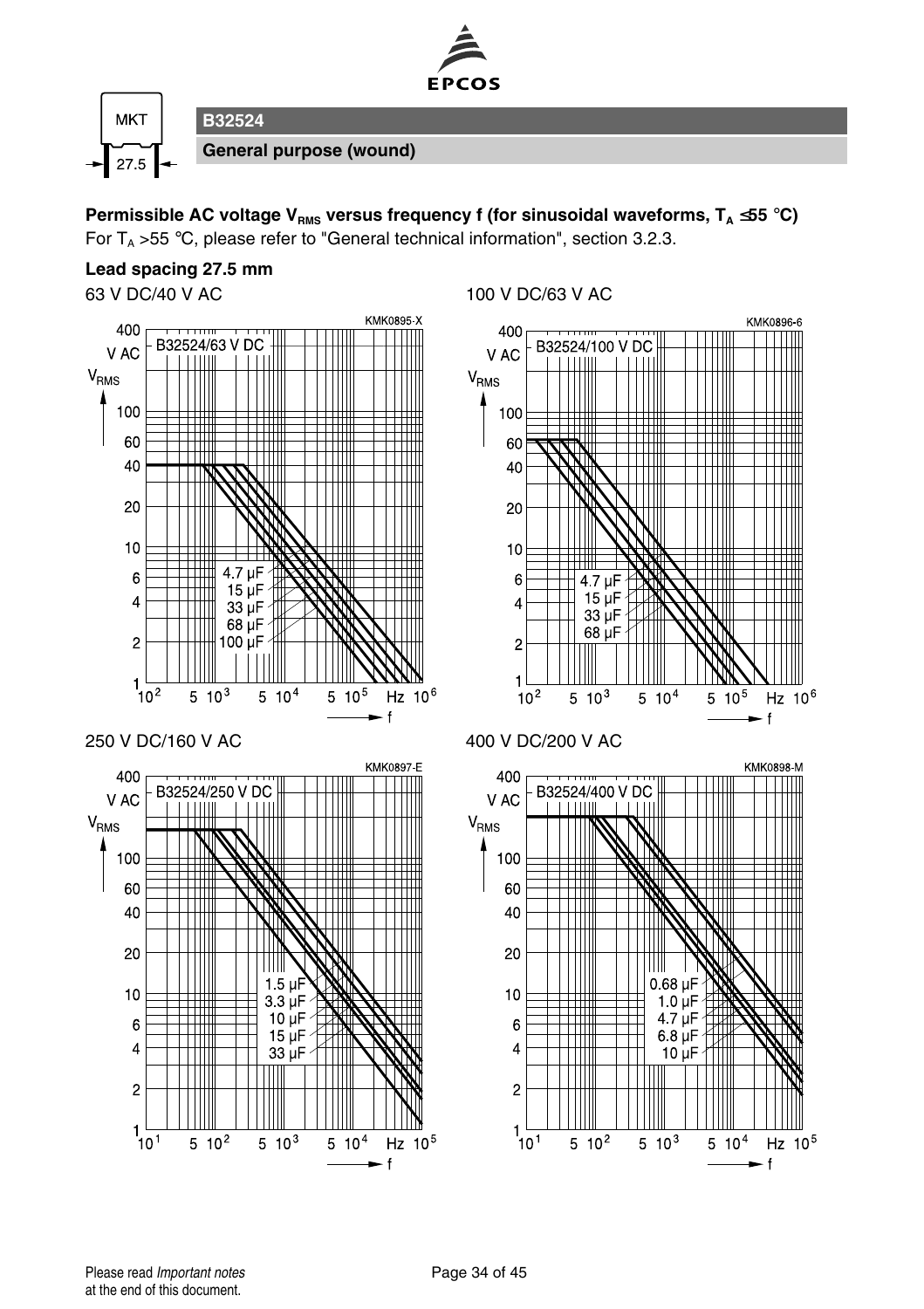

**Permissible AC voltage V<sub>RMS</sub> versus frequency f (for sinusoidal waveforms, T<sub>A</sub> ≤55 °C)** 

For  $T_A > 55$  °C, please refer to "General technical information", section 3.2.3.

### **Lead spacing 27.5 mm**

630 V DC/220 V AC

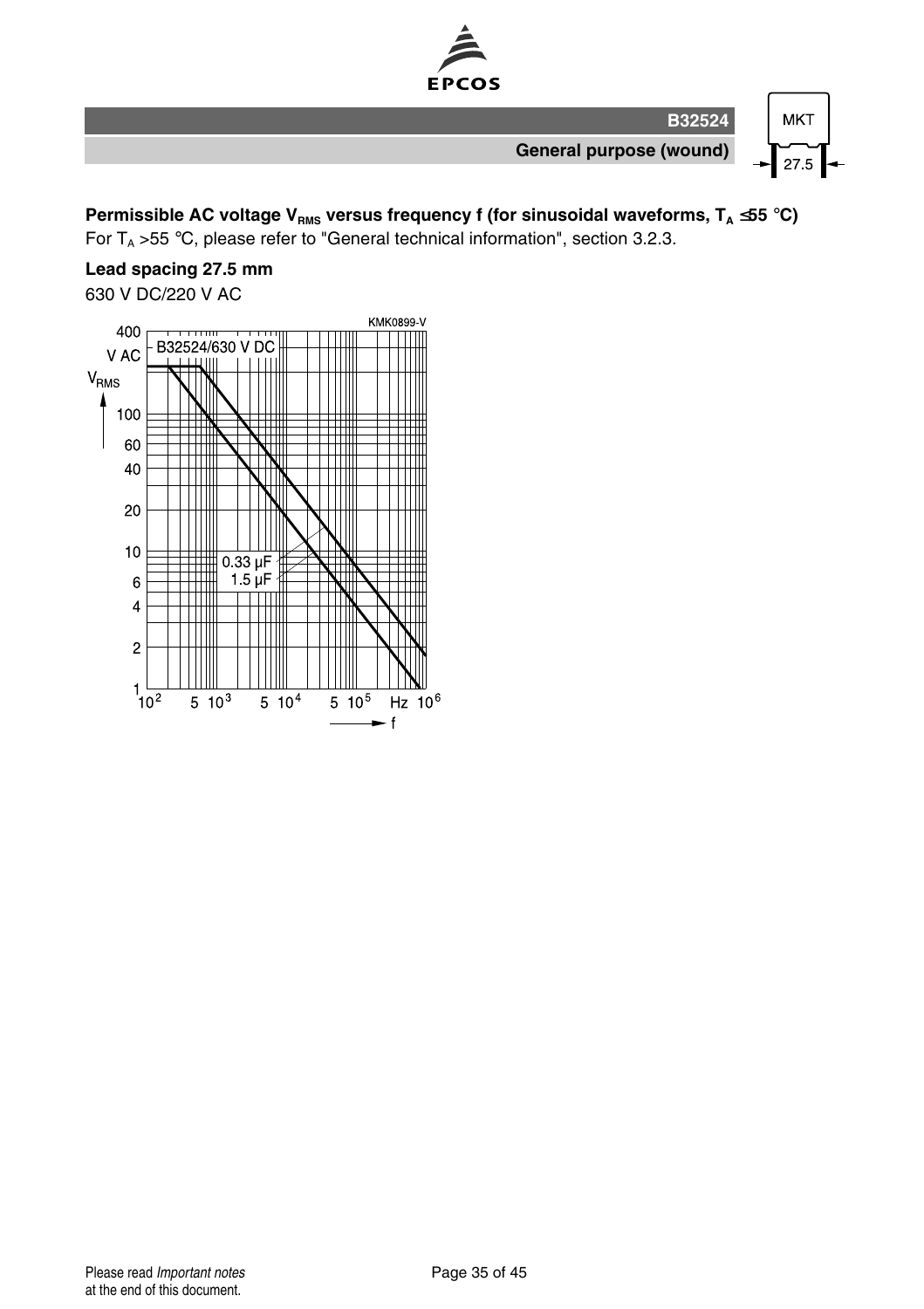

**Permissible AC voltage VRMS versus frequency f (for sinusoidal waveforms, T<sup>A</sup>** ≤**55** °**C)** For  $T_A > 55$  °C, please refer to "General technical information", section 3.2.3.

#### **Lead spacing 37.5 mm**

63 V DC/40 V AC 100 V DC/63 V AC

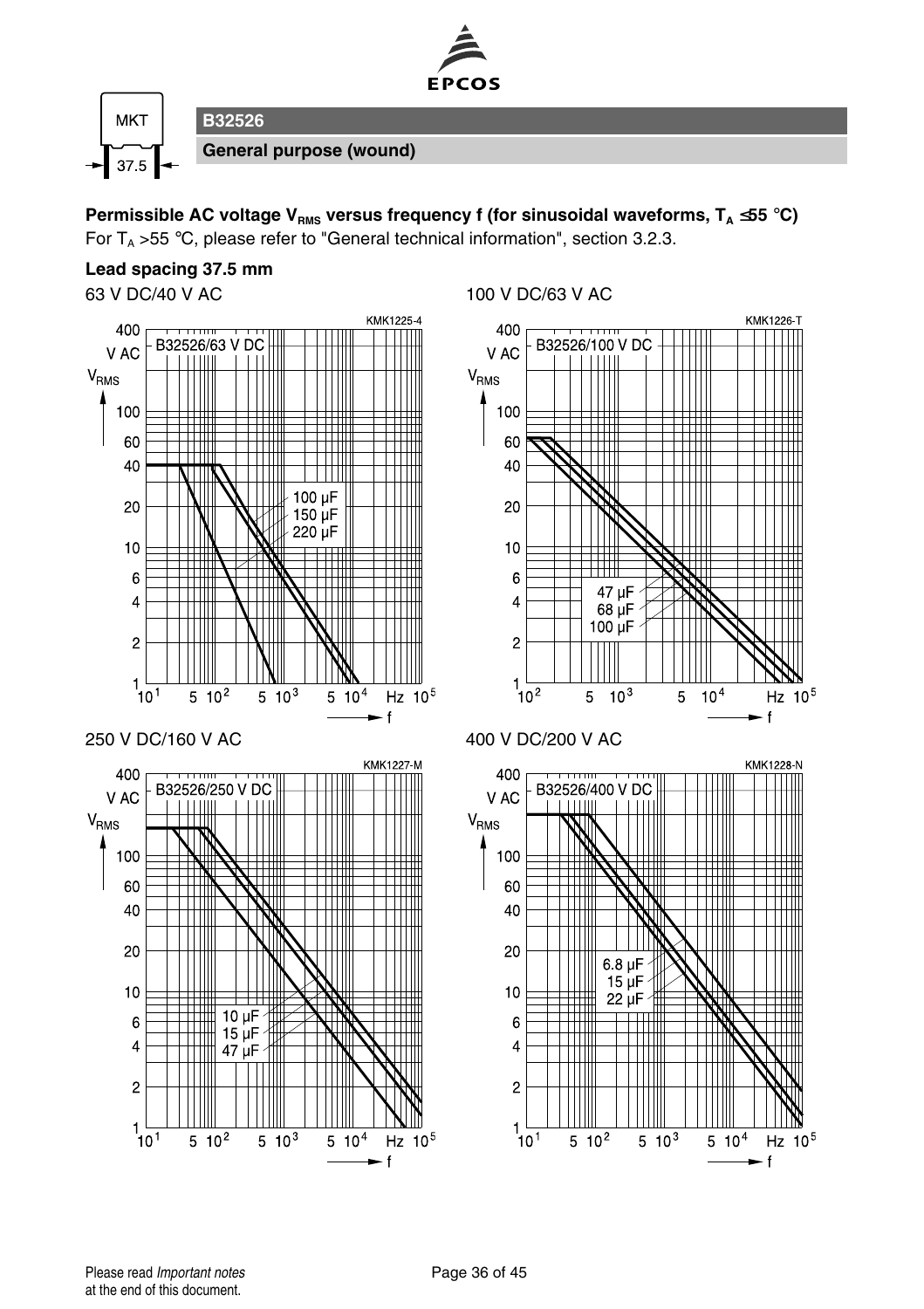

**MKT** 

**General purpose (stacked/wound)**

**B32520 ... B32529**

#### **Mounting guidelines**

#### **1 Soldering**

#### **1.1 Solderability of leads**

The solderability of terminal leads is tested to IEC 60068-2-20, test Ta, method 1.

Before a solderability test is carried out, terminals are subjected to accelerated ageing (to IEC 60068-2-2, test Ba: 4 h exposure to dry heat at 155  $^{\circ}$ C). Since the ageing temperature is far higher than the upper category temperature of the capacitors, the terminal wires should be cut off from the capacitor before the ageing procedure to prevent the solderability being impaired by the products of any capacitor decomposition that might occur.

| Solder bath temperature | 235 $\pm$ 5 °C                                                  |
|-------------------------|-----------------------------------------------------------------|
| Soldering time          | $2.0 \pm 0.5$ s                                                 |
| Immersion depth         | $\vert$ 2.0 +0/-0.5 mm from capacitor body or seating plane     |
| Evaluation criteria:    |                                                                 |
| Visual inspection       | Wetting of wire surface by new solder ≥90%, free-flowing solder |

#### **1.2 Resistance to soldering heat**

Resistance to soldering heat is tested to IEC 60068-2-20, test Tb, method 1A. Conditions:

| Series                   |                                                                                              | Solder bath temperature | Soldering time                                                                                                     |
|--------------------------|----------------------------------------------------------------------------------------------|-------------------------|--------------------------------------------------------------------------------------------------------------------|
| <b>MKT</b>               | boxed (except $2.5 \times 6.5 \times 7.2$ mm)<br>coated<br>uncoated (lead spacing $> 10$ mm) | 260 $\pm$ 5 °C          | 10 $\pm$ 1 s                                                                                                       |
| <b>MFP</b>               |                                                                                              |                         |                                                                                                                    |
| MKP                      | (lead spacing $> 7.5$ mm)                                                                    |                         |                                                                                                                    |
| MKT                      | boxed (case $2.5 \times 6.5 \times 7.2$ mm)                                                  |                         | $5 \pm 1$ s                                                                                                        |
| <b>MKP</b><br><b>MKT</b> | (lead spacing $\leq 7.5$ mm)<br>uncoated (lead spacing $\leq 10$ mm)<br>insulated (B32559)   |                         | < 4s<br>recommended soldering<br>profile for MKT uncoated<br>(lead spacing $\leq 10$ mm) and<br>insulated (B32559) |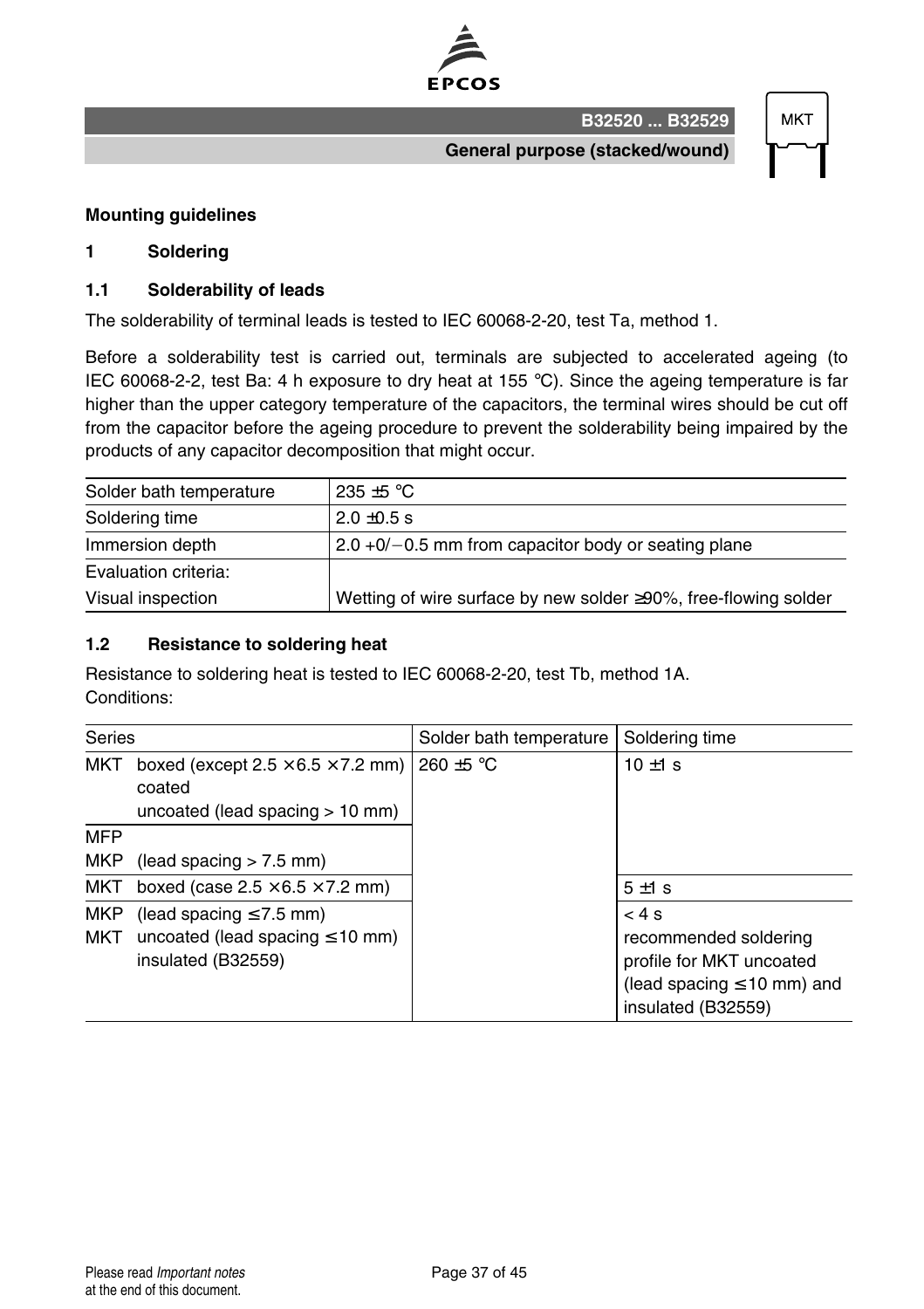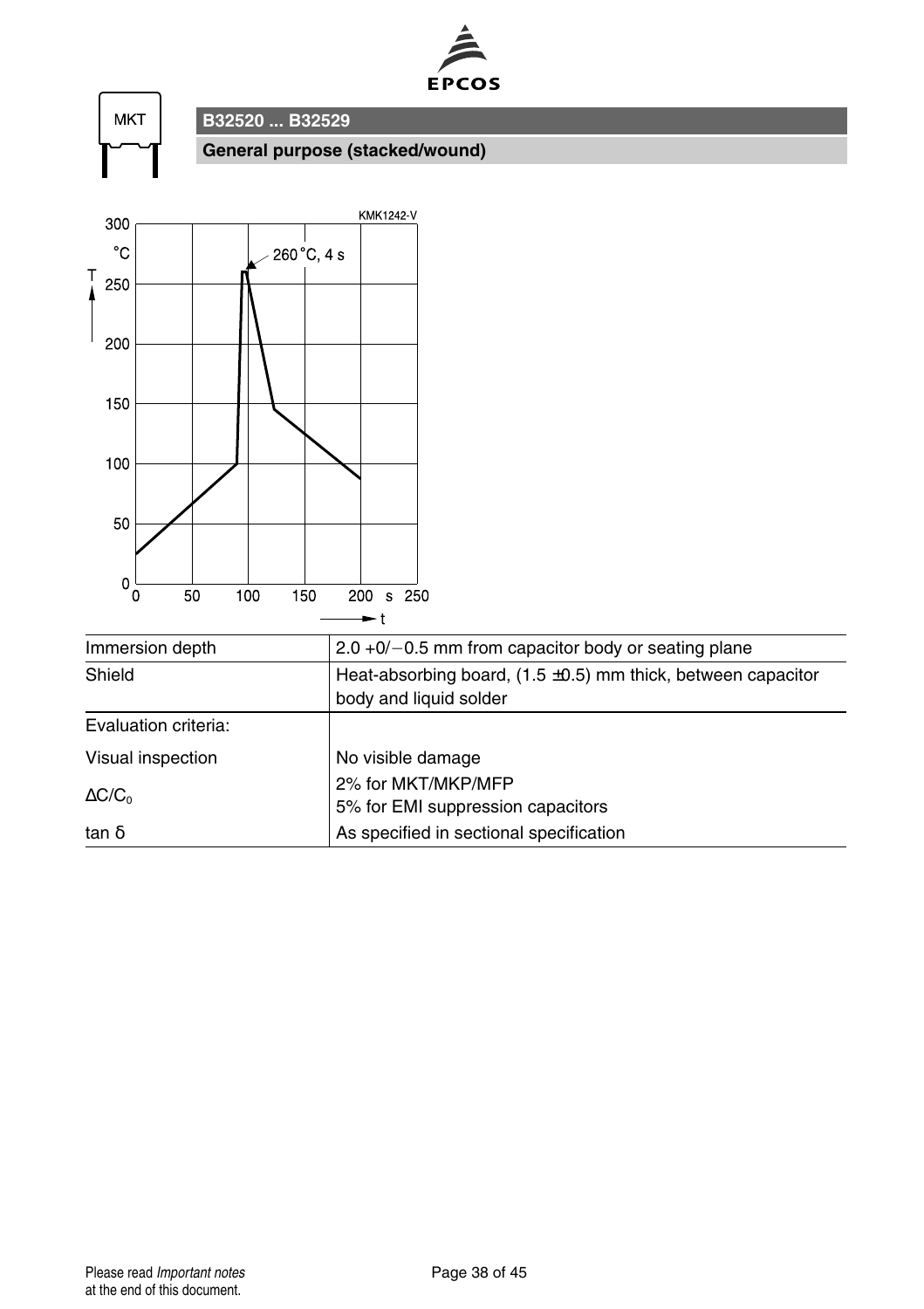

**MKT** 

**General purpose (stacked/wound)**

**B32520 ... B32529**

#### **1.3 General notes on soldering**

Permissible heat exposure loads on film capacitors are primarily characterized by the upper category temperature  $T<sub>max</sub>$ . Long exposure to temperatures above this type-related temperature limit can lead to changes in the plastic dielectric and thus change irreversibly a capacitor's electrical characteristics. For short exposures (as in practical soldering processes) the heat load (and thus the possible effects on a capacitor) will also depend on other factors like:

- Pre-heating temperature and time
- Forced cooling immediately after soldering
- Terminal characteristics:
- diameter, length, thermal resistance, special configurations (e.g. crimping)
- Height of capacitor above solder bath
- Shadowing by neighboring components
- Additional heating due to heat dissipation by neighboring components
- Use of solder-resist coatings

The overheating associated with some of these factors can usually be reduced by suitable countermeasures. For example, if a pre-heating step cannot be avoided, an additional or reinforced cooling process may possibly have to be included.

EPCOS recommends the following conditions:

- Pre-heating with a maximum temperature of 110  $^{\circ}$ C
- Temperature inside the capacitor should not exceed the following limits:
	- $-MKP/MFP 110 °C$
	- $-$  MKT 160 $^{\circ}$ C
- When SMD components are used together with leaded ones, the leaded film capacitors should not pass into the SMD adhesive curing oven. The leaded components should be assembled after the SMD curing step.
- Leaded film capacitors are not suitable for reflow soldering.

#### **Uncoated capacitors**

For uncoated MKT capacitors with lead spacings  $\leq 10$  mm (B32560/B32561) the following measures are recommended:

- $\blacksquare$  pre-heating to not more than 110 °C in the preheater phase
- rapid cooling after soldering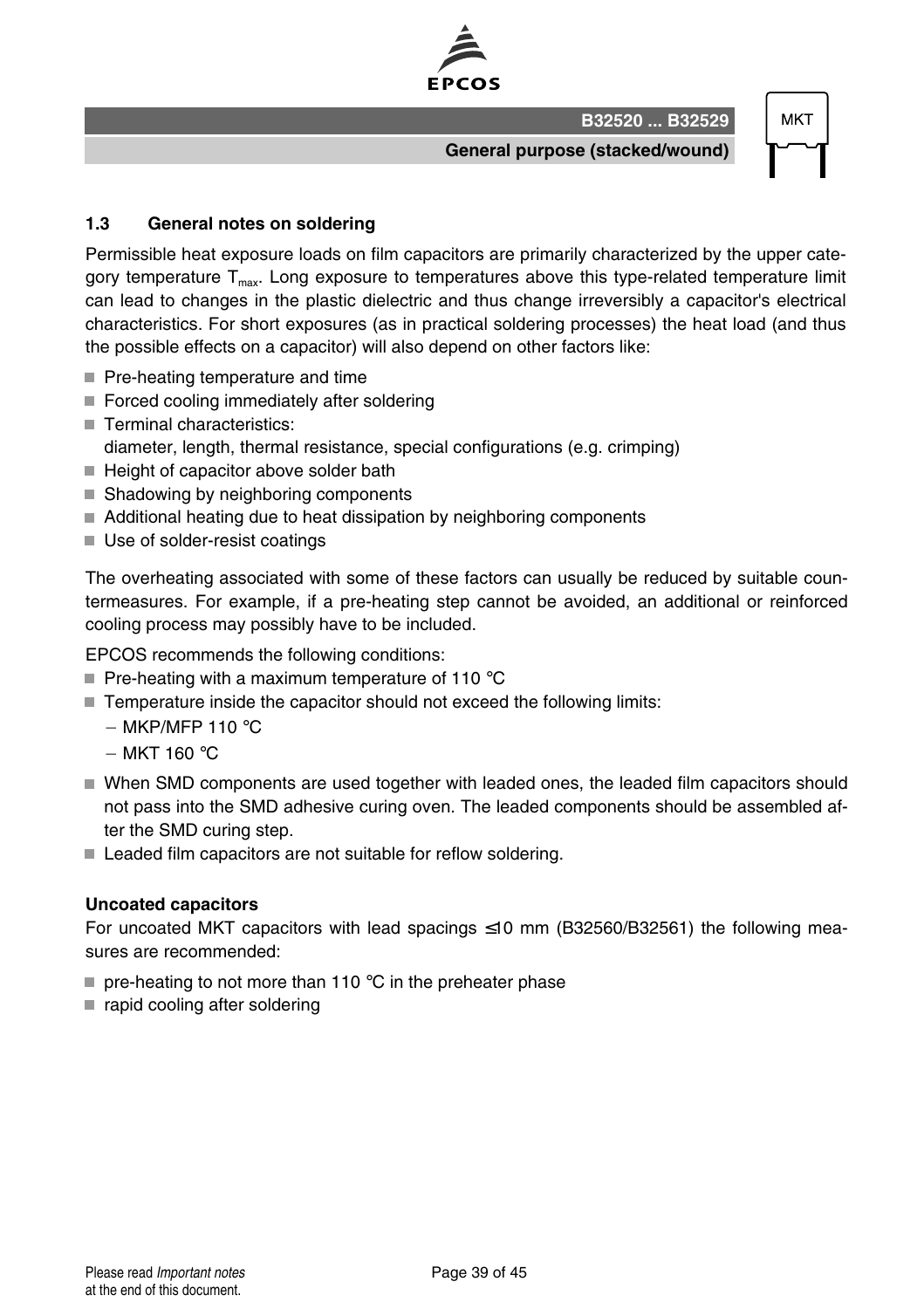



**B32520 ... B32529**

**General purpose (stacked/wound)**

#### **Cautions and warnings**

- Do not exceed the upper category temperature (UCT).
- Do not apply any mechanical stress to the capacitor terminals.
- Avoid any compressive, tensile or flexural stress.
- Do not move the capacitor after it has been soldered to the PC board.
- Do not pick up the PC board by the soldered capacitor.
- Do not place the capacitor on a PC board whose PTH hole spacing differs from the specified lead spacing.
- Do not exceed the specified time or temperature limits during soldering.
- Avoid external energy inputs, such as fire or electricity.
- Avoid overload of the capacitors.

The table below summarizes the safety instructions that must always be observed. A detailed description can be found in the relevant sections of the chapters "General technical information" and "Mounting guidelines".

| Topic                      | Safety information                                                                                                                                                                                                                                                                                                                            | Reference chapter<br>"General technical<br>information" |
|----------------------------|-----------------------------------------------------------------------------------------------------------------------------------------------------------------------------------------------------------------------------------------------------------------------------------------------------------------------------------------------|---------------------------------------------------------|
| Storage conditions         | Make sure that capacitors are stored within the<br>specified range of time, temperature and humidity<br>conditions.                                                                                                                                                                                                                           | 4.5<br>"Storage conditions"                             |
| Flammability               | Avoid external energy, such as fire or electricity<br>(passive flammability), avoid overload of the<br>capacitors (active flammability) and consider the<br>flammability of materials.                                                                                                                                                        | 5.3<br>"Flammability"                                   |
| Resistance to<br>vibration | Do not exceed the tested ability to withstand<br>vibration. The capacitors are tested to<br>IEC 60068-2-6.<br>EPCOS offers film capacitors specially designed<br>for operation under more severe vibration regimes<br>such as those found in automotive applications.<br>Consult our catalog "Film Capacitors for<br>Automotive Electronics". | 5.2<br>"Resistance to vibration"                        |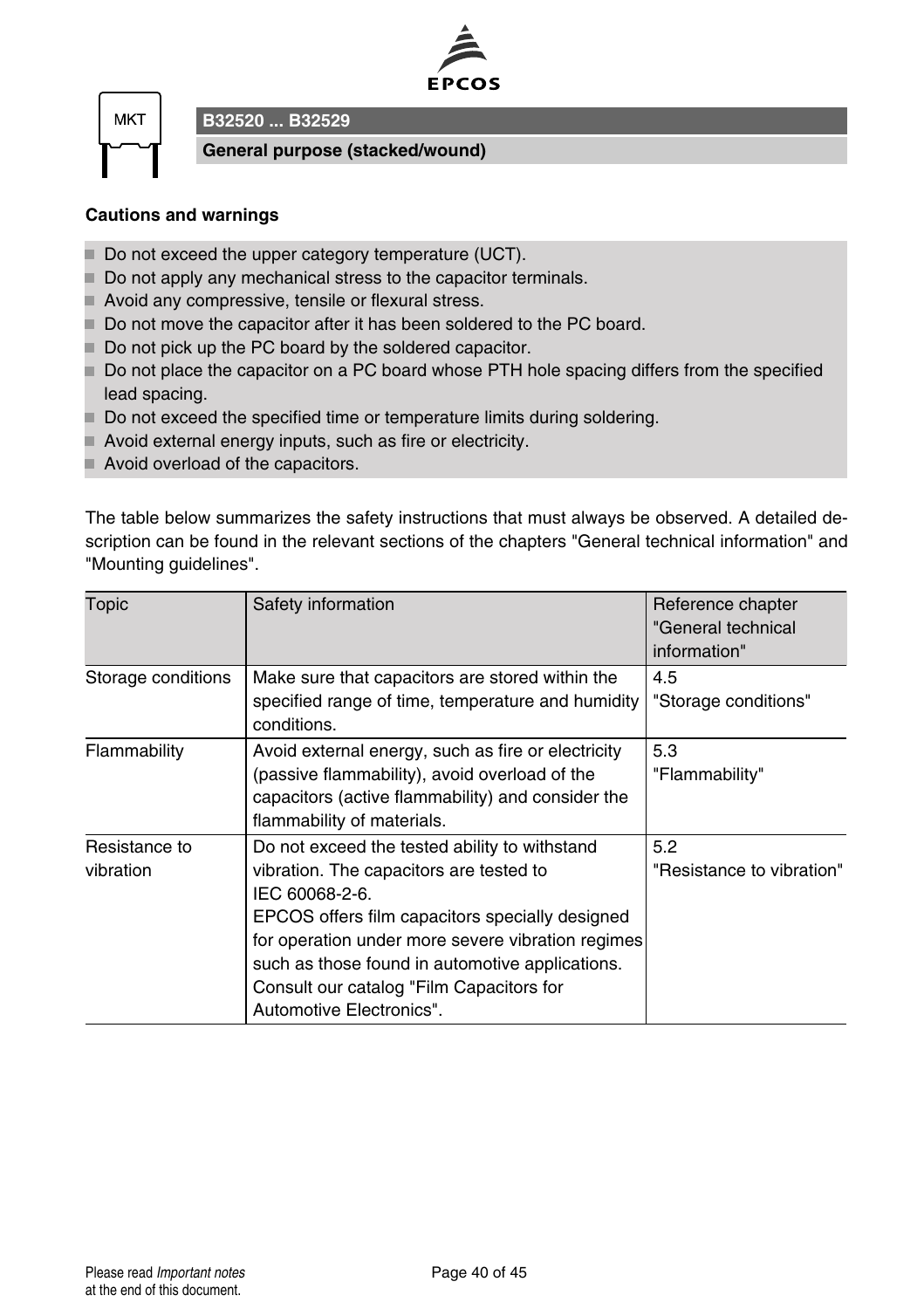

**B32520 ... B32529**

#### **General purpose (stacked/wound)**

| MК |  |
|----|--|
|    |  |

| <b>Topic</b>                                         | Safety information                                                                                                                                                                                                         | Reference chapter<br>"Mounting guidelines"               |
|------------------------------------------------------|----------------------------------------------------------------------------------------------------------------------------------------------------------------------------------------------------------------------------|----------------------------------------------------------|
| Soldering                                            | Do not exceed the specified time or temperature<br>limits during soldering.                                                                                                                                                | 1 "Soldering"                                            |
| Cleaning                                             | Use only suitable solvents for cleaning capacitors.                                                                                                                                                                        | 2 "Cleaning"                                             |
| Embedding of<br>capacitors in<br>finished assemblies | When embedding finished circuit assemblies in<br>plastic resins, chemical and thermal influences<br>must be taken into account.<br>Caution: Consult us first, if you also wish to<br>embed other uncoated component types! | 3 "Embedding of<br>capacitors in finished<br>assemblies" |

#### **Display of ordering codes for EPCOS products**

The ordering code for one and the same product can be represented differently in data sheets, data books, other publications and the website of EPCOS, or in order-related documents such as shipping notes, order confirmations and product labels. **The varying representations of the ordering codes are due to different processes employed and do not affect the specifications of the respective products**. Detailed information can be found on the Internet under www.epcos.com/orderingcodes.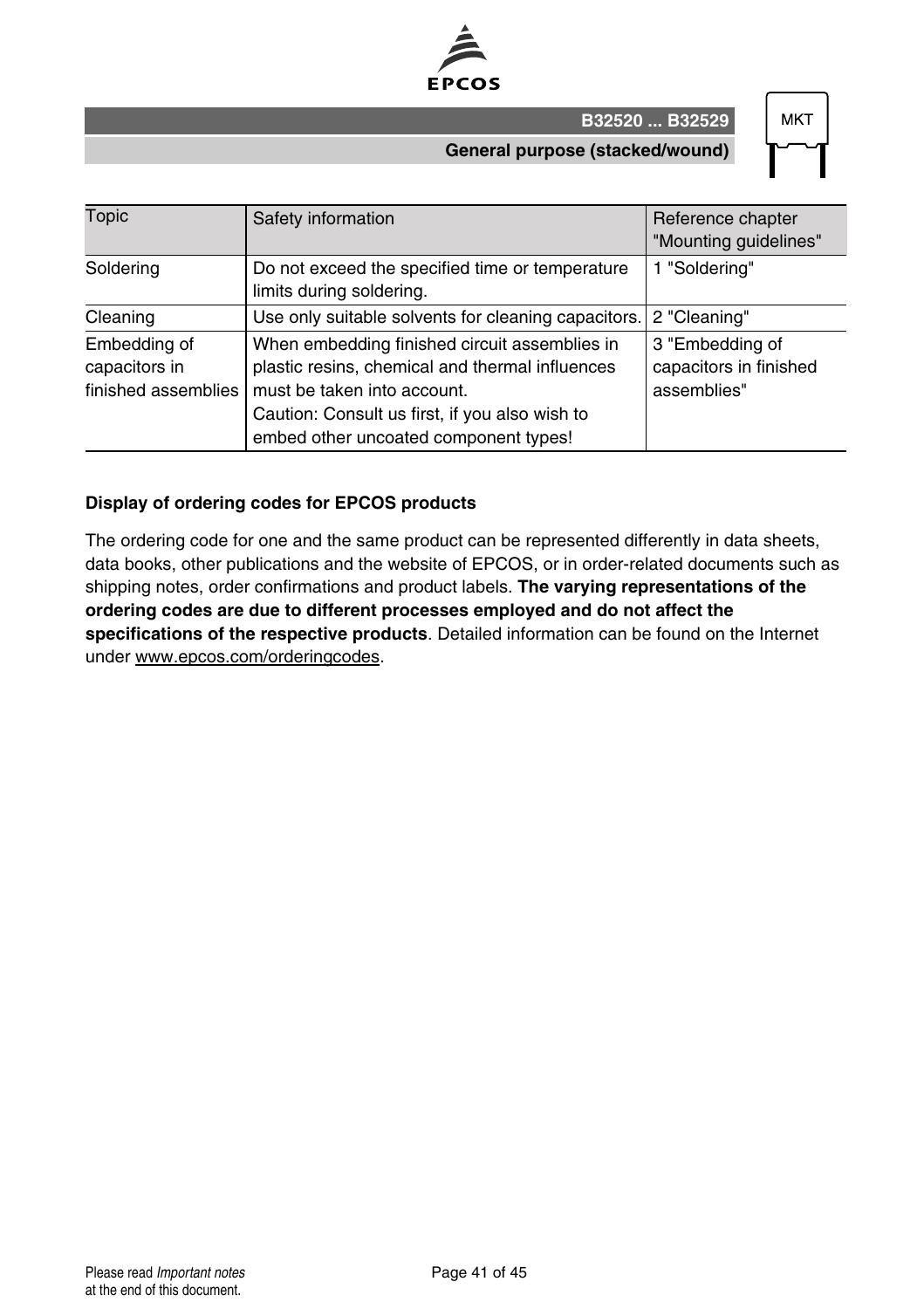

**MKT** 

### **B32520 ... B32529**

**General purpose (stacked/wound)**

#### **Symbols and terms**

| Symbol                        | English                                       | German                                  |
|-------------------------------|-----------------------------------------------|-----------------------------------------|
| $\alpha$                      | Heat transfer coefficient                     | Wärmeübergangszahl                      |
| $\alpha_{\rm C}$              | Temperature coefficient of capacitance        | Temperaturkoeffizient der Kapazität     |
| A                             | Capacitor surface area                        | Kondensatoroberfläche                   |
| $\beta_{\rm C}$               | Humidity coefficient of capacitance           | Feuchtekoeffizient der Kapazität        |
| С                             | Capacitance                                   | Kapazität                               |
| $C_{\text{\tiny R}}$          | Rated capacitance                             | Nennkapazität                           |
| ΛC                            | Absolute capacitance change                   | Absolute Kapazitätsänderung             |
| $\triangle$ C/C               | Relative capacitance change (relative         | Relative Kapazitätsänderung (relative   |
|                               | deviation of actual value)                    | Abweichung vom Ist-Wert)                |
| $\Delta C/C_{\rm B}$          | Capacitance tolerance (relative deviation     | Kapazitätstoleranz (relative Abweichung |
|                               | from rated capacitance)                       | vom Nennwert)                           |
| dt                            | Time differential                             | Differentielle Zeit                     |
| Λt                            | Time interval                                 | Zeitintervall                           |
| $\Delta T$                    | Absolute temperature change                   | Absolute Temperaturänderung             |
|                               | (self-heating)                                | (Selbsterwärmung)                       |
| $λ$ tan $δ$                   | Absolute change of dissipation factor         | Absolute Änderung des Verlustfaktors    |
| $\Delta V$                    | Absolute voltage change                       | Absolute Spannungsänderung              |
| dV/dt                         | Time differential of voltage function (rate   | Differentielle Spannungsänderung        |
|                               | of voltage rise)                              | (Spannungsflankensteilheit)             |
| $\Delta V/\Delta t$           | Voltage change per time interval              | Spannungsänderung pro Zeitintervall     |
| E.                            | Activation energy for diffusion               | Aktivierungsenergie zur Diffusion       |
| <b>ESL</b>                    | Self-inductance                               | Eigeninduktivität                       |
| <b>ESR</b>                    | Equivalent series resistance                  | Ersatz-Serienwiderstand                 |
| f                             | Frequency                                     | Frequenz                                |
| $f_1$                         | Frequency limit for reducing permissible      | Grenzfrequenz für thermisch bedingte    |
|                               | AC voltage due to thermal limits              | Reduzierung der zulässigen              |
|                               |                                               | Wechselspannung                         |
| f <sub>2</sub>                | Frequency limit for reducing permissible      | Grenzfrequenz für strombedingte         |
|                               | AC voltage due to current limit               | Reduzierung der zulässigen              |
|                               |                                               | Wechselspannung                         |
| $f_r$                         | Resonant frequency                            | Resonanzfrequenz                        |
| $F_{D}$                       | Thermal acceleration factor for diffusion     | Therm. Beschleunigungsfaktor zur        |
|                               |                                               | <b>Diffusion</b>                        |
| $F_{\scriptscriptstyle\rm T}$ | Derating factor                               | Deratingfaktor                          |
| Î.                            | Current (peak)                                | Stromspitze                             |
| $I_{\rm C}$                   | Category current (max. continuous<br>current) | Kategoriestrom (max. Dauerstrom)        |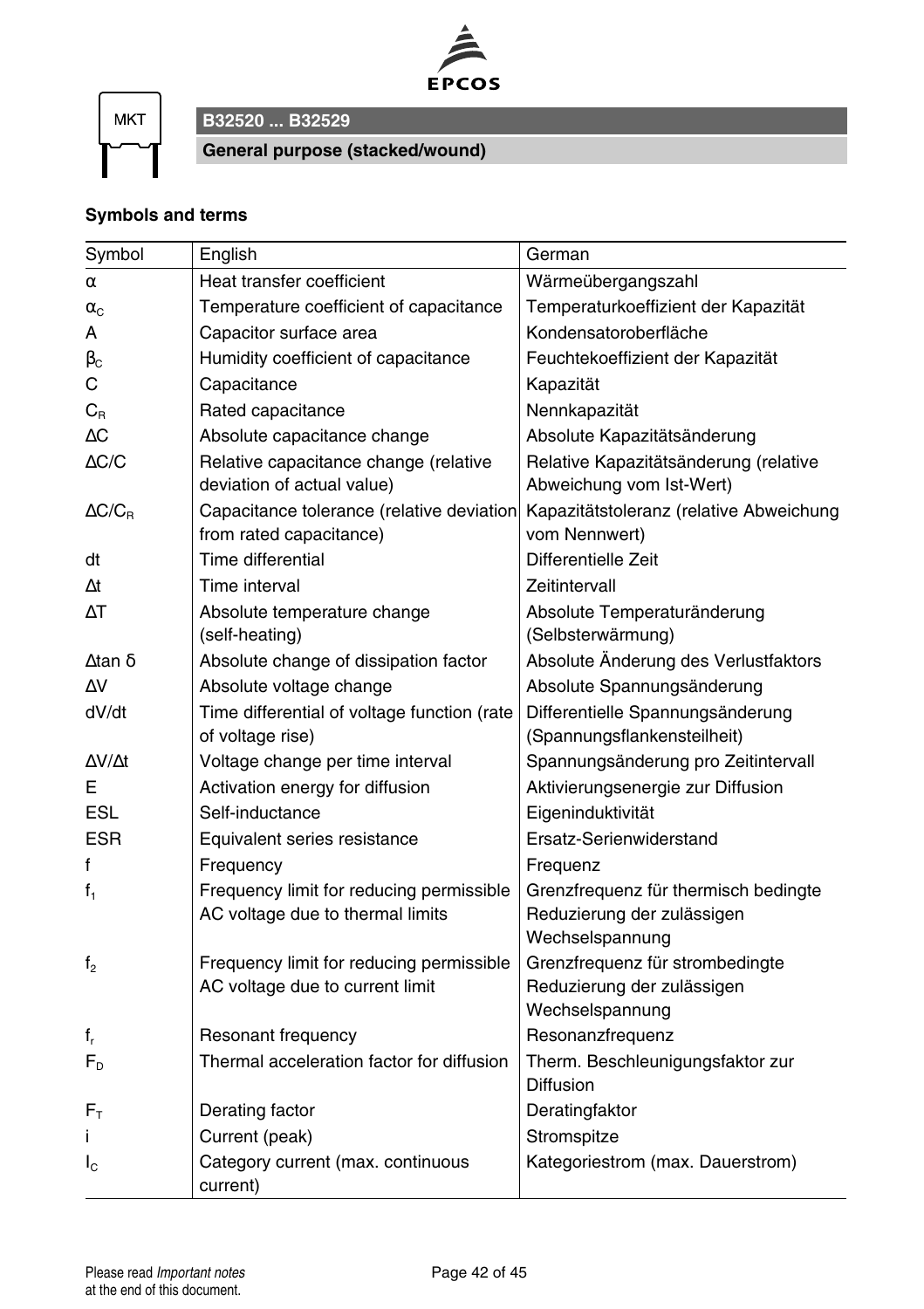

**B32520 ... B32529**

**MKT** 

#### **General purpose (stacked/wound)**

| Symbol                                        | English                                       | German                                   |
|-----------------------------------------------|-----------------------------------------------|------------------------------------------|
| I <sub>RMS</sub>                              | (Sinusoidal) alternating current,             | (Sinusförmiger) Wechselstrom             |
|                                               | root-mean-square value                        |                                          |
| $i_z$                                         | Capacitance drift                             | Inkonstanz der Kapazität                 |
| $k_0$                                         | Pulse characteristic                          | Impulskennwert                           |
| $L_{\rm S}$                                   | Series inductance                             | Serieninduktivität                       |
| λ                                             | Failure rate                                  | Ausfallrate                              |
| $\lambda_{\text{o}}$                          | Constant failure rate during useful           | Konstante Ausfallrate in der             |
|                                               | service life                                  | Nutzungsphase                            |
| $\lambda_{\text{test}}$                       | Failure rate, determined by tests             | Experimentell ermittelte Ausfallrate     |
| $P_{\text{diss}}$                             | Dissipated power                              | Abgegebene Verlustleistung               |
| $P_{gen}$                                     | Generated power                               | Erzeugte Verlustleistung                 |
| Q                                             | Heat energy                                   | Wärmeenergie                             |
| ρ                                             | Density of water vapor in air                 | Dichte von Wasserdampf in Luft           |
| R                                             | Universal molar constant for gases            | Allg. Molarkonstante für Gas             |
| R                                             | Ohmic resistance of discharge circuit         | <b>Ohmscher Widerstand des</b>           |
|                                               |                                               | Entladekreises                           |
| R                                             | Internal resistance                           | Innenwiderstand                          |
| $R_{ins}$                                     | Insulation resistance                         | Isolationswiderstand                     |
| $R_{\scriptscriptstyle{\sf P}}$               | Parallel resistance                           | Parallelwiderstand                       |
| $R_{\rm S}$                                   | Series resistance                             | Serienwiderstand                         |
| S                                             | severity (humidity test)                      | Schärfegrad (Feuchtetest)                |
| t                                             | Time                                          | Zeit                                     |
| т                                             | Temperature                                   | Temperatur                               |
| τ                                             | Time constant                                 | Zeitkonstante                            |
| tan δ                                         | Dissipation factor                            | Verlustfaktor                            |
| tan $\delta_{\rm D}$                          | Dielectric component of dissipation<br>factor | Dielektrischer Anteil des Verlustfaktors |
| tan $\delta_{\rm P}$                          | Parallel component of dissipation factor      | Parallelanteil des Verlfustfaktors       |
| tan $\delta_{\rm s}$                          | Series component of dissipation factor        | Serienanteil des Verlustfaktors          |
| $\mathsf{T}_\mathtt{A}$                       | Ambient temperature                           | Umgebungstemperatur                      |
| $T_{\rm max}$                                 | Upper category temperature                    | Obere Kategorietemperatur                |
| $T_{min}$                                     | Lower category temperature                    | Untere Kategorietemperatur               |
| $t_{OL}$                                      | Operating life at operating temperature       | Betriebszeit bei Betriebstemperatur und  |
|                                               | and voltage                                   | -spannung                                |
| $\mathsf{T}_{\mathsf{op}}$                    | Operating temperature                         | Beriebstemperatur                        |
| $\mathsf{T}_{\scriptscriptstyle{\mathsf{R}}}$ | Rated temperature                             | Nenntemperatur                           |
| $T_{ref}$                                     | Reference temperature                         | Referenztemperatur                       |
| $t_{\scriptscriptstyle\rm SL}$                | Reference service life                        | Referenz-Lebensdauer                     |
| $V_{AC}$                                      | AC voltage                                    | Wechselspannung                          |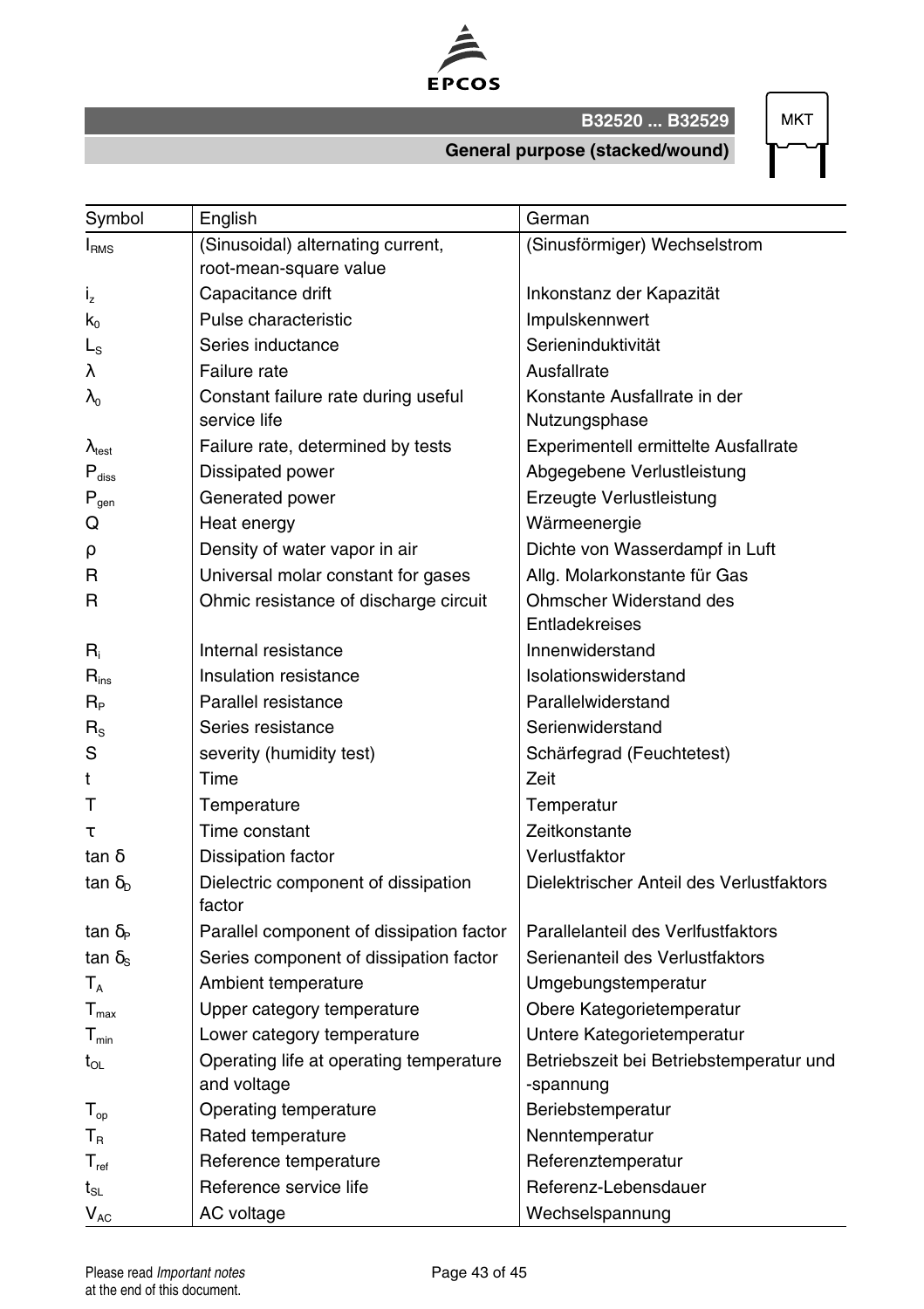

**MKT** 

**B32520 ... B32529**

#### **General purpose (stacked/wound)**

| Symbol           | English                           | German                                |
|------------------|-----------------------------------|---------------------------------------|
| $V_{c}$          | Category voltage                  | Kategoriespannung                     |
| $V_{C,RMS}$      | Category AC voltage               | (Sinusförmige)                        |
|                  |                                   | Kategorie-Wechselspannung             |
| $V_{CD}$         | Corona-discharge onset voltage    | Teilentlade-Einsatzspannung           |
| $V_{ch}$         | Charging voltage                  | Ladespannung                          |
| $V_{DC}$         | DC voltage                        | Gleichspannung                        |
| $V_{FR}$         | Fly-back capacitor voltage        | Spannung (Flyback)                    |
| $V_i$            | Input voltage                     | Eingangsspannung                      |
| $V_{\alpha}$     | Output voltage                    | Ausgangssspannung                     |
| $V_{op}$         | Operating voltage                 | Betriebsspannung                      |
| $V_{p}$          | Peak pulse voltage                | Impuls-Spitzenspannung                |
| $V_{\text{pp}}$  | Peak-to-peak voltage Impedance    | Spannungshub                          |
| $V_{B}$          | Rated voltage                     | Nennspannung                          |
| Ŷ <sub>R</sub>   | Amplitude of rated AC voltage     | Amplitude der Nenn-Wechselspannung    |
| V <sub>RMS</sub> | (Sinusoidal) alternating voltage, | (Sinusförmige) Wechselspannung        |
|                  | root-mean-square value            |                                       |
| $V_{\rm sc}$     | S-correction voltage              | Spannung bei Anwendung "S-correction" |
| $V_{\rm sn}$     | Snubber capacitor voltage         | Spannung bei Anwendung                |
|                  |                                   | "Beschaltung"                         |
| 7                | Impedance                         | Scheinwiderstand                      |
| $\epsilon$       | Lead spacing                      | Rastermaß                             |